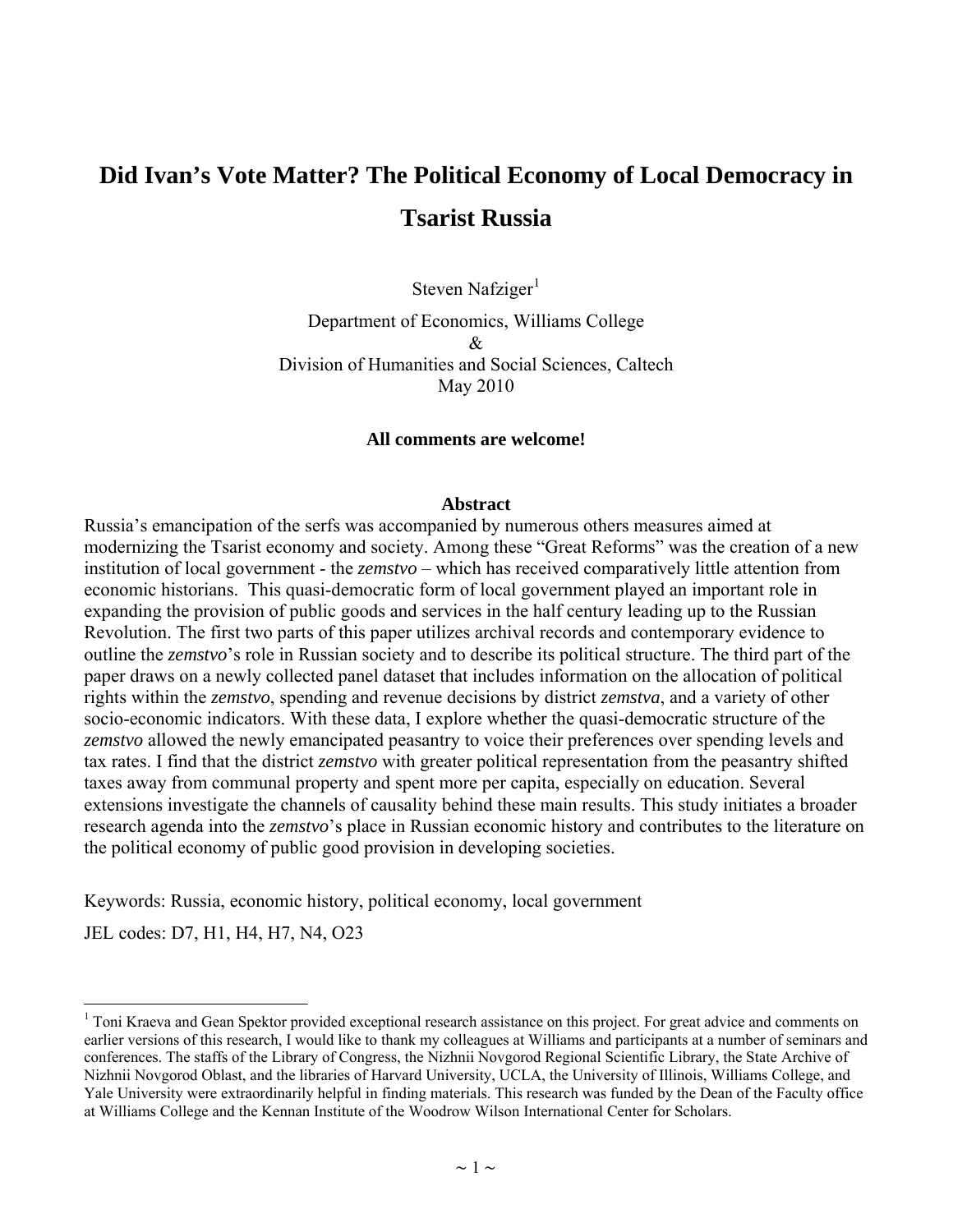# **How Did Ivan's Vote Matter? The Political Economy of Local Democracy in Tsarist Russia**

#### **Abstract**

Russia's emancipation of the serfs was accompanied by numerous others measures aimed at modernizing the Tsarist economy and society. Among these "Great Reforms" was the creation of a new institution of local government - the *zemstvo* – which has received comparatively little attention from economic historians. This quasi-democratic form of local government played an important role in expanding the provision of public goods and services in the half century leading up to the Russian Revolution. The first two parts of this paper utilizes archival records and contemporary evidence to outline the *zemstvo*'s role in Russian society and to describe its political structure. The third part of the paper draws on a newly collected panel dataset that includes information on the allocation of political rights within the *zemstvo*, spending and revenue decisions by district *zemstva*, and a variety of other socio-economic indicators. With these data, I explore whether the quasi-democratic structure of the *zemstvo* allowed the newly emancipated peasantry to voice their preferences over spending levels and tax rates. I find that the district *zemstvo* with greater political representation from the peasantry shifted taxes away from communal property and spent more per capita, especially on education. Several extensions investigate the channels of causality behind these main results. This study initiates a broader research agenda into the *zemstvo*'s place in Russian economic history and contributes to the literature on the political economy of public good provision in developing societies.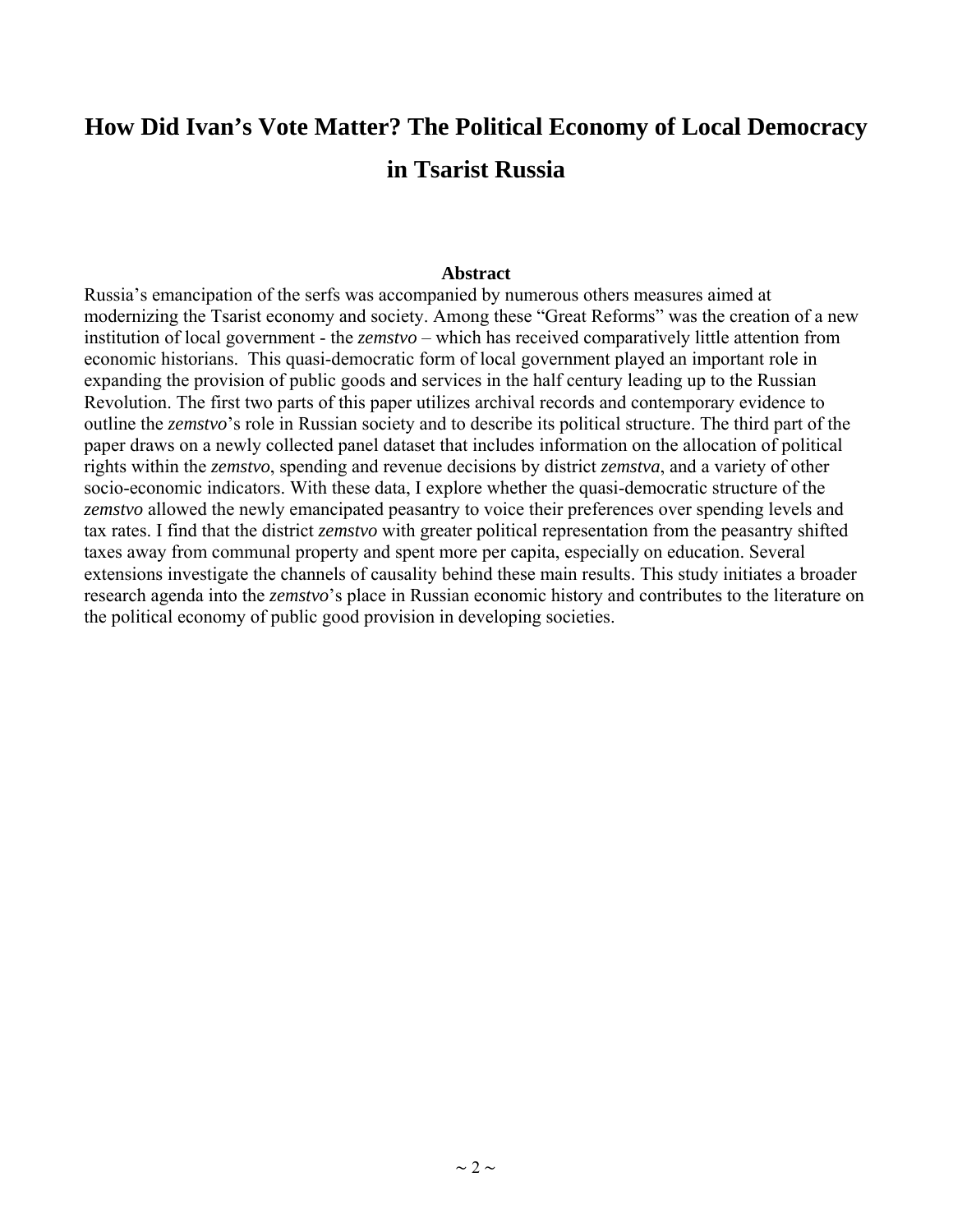In 1864, Tsar Alexander II issued the *Statutes on Provincial and District Zemstvo Institutions* as part of a larger effort to modernize Russia following its defeat in the Crimean War.<sup>[2](#page-2-0)</sup> This act established a new institution of local self-government – the *zemstvo* – in 34 of the 50 provinces of European Russia. The initial act required the *zemstva* (pl.) to finance other local government bodies, to manage military provisions and grain stores, and to aid in the collection of taxes for the central government.<sup>[3](#page-2-1)</sup> In addition to these responsibilities, the founding statutes called on the *zemstva* to undertake programs to support "the local economic and welfare needs of each province."<sup>[4](#page-2-2)</sup> Over the following half century, this mandate led to substantial *zemstvo* involvement in the expansion of rural education and health care, in the support of local artisans and craftsmen, in encouraging credit and cooperative organizations, and in providing veterinary and agronomic services to farmers. As a form of political and fiscal decentralization, the *zemstvo* reform apparently improved the provision of publically provided good and services at the local  $level.<sup>5</sup>$  $level.<sup>5</sup>$  $level.<sup>5</sup>$ 

But what makes the *zemstvo* an especially intriguing institution is that it was set up to include specific representation from different parts of Russian society. At both the district and provincial levels, the *zemstva* were comprised of elected legislative assemblies (*sobranie*) and executive councils (*uprava*). Under the initial law, district assemblymen were to be elected by three curiae of voters: rural property owners, urban property owners, and communal peasant villages. The statutes fixed the number

<sup>2</sup> See *Polnoe sobranie zakonov Rossiiskoi imperii* [PSZ] (Series II, Vol. 39, 1864, No. 40457). The *zemstvo* statute was part of a sequence of reforms that dramatically altered rural Russian society and economy. These "Great Reforms" ("*Velikie reformy*") included the emancipation of the peasantry, land reforms transferring property rights to the newly freed peasants, the founding of a new State Bank, the installation of a new judicial system in the countryside, military reforms, and other changes in the state's administrative structure.

<sup>&</sup>lt;sup>3</sup> In this way, the *zemstva* were a response to what one historian has called the "problem of provincial underinstitutionalization" in Tsarist Russia (Robbins, *Tsar's*, p. 16). 4

<sup>&</sup>lt;sup>4</sup> See *PSZ* (Series II, Vol. 39, 1864, No. 40457, Clause 1).

<span id="page-2-3"></span><span id="page-2-2"></span><span id="page-2-1"></span><span id="page-2-0"></span><sup>&</sup>lt;sup>5</sup> A lack of data for the pre-reform period makes an explicit test of this assertion virtually impossible. However, evidence discussed below on what the *zemstvo* actually did over the post-reform period indicates that the institution was often the only actor supporting local public services. On decentralization in developing countries, see Bird and Vaillancourt, eds., *Fiscal*.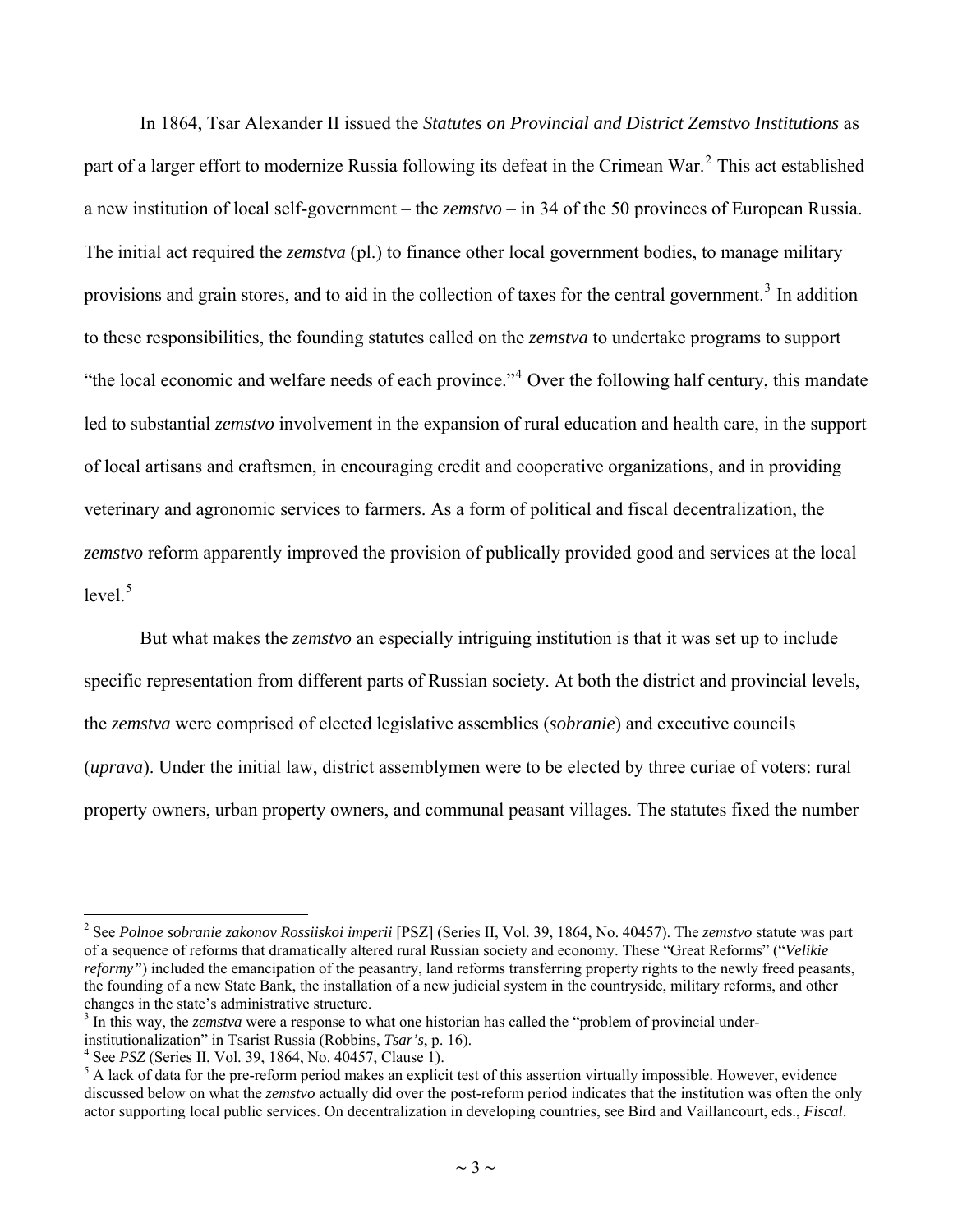of assembly seats from each curia in each district, and these allocations varied across European Russia.<sup>[6](#page-3-0)</sup> Overall, the new form of local government guaranteed the recently emancipated peasantry some amount of formal representation.

In this limited and local way, autocratic Russia actual did participate in the 19<sup>th</sup> century trend towards a widening of the franchise.<sup>[7](#page-3-1)</sup> But did the particular electoral structure of the *zemstvo* have any influence on how policy was made? Under both the 1864 law and later reforms, the peasant curia was allocated a minority of assembly seats, while private landowners (predominantly the nobility) received large majorities in most districts. As a result, the nobility came to numerically dominate both the executive committees and the provincial assemblies. This led to the prevalent view among contemporaries and later scholars that the peasantry detested the *zemstvo* and saw it as simply a way for the local elite to impose their authority (and taxes). According to this interpretation, the small amount of *zemstvo* spending was primarily a bribe meant to head off social unrest at a relatively low cost and perhaps some benefit to the landed elite.<sup>[8](#page-3-2)</sup> However, other authors have argued that the *zemstvo* served as a locus for late-Tsarist liberal opposition. In that capacity, the institution attracted participants who were particularly supportive of policies to improve conditions for the peasant majority.<sup>[9](#page-3-3)</sup> In both of these interpretations, marginal variation in the distribution of assembly by curia should have had relatively little impact on the policies pursued by *zemstva* because private landowners – regardless of the reason

<span id="page-3-0"></span><sup>&</sup>lt;sup>6</sup> These assemblymen (*glasnye*) elected the district executive boards and representatives to provincial assemblies (which then elected a provincial executive committee). As discussed further below, conservative reforms of the 1890s reduced the assembly shares of the peasant and urban curiae. However, the newly emancipated peasantry still retained seats in the *zemstvo* assemblies and the possibility of election to executive positions.

<span id="page-3-1"></span>The mid-19<sup>th</sup> century saw the expansion of the franchise across Europe, with associated increases in social transfers and government spending on public goods and services (Aidt et al., "Democracy"). Following a long literature in the social sciences, Acemoglu and Robinson, "Why," posit that these extensions were driven by fears of social unrest, a fear that was also alluded to in the initial discussions of the *zemstvo* reform (see below and Garmiza, *Podgotovka*). In contrast, Lizzeri and Persico, "Why," argue that Western elites extended the franchise to improve political incentives for the provision of public goods that were beneficial to non-elites *and* elites. 8

<span id="page-3-2"></span>On the *zemstvo* as a mechanism for gentry control over the peasantry, see Leroy-Bealieu, *Empire*, vol. 2. In his short story, "The Muzhiks," Anton Chekhov describes the mood of some peasants: "They accused the *Zemstvo* of everything – of [their tax] arrears, of oppression, of famines, although not one of them knew exactly what the *Zemstvo* was (p. 306)." 9

<span id="page-3-3"></span>On the *zemstvo* and Russian liberalism, especially in the 1905 Revolution and the Duma, see Emmons, *Formation*; Manning, *Crisis*; and *Zemstvo*.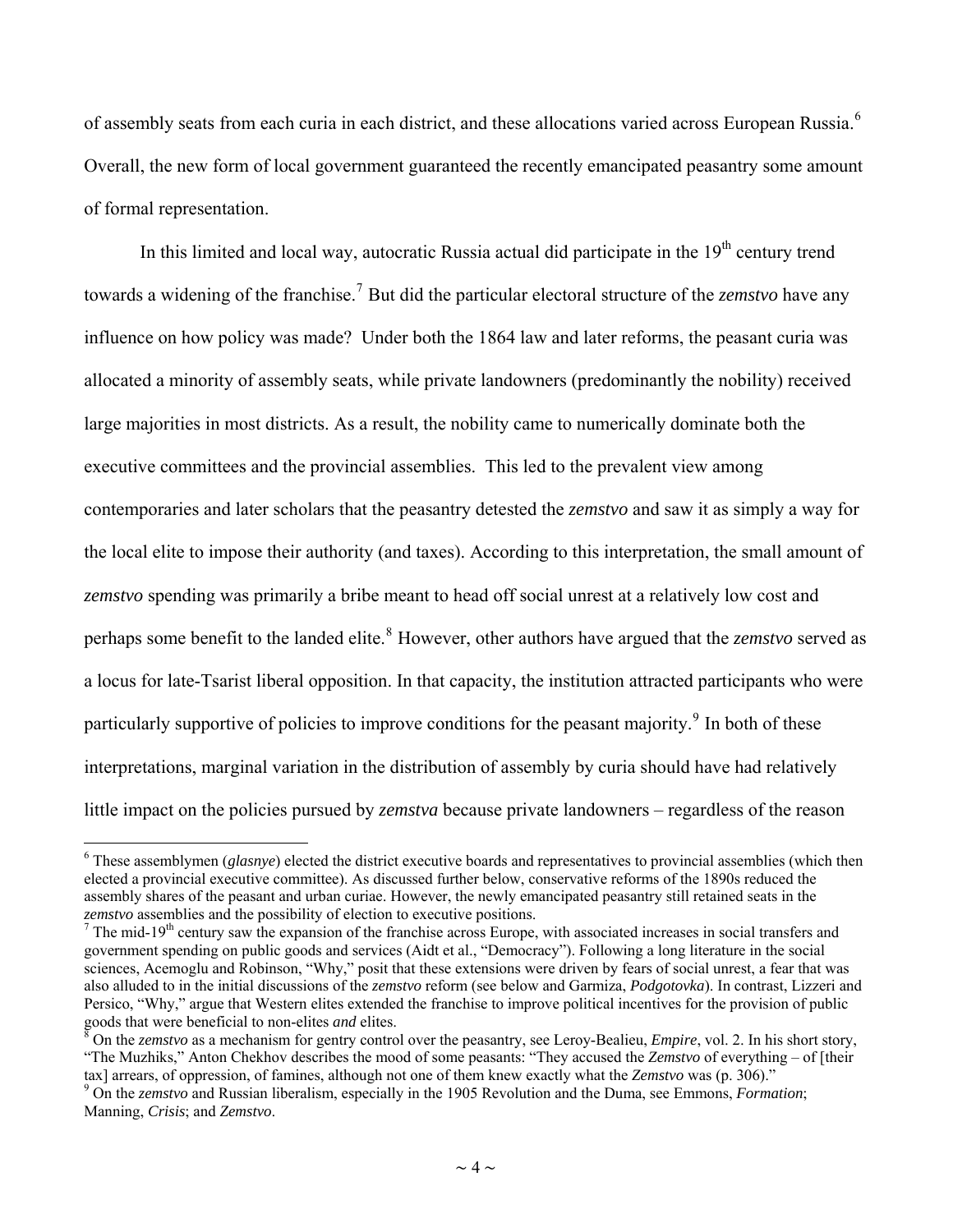<span id="page-4-0"></span>for their policy preferences – typically held large majorities in the district assemblies. Therefore, did granting a small quota of seats to the peasantry possibly influence the policies pursued by the *zemstvo*?

Recently, a number of empirical studies have investigated how the outcomes of decentralizing reforms in developing economies may be affected by the structure of local political institutions. This literature finds that increasing the political voice of previously underrepresented groups (such as women, ethnic minorities, or low social classes) by changing electoral rules or installing quotas for political positions can have significant effects on the size and allocation of local public spending.<sup>[10](#page-4-0)</sup> The impact of a decentralizing reform often depends crucially on how an increase in the nominal political voice of a group is translated into real political authority through local institutions. In the Russian case, the minority positions of the peasantry in the *zemstvo* assemblies may have created opportunities to propose policies, obtain agenda-setting executive positions, or ally with elements of the other curiae to push through spending proposals. The empirical findings in this paper are consistent with such "democratic" political channels.

Thus, studying the *zemstvo* not only sheds light on this institution's contribution to Tsarist Russia's economic development, but it offers an environment for exploring how local political structures may affect public policies. In this paper, I draw on newly collected district-level data to investigate the determinants of *zemstvo* budget patterns in the post-emancipation era. I find that relative property tax rates, total spending per capita and the allocation of funds to education, a category that was particularly important to (and demanded by) the peasant population, were positively and significantly associated with the share of legislative seats assigned to the peasant curia. To investigate whether and how these findings may be considered causal, I turn to a series of extensions: an evaluation of where the assembly seat allocations came from, tests of whether the effect is limited to "contestable" districts, a discussion

 $10$  Important contributions to what is a quickly growing literature include Besley et al., "Politics"; Chattopadhyay and Duflo,

<sup>&</sup>quot;Women"; and Pande, "Can Mandated," on India; Luo et al., "Elections"; and Zhang et al., "Local," on China; and Miller, "Women's," on the United States.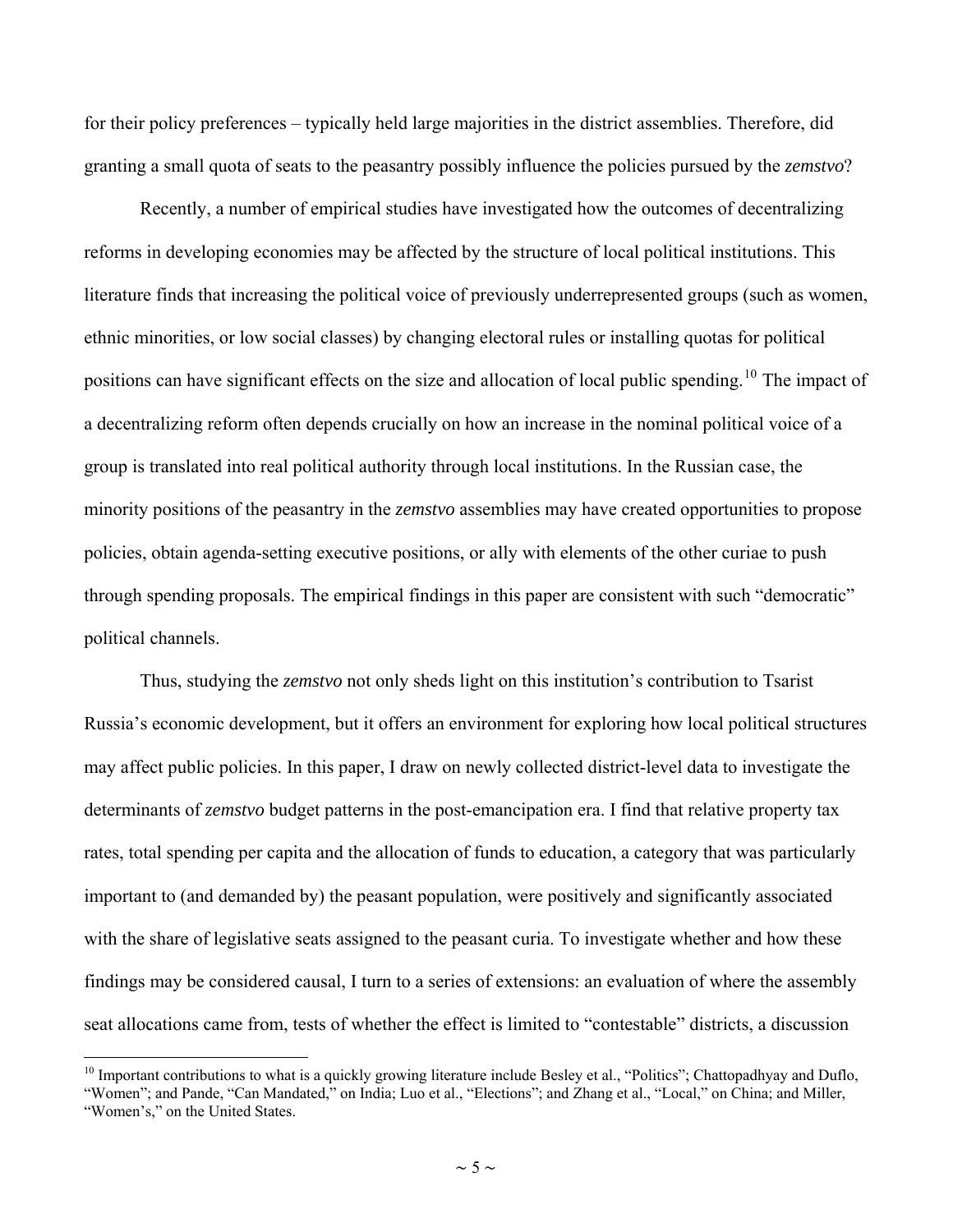<span id="page-5-0"></span>of the potential endogeneity of the curia seat allocations, and panel data specifications. These extensions do not overturn the general finding that the electoral structure did influence *zemstvo* policies, but they do suggest that the empirical results may be driven underlying factors that influenced the allocation of assembly seats under the initial law and later reforms.

The paper is divided into three main parts. The first provides historical background on the *zemstvo*. I describe the organizational structure of the *zemstvo* and sketch the institution's role in providing local administration and public services in late-Tsarist Russia. Following that, I utilize archival and published sources to detail the electoral structure of the *zemstvo*. The third part of the paper then studies the empirical relationship between the political structure of the *zemstvo* and budget outcomes of the institution using the new panel dataset for the period 1877-1906. A brief final section of the paper considers the implications of these findings for our understanding of Imperial Russia's economic development. I close by identifying some of the many questions about the *zemstvo* that remain to be explored.

#### Part 1: What was the *zemstvo*?

 $\overline{a}$ 

Before the Great Reforms, the Tsarist regime had a limited presence outside of the capital cities.<sup>[11](#page-5-0)</sup> Only governors, small ministerial staffs, and an overstretched police force represented the state in local affairs. Little of total government revenues from head taxes (the famous soul tax), various land and property obligations (including the quit-rents paid by the state peasantry), and fees and patents on commercial and industrial activities were retained locally.[12](#page-5-0) Substantial authority was left to the serf-

 $11$  For summaries of the central and provincial government structures in the pre- and post-reform period, see Hartley, "Provincial"; Shakibi, "Central"; and Starr, "Local."

 $12$  The Charter on Local Obligations (1851) attempted to clarify the revenue system by dividing the destination of direct taxes into state, provincial, and "particular" expenses. This had little overall effect, and local finances were viewed as deteriorating by 1861. This created incentives for the establishment of the *zemstvo* as a way to improve the funding of local government. See Atkinson, "Zemstvo," pp. 96-97; and Starr, *Decentralization*, pp. 37-44.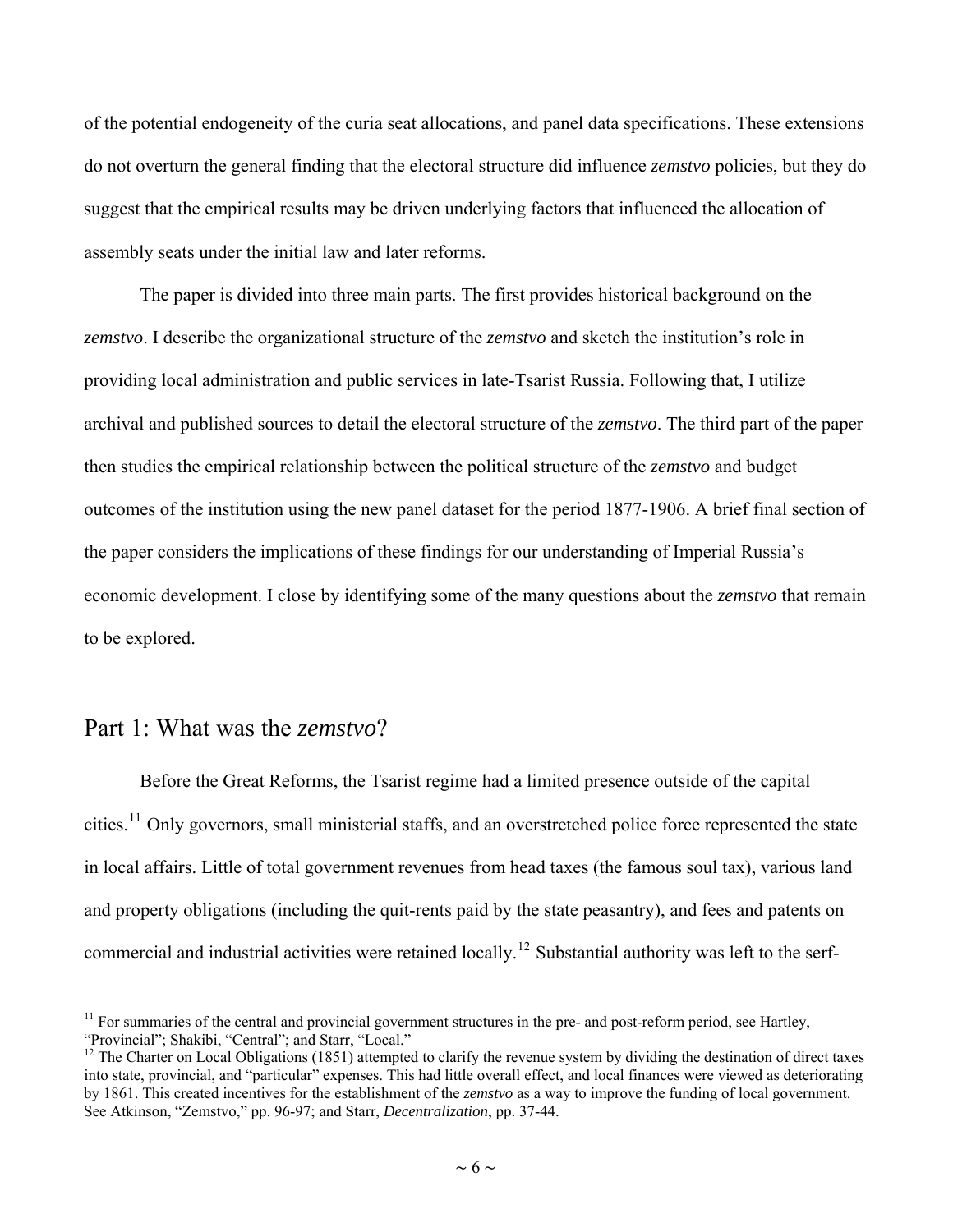<span id="page-6-0"></span>owning landed gentry, but they funneled few resources towards education, healthcare, transportation, or other local public goods.[13](#page-6-0) In practice, peasant (and urban) communities possessed significant *de facto*  autonomy, but limited resources and substantial collective action problems precluded large investments in public goods or services.<sup>[14](#page-6-0)</sup> By the late 1850s, relatively few Russians attended school, rural infrastructure was appalling, and health care practically non-existent.<sup>[15](#page-6-0)</sup> It was in this context that Alexander II convened a Special Commission on Provincial Reform, which concluded that there was a need for an "all-class" institution of local government. Coming amidst the policy discussions over peasant emancipation, the hope was that such an institution would enhance the Tsarist regime's control over local affairs, improve government revenue collection, and provide a mechanism to improve local economic conditions.[16](#page-6-0)

<sup>&</sup>lt;sup>13</sup> The assemblies of the nobility were loci for gentry power in district and provincial government. Assemblies elected representatives to serve in a variety of local government institutions, including Social Welfare Boards (*Prikazy obshchestvennogo prizreniia*) that were intended to provide local public goods and welfare services. In practice, these Boards had few resources and did relatively little. See Hamburg, *Politics*, chp. 1; and Starr, *Decentralization.* In theory, serf owners were responsible for the collection or execution of a number of "natural duties," such as labor for local roadwork, and for maintaining grain stores on their estates. In rare cases, serf owners supported schools or basic health care facilities. See Brooks, "Zemstvo," pp. 245-247; and Hoch, *Serfdom*, p. 137.<br><sup>14</sup> Peasant and urban leaders occasionally assessed community members to provide some services, such as paying a literate

villager to teach in an informal school. However, historians of serfdom have found little evidence of significant welfare or public good provision by serf communes (e.g. Dennison, "Economy"; and Hoch, *Serfdom*). The Ministry of State Domains, which administered (and collected revenues from) the state peasantry, did establish a grain storage network, founded primary and secondary schools, and organized rural health networks staffed by peasant medics. These were rather limited efforts, but they did provide examples followed by other ministries and, later, by the *zemstva*. On public good provision among the state peasants, see Ivanov, "Gosudarstvennye" – especially on grain storage; Ramer, "Zemstvo," pp. 282-285 – on healthcare; and Brooks, "Zemstvo," pp. 245-247 – on education. For discussions of urban government and public service provision, see<br>Brower, *Russian*; and Mironov, "Bureaucratic."

<sup>&</sup>lt;sup>15</sup> Private charity efforts and the Orthodox Church supported some schooling, basic medical care, and other social services, but the overall supply of these and other public goods barely increased at all in the first sixty years of the  $19<sup>th</sup>$  century. Healthcare was limited to a few provincial hospitals and the small efforts among the state peasants. According to rough official statistics from European Russia in1866, there were 585 state supported primary schools, 1070 church parish schools (secondary and primary), and 31898 "popular" (*narodnye*) schools, which were three or four-year primary schools that often only existed on paper. These schools enrolled a total of 835,202 students. The total population of the European part of the empire was slightly more than 60 million at this time. See Russia, *Statisticheskii*, Section 1, p

<sup>&</sup>lt;sup>16</sup> The creation of the *zemstvo* incorporated lessons from local government reforms in France, Britain, and Prussia. See Garmiza, *Podgotovka*; and Starr, *Decentralization*.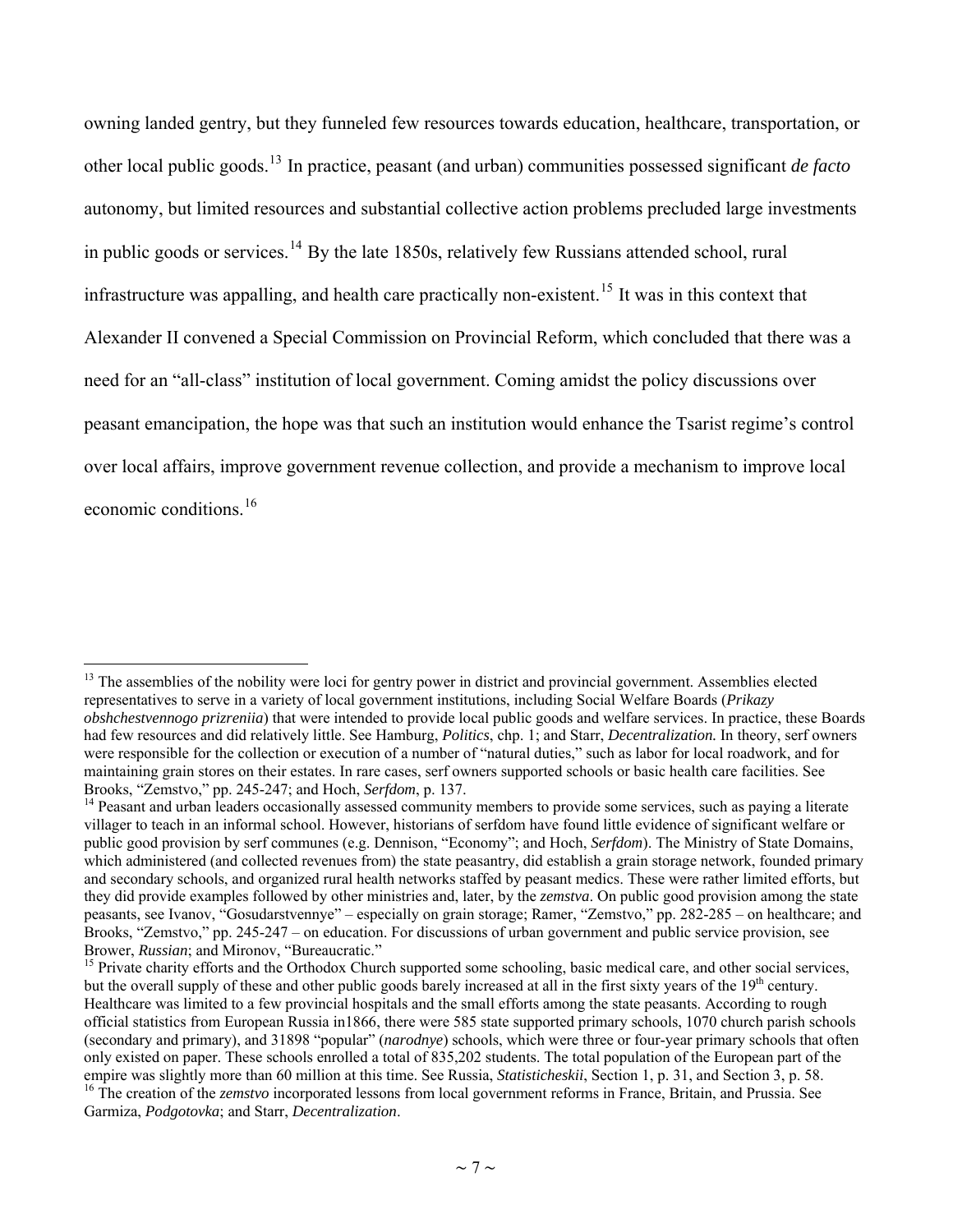<span id="page-7-0"></span>Following an initial founding period, *zemstva* existed in 34 provinces and over 350 districts between 1882 and 1911.<sup>[17](#page-7-0)</sup> The institution was not initially established in the western (Byelorussian) provinces, in the Baltics, in the sparsely populated far north, in the Transcaucasia region, or in Siberia and Central Asia.[18](#page-7-0) Figure 1 shows the provinces where *zemstva* existed in 1900 (note that Olonets also possessed one). *Zemstva* were established in six Byelorussian provinces in 1911 and in three southeastern provinces in 1913. Laws promulgating provincial, district, and (new) township-level *zemstva* throughout the Empire were announced in May and June of 1917, but the institution was abolished by Soviet decree in December of 1917.

#### *[Insert Figure 1 about here]*

Throughout its existence, the *zemstvo* had two components at both the district and provincial levels: assemblies that met once or twice a year and executive boards. District assemblymen were elected in a complicated voting process among the owners of different types of property (a process outlined in detail below). At their meeting, these assemblymen voted among themselves for representatives to the provincial assembly, for the district executive boards, and for various non-*zemstvo* bodies, such as representatives to the local school council.<sup>[19](#page-7-0)</sup> The executive boards carried out the day-today functioning of the *zemstvo* and set the agendas for the assembly meetings.<sup>[20](#page-7-0)</sup> These meetings – which

<sup>17</sup> European Russia had 50 provinces and slightly more than 500 districts. The original statutes (*PSZ*, Series II, vol. 39, 1864, no. 40457, prologue) established *zemstva* in 33 provinces and the Don Cossack region, but the institution never opened in Orenburg and was eliminated in the Don in 1882. *Zemstva* were soon established in Bessarabia (1869 – except for one district that never received one) and Ufa (1875 – carved out of Orenburg province).

<sup>&</sup>lt;sup>18</sup> These provinces did not receive *zemstva*, either because special governing bodies already existed (military authorities in the southeast), or because no amount of electoral rigging could guarantee that an Orthodox Russian elite (non-peasant) would maintain control. The power of the German gentry was feared in the Baltic provinces, while Polish landowners and the Jewish population worried authorities in the Byelorussian provinces and Right-Bank Ukraine. See McKenzie, "Zemstvo"; and Weeks, *Nation*. 19 Representation in the provincial *zemstvo* assembly was proportional to the size of each district's assembly (*PSZ*, Series II,

vol. 39, no. 40457, clause 52). Provincial assemblies elected their boards in a similar fashion. All executive positions were for three-year terms and were subject to ratification by the provincial governor or officials from the Ministry of Internal Affairs.

<sup>&</sup>lt;sup>20</sup> Much of the actual work of the *zemstvo* was carried out by standing sub-committees or specially elected commissions that met outside of the general meeting. Especially important were preparatory committees, which were elected and then met concurrently with the assemblies. These committees considered details of how to execute proposals in the face of budget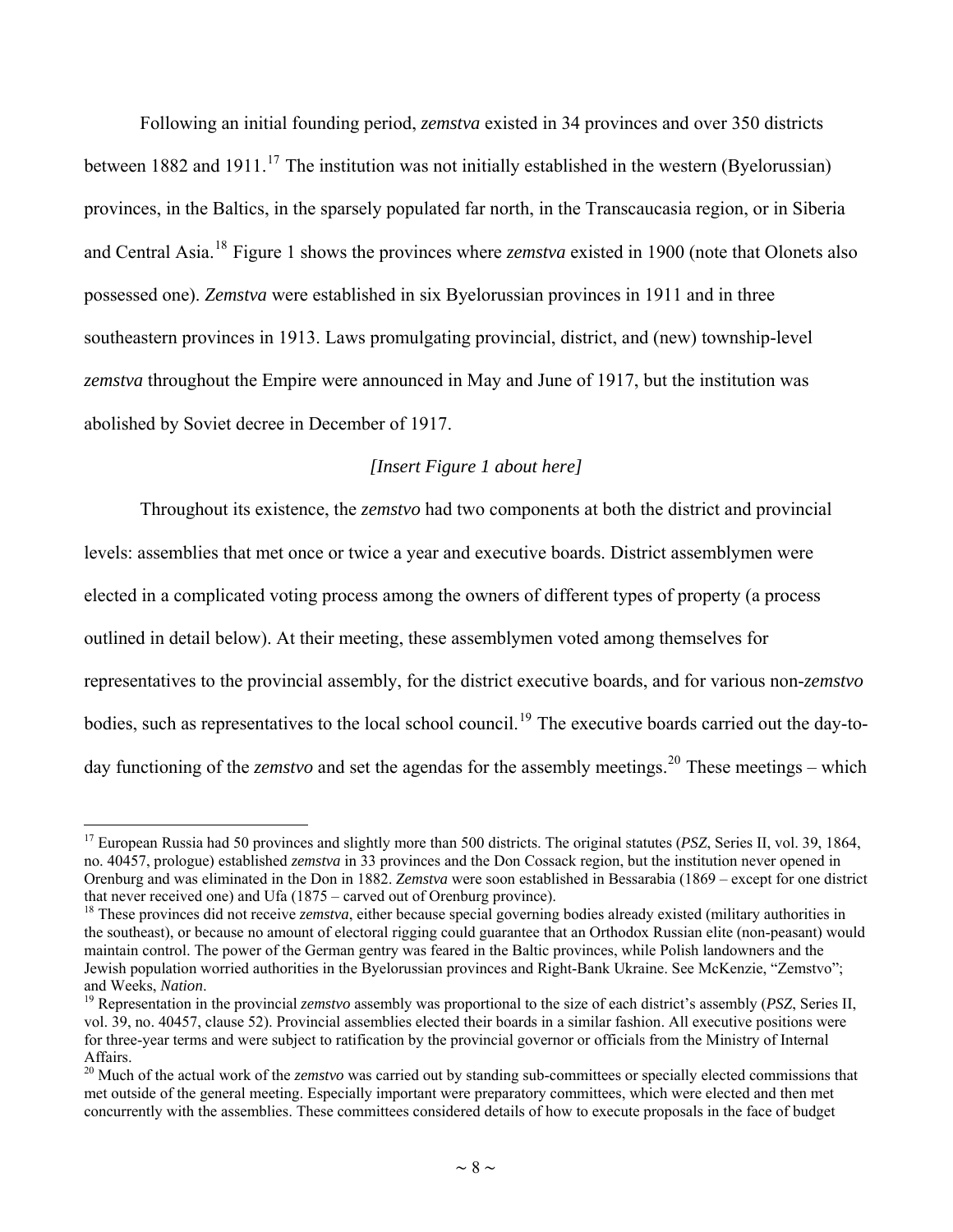<span id="page-8-0"></span>lasted for up to two weeks by the 1910s – heard reports on dozens of large and small issues, granted or denied funding to ongoing or proposed projects, and approved the proposed budget for the coming year.<sup>[21](#page-8-0)</sup> Clause 89 of the 1864 law required open, majority voting on any agenda item in the assembly meetings, with ties broken by assembly chairmen.<sup>[22](#page-8-0)</sup> Once budgets were approved by the assemblies and certified by provincial and ministerial authorities, *zemstvo* executive boards and special commissions executed planned expenditures through contracts sold at public auctions, by commissioning specialists to manage projects, or by directly employing workers.<sup>[23](#page-8-0)</sup>

Any assemblyman could propose new projects or amendments to existing programs, but such

initiatives had to fall under the *zemstvo*'s statute responsibilities.<sup>[24](#page-8-0)</sup> Clause 2 of the 1864 law outlined

fourteen functions of the new institution, divided into two categories: obligatory and non-obligatory.[25](#page-8-0)

The former included provisioning troops and funding local courts and other administrative bodies. The

constraints. Their recommendations were voted on by the assembly, and plans were then passed on to the executive boards or other special commissions for execution.

<sup>&</sup>lt;sup>21</sup> Boards were required to produce summary reports and accounting materials for the assembly meetings. These described ongoing projects, issues carried over from previous meetings, and budget estimates for the next year. Clause 71 of the 1864 statutes mandated that each *zemstvo* elect auditing commissions to check the proposed and executed budgets. On the structure of *zemstvo* meetings and the ratification process, see *PSZ*, Series II, vol. 39, no. 40457, clauses 56, 71, and 81-87.<br><sup>22</sup> See *PSZ*, Series II, vol. 39, no. 40457, clauses 88 and 89. Open voting did not automatically g

example, in balloting for the 1874 *zemstvo* executive board in Byiskii district of Kostroma province, no candidate was unanimously approved and three were voted down by the assembly (*Zhurnaly Byiskago*, p. 11). Voting was done under closed balloting when the issues involved the firing of *zemstvo* executives or the ratification of complaints against assemblymen or board members.

<sup>&</sup>lt;sup>23</sup> See *PSZ*, Series II, vol. 39, no. 40457, clauses 60 and 102-107. Public procurement auctions were to be organized by the executive boards (Clause 104). Contracts for road work were frequently made with construction or maintenance crews to carry out specific projects. With school-building and upkeep, the district *zemstvo* typically allocated funds to community leaders or the local school council. Teachers, veterinarians, agronomists, and medical care provider were often directly paid salaries as formal employees of the *zemstvo*. Some provincial *zemstva* had thousands of employ <sup>24</sup> In Buiskii district in 1874, the assembly heard spending proposals from peasant township administrators, individual assemblymen, representatives of the Ministry of Internal Affairs, and the preparatory commission nominated at the beginning of the year's assembly. The executive board also had to report on how each item from the previous year's agenda was executed. See *Zhurnaly Byiskago*. Although Clause 83 of the 1864 law allowed any private citizen to propose a topic for discussion at a *zemstvo* assembly meeting, a reading of various *zemstvo* meeting minutes suggests that most outsider

These fourteen objectives were: oversight of *zemstvo* property and assets, maintenance of *zemstvo* property, public food security, management of charitable and social welfare programs, administration of property insurance, the development of local trade and industry, oversight and support of public education and health (and prisons), measures against livestock disease and crop damage from insects, collection of other state taxes, setting and collecting additional taxes for local needs, transfer of information and petitions regarding local needs to higher authorities, holding elections for local government institutions and financing these bodies, and other matters imposed by future legislation (*PSZ*, Series II, vol. 39, no. 40457, clause 2). Other laws flushed out details of these duties. See Veselovskii, *Istoriia,* vol. 1.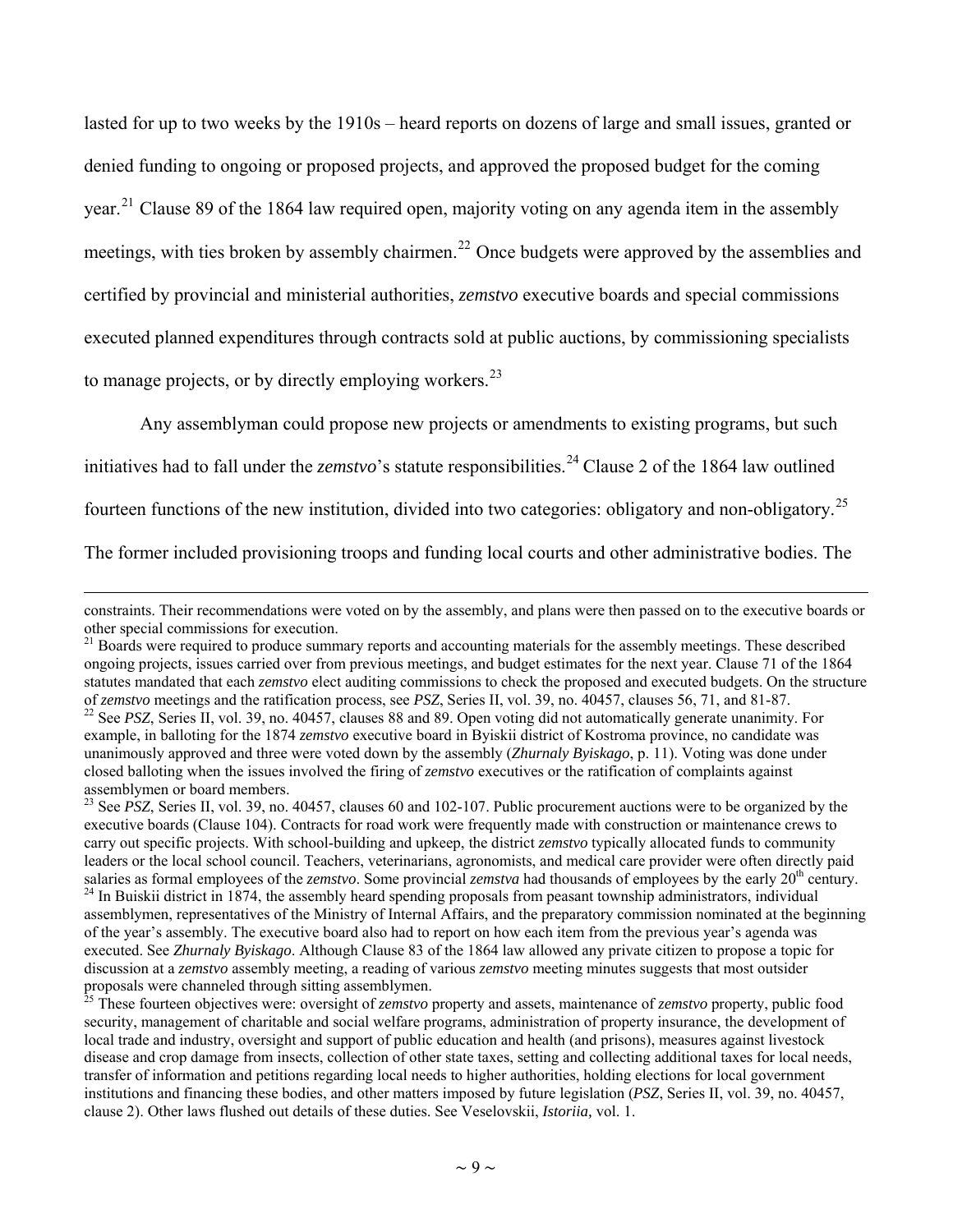<span id="page-9-0"></span>*zemstvo* was also made responsible for allocating central government tax obligations among district residents and property owners, although the actual collection of revenues remained the duty of the local police. Non-obligatory functions included a variety of services, such as schooling, public health, and agronomy – anything supporting "the local economic and welfare needs of each province."<sup>[26](#page-9-0)</sup> Reforms in the decades after 1864 shifted some obligatory responsibilities to central ministries while detailing the scope of *zemstvo* activity in the non-obligatory categories.<sup>[27](#page-9-0)</sup>

Despite the broad mandate, various measures were put in place that restricted the autonomy of the *zemstvo*. All budgets and programs approved by both provincial and district assemblies had to be forwarded to the governor (or sometimes the Ministry of Internal Affairs) for final ratification. The governor was endowed with veto rights, which he could employ if *zemstvo* plans violated the law, if they were financially unsound, or if they impinged upon another government agency. Under the 1890 reform (discussed more below), the external veto rights were strengthened further, and additional oversight was imposed on *zemstvo* decisions.[28](#page-9-0) While responsibilities and revenues were divided between the province and district *zemstva* (often to take spillovers into account), provincial assemblies could disallow district-level initiatives that impinged on provincial or state interests.<sup>[29](#page-9-0)</sup> Finally,

<sup>&</sup>lt;sup>26</sup> See *PSZ*, Series II, vol. 39, no. 40457, clause 1.<br><sup>27</sup> For example, an 1895 road law freed district *zemstvo* from obligatory expenditures on road upkeep, and the military reform of 1874 ended *zemstvo* responsibilities for quartering troops (although not for providing provisions). These were two types of *zemstvo* obligations descended from a set of pre-reform *zemskie povinnosti*, or rural obligations, which had long been imposed on the rural population.

 $28$  The 1864 law set up a system of appeal in the event that the provincial governor vetoed some budgetary item or planned program that the *zemstvo* thought particularly worth keeping. See *PSZ*, Series II, vol. 39, no. 40457, clauses 90-91 and 94-98. Clause 87 of the 1890 reform law strengthened the governor's position by allowing him to veto *zemstvo* activities if he found them not "useful" or against the interests of the local population. The 1890 law allowed the *zemstvo* to appeal decisions by the governor to the Senate, but it also gave private citizens the right to file suit against *zemstvo* actions. The reform also established Provincial Offices on *Zemstvo* Affairs under the Ministry of the Interior in order to monitor *zemstvo* activities. For additional discussion of these issues, see Fallows, "Zemstvo"; McKenzie, "Zemstvo"; Pearson, *Russian*; and Zakharova,

<sup>&</sup>lt;sup>29</sup> The division of labor between district and provincial *zemstva* was spelled out in Clauses 62 and 64. Provincial hospitals, agronomy training, highway maintenance, and trade fairs impacted multiple districts and so fell under the supervision of the provincial *zemstvo*. The district *zemstva* were responsible for all explicitly local affairs, especially in the allocation of funds to primary schooling and rural health providers. Clause 66 gave the provincial assembly the right to issue directives to the districts. For more on the breakdown of provincial and district *zemstvo* activities, see McKenzie, "Zemstvo"; and Veselovskii, *Istoriia*.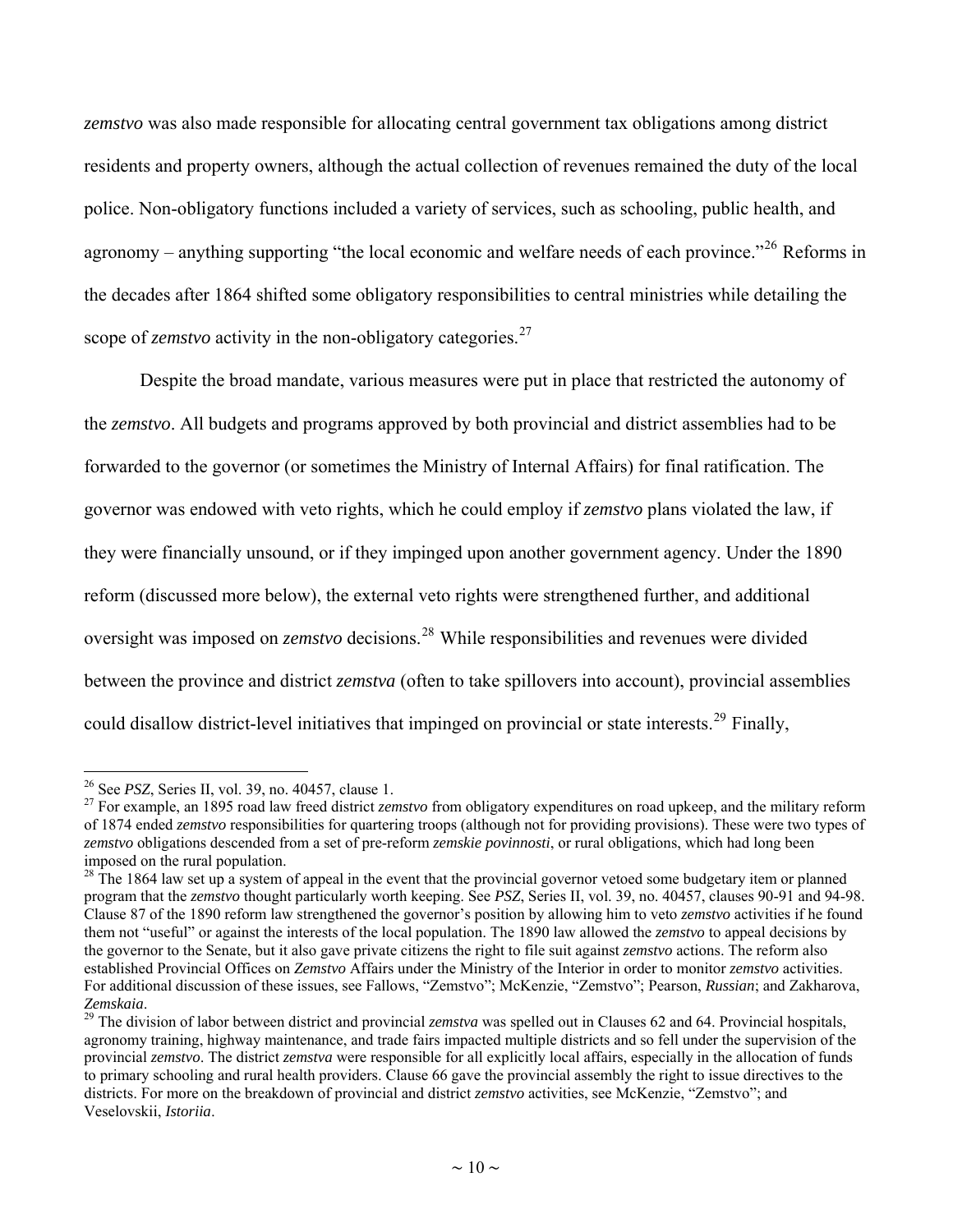<span id="page-10-0"></span>legislation throughout the period strictly limited *zemstvo* cooperation across provinces due to Tsarist fears of coordinated political opposition.[30](#page-10-0)

#### *[Insert Table 1 about here]*

Despite these limitations, the creation of the *zemstvo* was a considerable decentralization of Tsarist policy making that provided a mechanism for funding public goods and services.<sup>[31](#page-10-0)</sup> Table 1 summarizes expenditures (provincial and district) for all *zemstva* in benchmark years (revenues are discussed below).[32](#page-10-0) Over the period, total real per capita *zemstvo* expenditures levels increased by approximately 500% from 0.5 to 2.8 rubles.<sup>[33](#page-10-0)</sup> Expenditures per capita showed considerable geographical variation, ranging from less than 18 kopeks per capita in Tul'a to over 2.3 rubles per capita in St. Petersburg province in 1877. In 1903, the range was 1 ruble (Penza) to over 4.3 rubles per capita (Olonets). Some of the high-expenditure provinces such as Olonets were economic backwaters, while a number of richer provinces like Voronezh had *zemstva* that spent relatively little.<sup>[34](#page-10-0)</sup>

*[Insert Figure 2 about here]* 

Figure 2 decomposes budgeted district and provincial *zemstvo* expenditures for 1903. Besides

administrative expenses, the *zemstva* supported road construction and maintenance, grain storage,

<sup>&</sup>lt;sup>30</sup> It was only with the onset of World War I that serious discussion of a Russia-wide *zemstvo* system began. Such a structure was implemented in a limited way (including the creation of a new township-level *zemstvo*)

<sup>&</sup>lt;sup>31</sup> Various measures (including the 1890 reform) slowly expanded the *zemstvo*'s right to make its programs and policy decisions binding for the local population (subject to approval by the governor's office), although police powers were never granted to enforce this authority.

<sup>&</sup>lt;sup>32</sup> In compiling Table 1, I drew on a number of sources on *zemstvo* expenditures and revenues. In a pioneering work of history, Veselovskii, *Istoriia*, provides several cross-sections of budget information and measures of the impact of *zemstvo* spending. For 1903, Veselovskii relied on a comprehensive compilation of *zemstvo* budget data. This source – Russia, *Dokhody i Raskhody* – offers detailed information on revenues and expenditures from all *zemstvo* in 1903, 1906, 1910, 1911, and 1913. These and other sources usually (but not always) distinguish between planned budgets (*smety*) and actually collected revenues (*postuplenie sbory*) or completed expenditures (*raskhody*). Whenever possible in the analysis below, I note the type of budget data under consideration.

 $33$  For this calculation, see the note accompanying Table 1. Over time, there was some increase in provincial expenditures as a share of overall expenditures. In 1903, provincial *zemstva* spent an average of 57 kopeks (100 to a ruble) per person, versus a mean of 1.19 rubles by the districts. The corresponding averages (unweighted by population) were 16 and 62 kopeks in 1877. Thus, provincial *zemstvo* spent 20.9% of total expenditures in 1877 and 32.3% in 1903 (this latter number differs slightly from Veselovskii's – see *Istoriia,* vol. 1, p. 27). The correlation coefficient between provincial and (total) district spending in 1903 was 0.64.

<sup>34</sup> In 1900, per capita income was roughly 100 rubles. See Gregory, *Before Command*, chp. 2.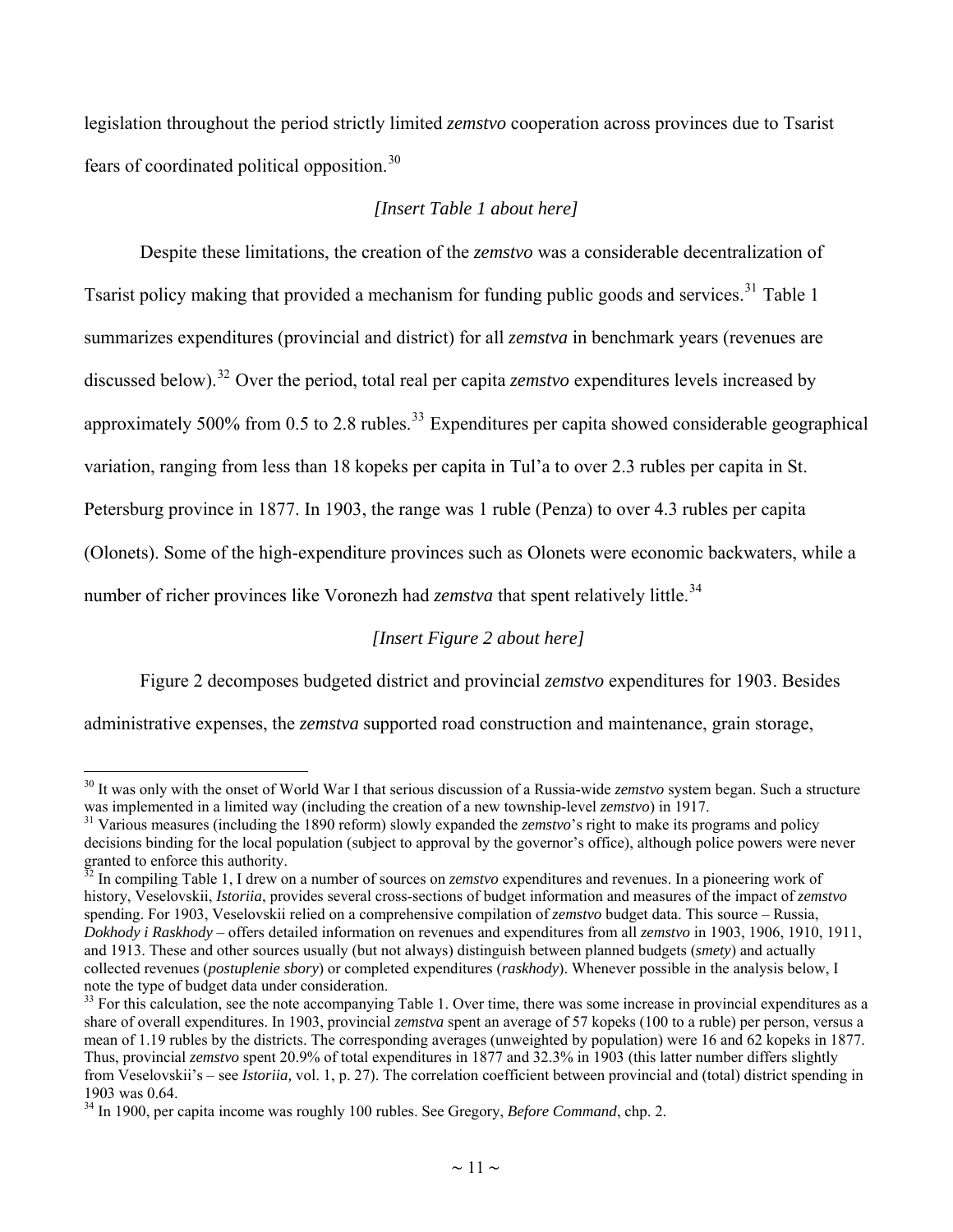<span id="page-11-0"></span>agronomy/veterinary extension, and a variety of other economic measures.[35](#page-11-0) The *zemstva* spent more on healthcare than any other category – 32% of district and 28% of provincial expenditures – with much of the latter concentrated in urban areas. This spending included preventative measures, like vaccinations and the monitoring of diseases, and curative efforts, such as hospitals, traveling doctors, and rural *feldshers,* or trained medics.<sup>[36](#page-11-0)</sup> Primary education was the other large recipient of district *zemstvo* spending, while significant provincial *zemstvo* funds went towards teacher training and secondary schools. Although the management of schools was typically left to school district officials, the *zemstvo* supported school construction, paid for books and supplies, and (especially) provided teacher salaries.  $37$ Between 1877 and 1898, the total population served by a *zemstvo*-funded school fell by approximately 15%, from 5346 to 4660 people per school in the provinces where the institution existed.<sup>[38](#page-11-0)</sup> Overall, the share of *zemstvo* expenditures going towards education and healthcare rose from about 18% in 1871 to

<sup>35</sup> Administrative costs were significant for both levels of the *zemstvo* in 1903, but this category was declining as a share of all expenditures over time. District *zemstva* could borrow from the state treasury, private individuals, capital reserves, or even the provincial *zemstva*. Payments on all types of debt obligations averaged below 10% of all expenditures in 1903 but remained 7.2% of the 286 million rubles total (district + provincial) expenditures in 1913. Education (30.7%), healthcare (24.6%), *zemstvo* administrative costs (7.8%), and various economic development initiatives (7.4%) were the other large expenditure categories in 1913. See the 1915 volume of Russia, *Dokhody*. While the breakdown of spending for 1903 is presented in Figure 2, and broader trends are indicated in Table 1, detailed data for other years are available upon request. 36 The resulting expansion of healthcare in the provinces with *zemstvo* was significant, although the overall level of services remained low. Growing district *zemstvo* medical employment helped improved coverage in the 34 provinces from 95,000 people per doctor in 1870 to 28,000 per doctor in 1910. These numbers are taken from Ramer, "Zemstvo," Table 8.1, which cites research by Z.G. Frenkel; and Frieden, "Politics." Although fees were accepted for treatments and hospital stays in some districts, most healthcare was provided for free. This was deemed necessary given rural poverty and the need to assuage fears regarding modern medicine. The growing role of the *zemstva* in the provision of health care was reinforced by laws of 1879 and 1890, which gave *zemstva* the power to pass sanitation laws and inspect health conditions in factories and urban areas. Overall, according to historians of 19th-century Russian medicine, the reputation of *zemstvo* healthcare was very high by the end of the period. See Frieden, "Physicians"; Krug, "Debate"; and Veselovskii, *Istoriia*, vol. 1, pp. 267-446.<br><sup>37</sup> Primary school legislation in May, 1874 revised the system of rural education to increase direct *zemstvo* district school councils and to allow *zemstvo* funds to be used to finance existing schools or build new ones (Brooks, "Zemstvo," pp. 250-255). For more on the *zemstvo*'s role in rural primary education, see Nafziger, "Financing."<br><sup>38</sup> These numbers are derived from Veselovskii, *Istoriia*, vol. 1, Appendix, and various population sources Table). According to Eklof (*Peasant*, Table 13), primary schooling in the empire improved from 1 per 7762 people in 1856 to 1 per 1499 people in 1911. Enrollment statistics were also better in *zemstvo* provinces: by 1911, 53% of 8 to 11 year-olds were enrolled in the thirty-four *zemstvo* provinces, as opposed to 44.2% over the entire empire (ibid., Table 12). Although Eklof asserts that the *zemstvo* played a relatively "meager" role in the expansion of rural education before the 1890s (and argues that the expansion was mostly a formalization of peasant-initiated schools), his argument ignores the institution's role in solving local collective action problems in order to mobilize resources for schools of all types. See Nafziger, "Financing."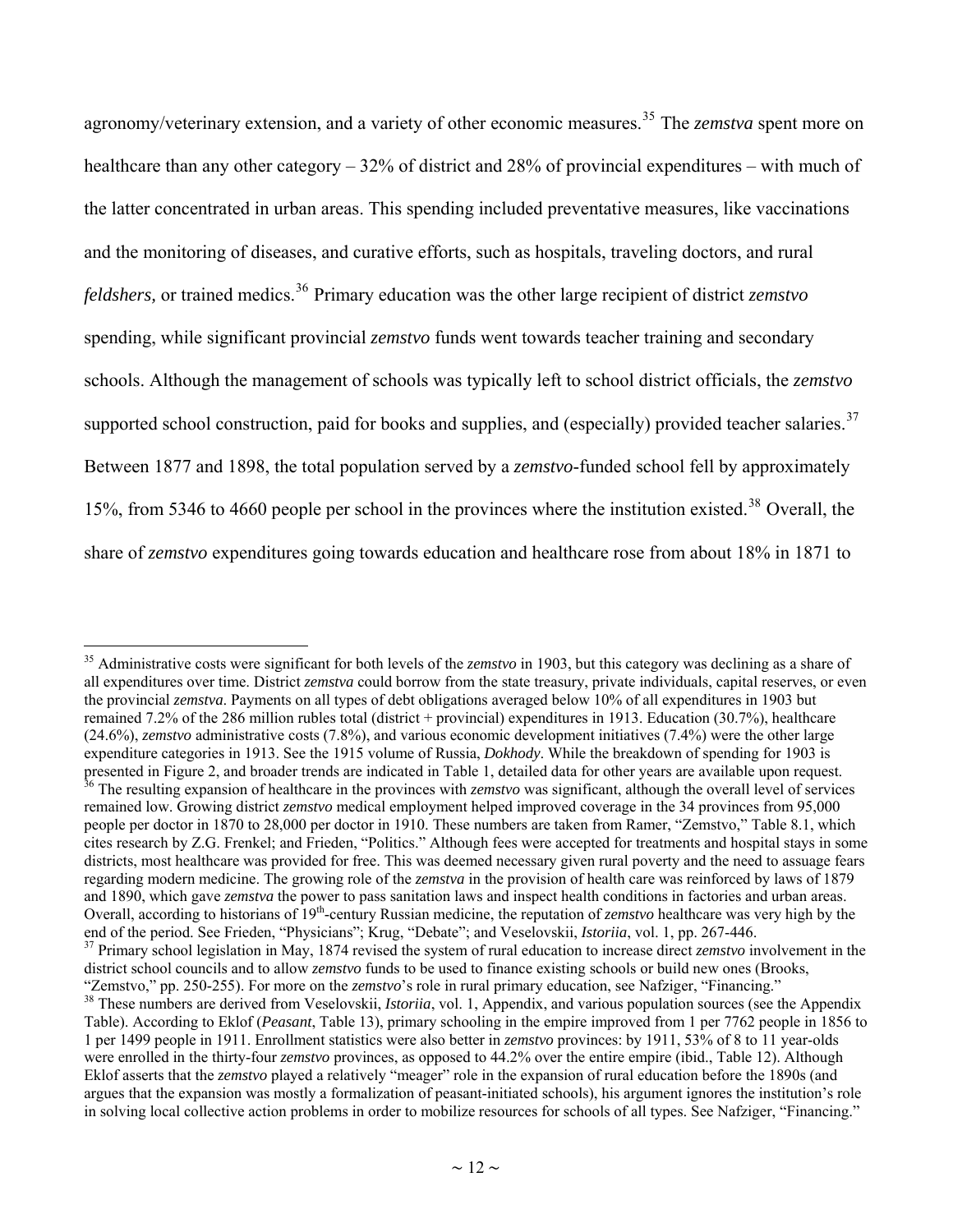<span id="page-12-0"></span>over 63% in 1913.<sup>[39](#page-12-0)</sup> At the same time, although central government spending far exceeded what can be attributed to the *zemstva*, basic public services other than defense received relatively little from the ministries before the 1900s.<sup>[40](#page-12-0)</sup> Thus, the new institutions of local government played a key role in the provision of local public services in the late  $19<sup>th</sup>$  century.

#### *[Insert Table 2 about here]*

In terms of revenues, *zemstva* collected payments for trade and commercial rights, for renting out *zemstvo*-owned property, for issuing passports, and for various goods and services, such as seed grain.<sup>[41](#page-12-0)</sup>

But as Table 1 indicates, the majority of *zemstvo* revenues were generated by property taxes imposed on

land, urban structures, and various forms of "immovable" capital.<sup>[42](#page-12-0)</sup> Tax rates were supposed to be

functions of yearly property income but *not* who owned the property (Clause 92). Provincial and district

assemblies had the right to set their own rates, and these rates could be adjusted to reflect changes in

 $\overline{a}$ 

assessment rules or in the value of taxable property.<sup>[43](#page-12-0)</sup> Table 2 provides evidence that peasant communal

<sup>&</sup>lt;sup>39</sup> Healthcare and education were 8.6 and 4.9% of *zemstvo* expenditures in 1868, before many obligatory responsibilities were shifted to the central government. See Karavaev, "Zemskiia," pp. 167-170.

<sup>&</sup>lt;sup>40</sup> In 1903, approximately 1.5% of central government expenditures (39.4 million of roughly 2 billion rubles) went to the Ministry of Education, but only a small percentage of this – perhaps 20% at most – was allocated to primary schooling. Practically nothing was formally budgeted for healthcare. Between 1903 and 1913, central government spending on education and healthcare rose to more than 4% of the state's budget, as the regime became increasingly active in the promotion of education. See the data and discussions in Eklof, *Russian*; Gregory, *Russian*; Lokot, *Biudzhetnaia*; and Russia, *Sbornik*, 1887 and 1890. The state was also financially involved in railways and communication infrastructure, but little of this went towards local networks. Municipalities and charities did provide some funding for schools and hospitals throughout the period. After 1870, urban governments possessed similar rights to tax property in order to fund municipal services. <sup>41</sup> Revenues were also generated from renting *zemstvo* property and from interest payments on various assets and accounts (for example, *zemstvo* bank accounts, funds held as "road capital", and funds held as part of the food security system). The 1864 law had transferred a number of existing *zemskie sbory* (rural collections, which included military provisions in kind, payments to grain stores, and labor services for local infrastructure repair) to the new institution. As noted above, these were meant to fund obligatory responsibilities.

<sup>&</sup>lt;sup>42</sup> The 1864 law made the district *zemstva* responsible for distributing all central and provincial government obligations to different groups in their jurisdictions (Clause 64). Revenue collection was undertaken by the local police and peasant officials, although the Senate forbade *zemstva* from awarding police for their efforts. Collected fees and taxes were to be submitted to district treasuries, which forwarded on the revenues claimed by the central government and held onto to *zemstvo* funds until a ratified budget authorized their expenditure. Under an 1867 law, the *zemstvo* was only guaranteed 12% of local tax collections unless all other claimants were satisfied. This 12% approximated the *zemstvo*'s share of all receipts at that time, but the *zemstvo*'s needs outgrew this percentage over time. In 1903, the *zemstvo* was made the first claimant on all direct taxes. See Veselovskii, *Istoriia*, vol. 1, pp. 190-193. *Zemstva* assemblies could impose fines for non-payment of taxes and fees, but collecting these was costly.

<sup>43</sup> See *PSZ*, Series II, vol. 39, no. 40457, clauses 68, 70, and 90-92. Overall, the 1864 law imposed few rules on *zemstvo* property taxes, but supplementary rules issued at the time did specify several particulars (such as the rule that land taxes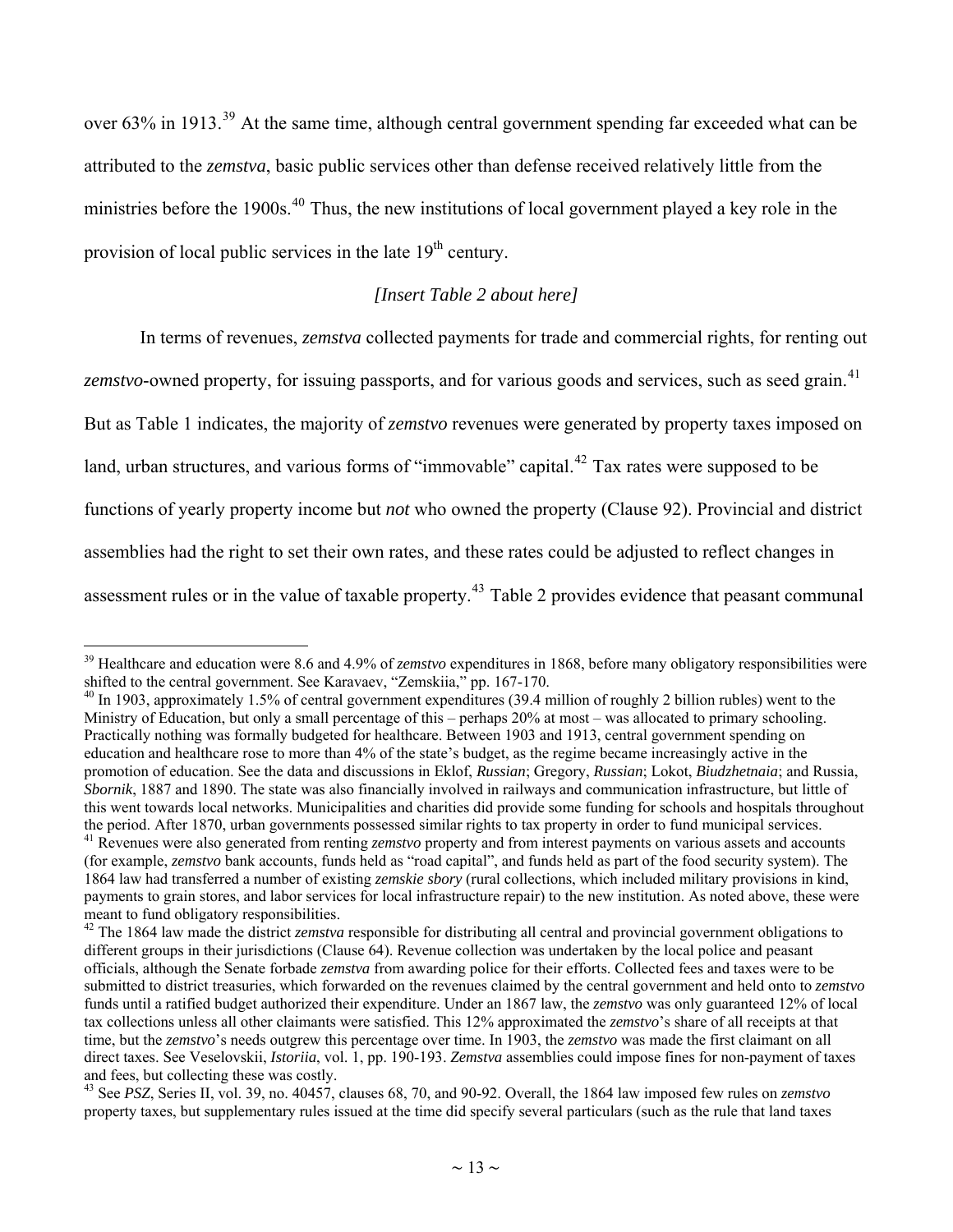<span id="page-13-0"></span>land – the land received in the emancipation settlements – was taxed at a higher rate than privately owned land throughout the period. Across districts in 1890, peasants paid about 4 kopeks more per *desiatina* (2.7 acres) than did private landowners. Despite the fact that former serfs often received the worst of estate land in the emancipation settlements, this gap persisted through 1913.<sup>[44](#page-13-0)</sup> Finally, although year-to-year arrears in local revenue collection were often substantial, intra-governmental transfers and borrowing apparently kept most *zemstva* solvent.[45](#page-13-0)

#### Part 2: The Political Economy of the *Zemstvo*

 $\overline{a}$ 

 In reviewing *zemstvo* activities over the previous twenty-five years, the law department of the Russian state council argued in 1889 that, "there can be little doubt that the calling of local elected people to lead local matters has significantly improved provincial life and led to the wide satisfaction of the demands of the local population."[46](#page-13-0) While the *zemstvo* apparently was a significant source of funding and organization for the provision of rural public services, did this have anything to do with the way the institution "called" on the local population, especially the majority who were peasants?<sup>[47](#page-13-0)</sup> The *zemstvo* constituted a form of political and fiscal decentralization. Such a reform may improve the provision of public goods and services because local politicians have better information regarding local

could only be levied on *udobnaya*, or utilizable, land). These supplementary tax rules (*PSZ*, Series II, vol. 39, no. 40458) were meant to be temporary, but most remained in effect into the twentieth century (Atkinson, 1982, p. 97). A few rulings from the central government tinkered did tinker with the *zemstvo*'s fiscal authority. For example, a law of November 1866 prohibited the *zemstvo* from directly taxing industrial production or "turnover. See Atkinson, "Zemstvo," pp. 99-101; and Fallows, "Zemstvo," p. 206). In 1900, *zemstva* were limited to annual increases in property taxes of at most 3% (McKenzie, "Zemstvo," p. 46). Throughout the period, *zemstva* engaged in research programs to assess local property values.<br><sup>44</sup> Atkinson notes that peasant land was typically classified as higher quality, while she and Fallows both

of peasant protests over *zemstvo* taxes. Overall, land tax rates ranged from 2 to 29% of the value of yearly output across

<sup>&</sup>lt;sup>45</sup> On financial constraints facing *zemstva*, see Veselovskii, *Istoriia*, vol. 1. Assembly meeting minutes contain numerous debates over outstanding or potential loans from financial institutions, other *zemstvo*, and private citizens. For some examples of these, see the collected accounts of Elisavetgradskii district *zemstvo* in Kherson province, which borrowed hundreds of thousands of rubles in the 1880s and 1890s (Borisov, ed., *Sistematicheskii*, pp. 172-174). The Ministry of the Interior had final approval of loans for more than two years of tax revenues (*PSZ*, Series II, vol. 39, no. 40457, clause 92).<br><sup>46</sup> Cited in Zakharova, *Zemskaia*, p. 142).<br><sup>47</sup> Atkinson, "Zemstvo," p. 115, asserts that, "on the whol

limited." This is also the conclusion of Eklof, *Russian*; and many contemporary writers.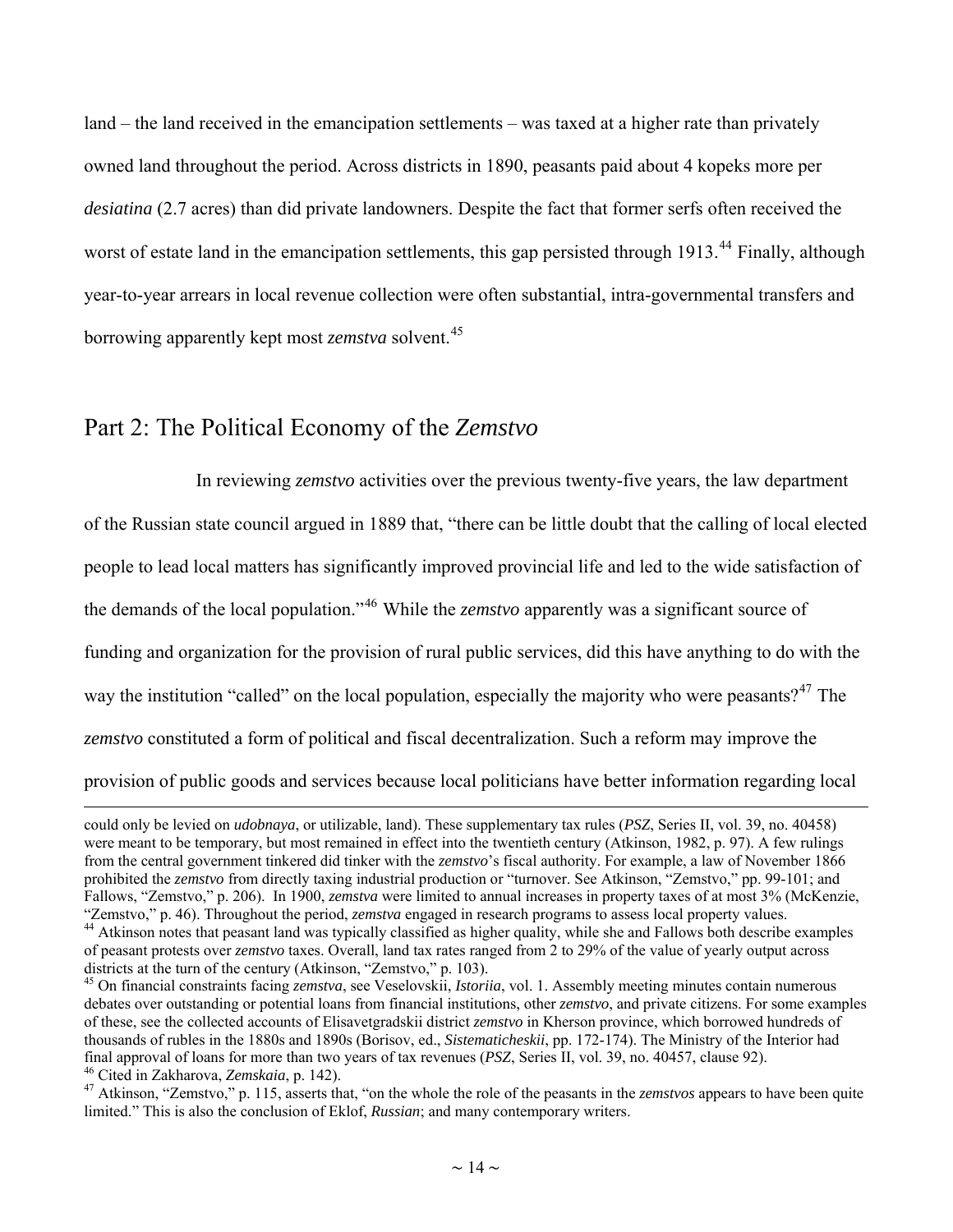<span id="page-14-0"></span>population preferences and can use this to improve targeting or elicit greater contributions.<sup>[48](#page-14-0)</sup> However, such benefits will only matter if local political institutions make politicians *accountable* for their decisions. If local authorities are simply appointed or face no mechanisms holding them responsible for their policies, then decentralization could result in corruption or a takeover of the local public sector by an elite minority. This implies that the characteristics of local elections and legislative bodies matter crucially for whether decentralizing reforms avoid "capture."[49](#page-14-0) This section outlines the electoral system of the *zemstvo* and describes how the political structure may have influenced revenue and expenditure policies.

According to the 1864 statutes, each district assembly was to include between 10 and 100 representatives elected by three electoral curiae for three-year terms. The first curia was comprised of rural property owners with at least a minimum amount of private property (either land or other forms of "immovable property").<sup>[50](#page-14-0)</sup> The second curia included district residents holding urban property of at least a minimum size or value.<sup>[51](#page-14-0)</sup> Eligible voters in the first two curiae directed elected representatives to the district assemblies at primary meetings, where potential assemblymen were nominated by those in attendance.<sup>[52](#page-14-0)</sup> The third curia was made of representatives from the peasant communities of the district.

<sup>&</sup>lt;sup>48</sup> For example, see Alderman, "Local"; and Faguet, "Does Decentralization." There are other reasons decentralization may improve public sector efficiency, such as the creation of more homogenous constituencies that can more easily coalesce around a particular policy.<br><sup>49</sup> On the local capture of public projects by elites, see Bardhan and Mookeriee. "Decentralisation."

<sup>&</sup>lt;sup>50</sup> The minimum land holdings ranged from 200 to 800 *desiatina* (1 *desiatina* = 2.7 acres), depending on the district. Rural industrial property (worth at least 15,000 rubles or with 6,000 rubles of yearly production) could be substituted for land in determining eligibility to vote.

<sup>&</sup>lt;sup>51</sup> This minimum value was 500 to 6000 rubles, depending on the location and type of property. For the breakdown of required property holdings by district for the first two curiae, see *PSZ*, Series II, vol. 39, no. 40457, Appendix. District *zemstvo* executive boards finalized the lists of eligible voters in the first two curiae by early spring of an election year. The law restricted eligibility for voting (and for election) in all curiae primaries to males older than 25, although women and younger property holders could name proxies to vote in their place.

<sup>&</sup>lt;sup>2</sup> In each of the first two curiae, property holders with less than the full requirement could pool together to elect representatives to attend the primary elections. In all three curia primaries, the assembly representatives were chosen by closed balloting. After the curia primaries, the final lists of representatives were sent to the sitting *zemstvo* boards for verification and on to the provincial governors for ratification. The *zemstvo* electoral procedures are outlined in the original statute and in *PSZ*, Series II, vol. 39, no. 40934, with additional commentary and refinements collected in Obchinnikov, Zakony. Engelgardt, *Letters*, pp. 49-50, provides a fascinating description of a 1<sup>st</sup> curia primary in Smolensk province, where the main activity was apparently eating and drinking.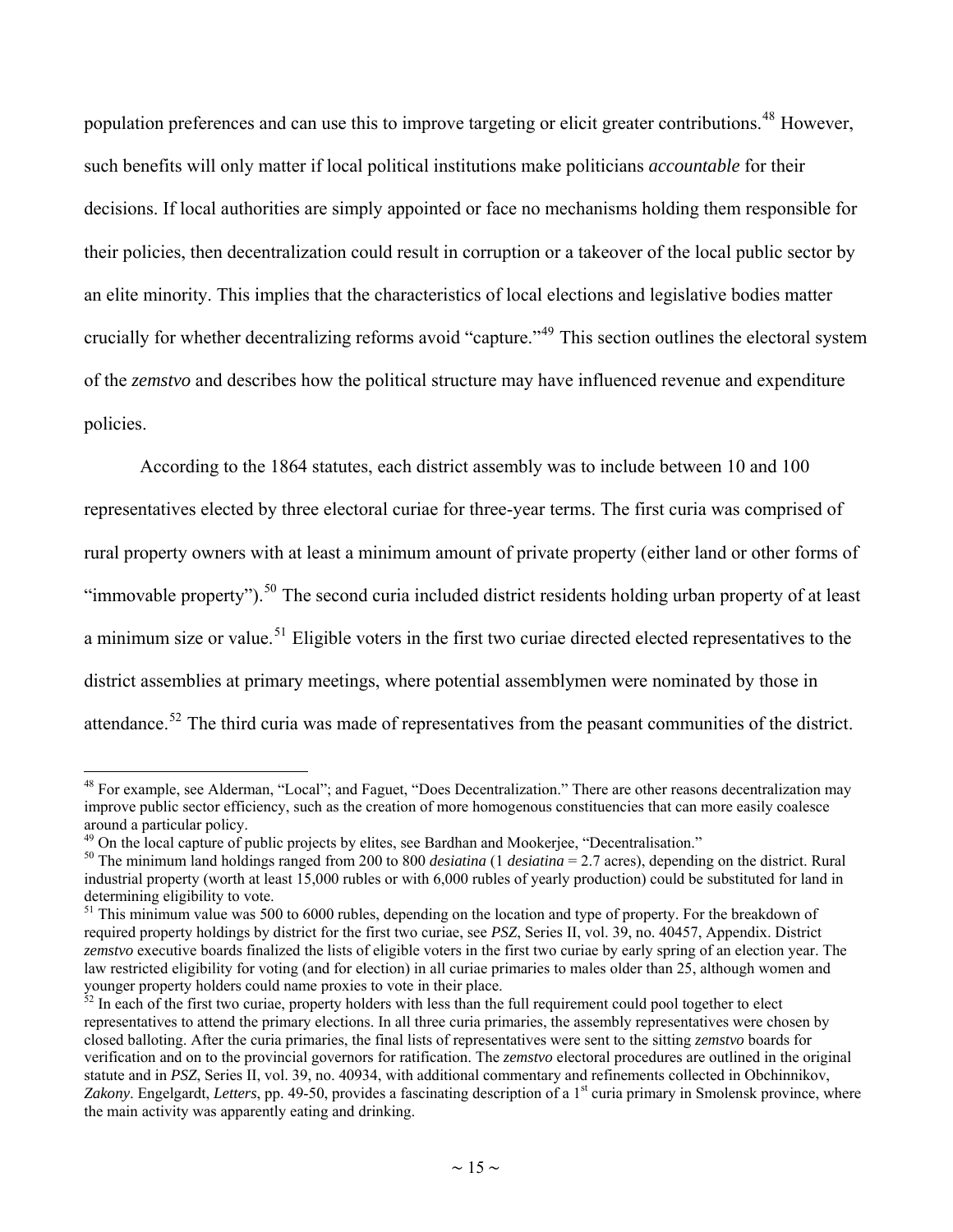<span id="page-15-0"></span>Each community sent members (representing roughly 10 households each) to township meetings that chose electors for district primaries.<sup>[53](#page-15-0)</sup> The date and location of all primary meetings were announced in provincial newspapers and communicated to peasant community leaders, although there is little evidence of active campaigning or election platforms.<sup>[54](#page-15-0)</sup>

While the  $1<sup>st</sup>$  and  $2<sup>nd</sup>$  curiae could only elect representatives who were eligible to vote in their respective primaries, the 3<sup>rd</sup> curia could (and did) elect assemblymen from the other curiae.<sup>[55](#page-15-0)</sup> Moreover, representatives from the 3<sup>rd</sup> curia were always subject to central government approval. With relatively high travel and communication costs, the final  $3<sup>rd</sup>$  curia representatives were possibly quite distant – physically and politically – from their peasant constituents. This may have limited political accountability and allowed local elites to co-opt the peasant electoral process for their own purposes.<sup>[56](#page-15-0)</sup> If the 3<sup>rd</sup> curia's assemblymen were unwilling or unable to represent the preferences of their

 $\overline{a}$  $53$  In the reforms of the 1860s, most Russian peasants received property rights and associated obligations as members of *sel'skie obshchestva*, or rural societies, which were newly created administrative communes. The councils, or *skhody*, of these communes elected representatives to attend the township sub-primaries (townships were a level of government lying between the village and the district). Archival evidence on the 3<sup>rd</sup> curia elections in 1886 from Semenov district of Nizhnii Novgorod province describes how these township meetings elected a set number of voters (vyborshchiki) for three primary meetings located in separate parts of the district. These meetings each chose part  $(5, 3, and 4)$  of the statute number of  $3<sup>rd</sup>$ curia assemblymen (12 in this case). See *Central Archive of Nizhegorodskii Oblast'* (TsANO), *fond* 51, *opis'* 251, *delo* 240*, listi* 113-125.<br><sup>54</sup> Party platforms and contested elections are requirements of most models of electoral competition (see Persson and

Tabellini, *Political*). While the archival records of the district *zemstva* and other local authorities in Nizhnii Novgorod province contain many communications about the management of elections, I have not found any mention of campaigning. Despite absenteeism among all curiae during assembly meetings, Fallows, "Zemstvo," p. 201, does assert that, "electoral disputes demonstrate that *zemstvo* elections could still be hotly contested."

<sup>&</sup>lt;sup>55</sup> See *PSZ*, Series II, vol. 39, no. 40457, clause 35. According to Mamulova, "Sotsial'nyi," the percentage of peasant private landowners elected by the 1<sup>st</sup> curia increased from 5.6% to 7.2% between 1865 and 1886 in the 24 provinces for which comparable data are available.

<sup>&</sup>lt;sup>56</sup> As assemblymen were not paid salaries, it was likely the case that only better-off peasants could afford to participate. Throughout the existence of the *zemstvo*, the issue of funding attendance at the yearly meetings was constantly debated. At the initial meeting of the Semenov district meeting in 1865, the suggestion was made to provide 200 rubles for supporting attendance (TsANO, 42.240.728.7). In 1907, an article in the *Nizhegorodskaia zemskaia gazeta*, the newspaper of the Nizhnii Novgorod *zemstvo*, noted that peasant township authorities should provide resources to enable assembly attendance. See "*Zemskie*," p. 480. The *zemstvo* laws did require the publication of meeting minutes, yearly budgets, and other reports. Provincial and *zemstvo* newspapers actively covered the institution's activities and budgets, but it is unclear how widely these were disseminated among the peasantry.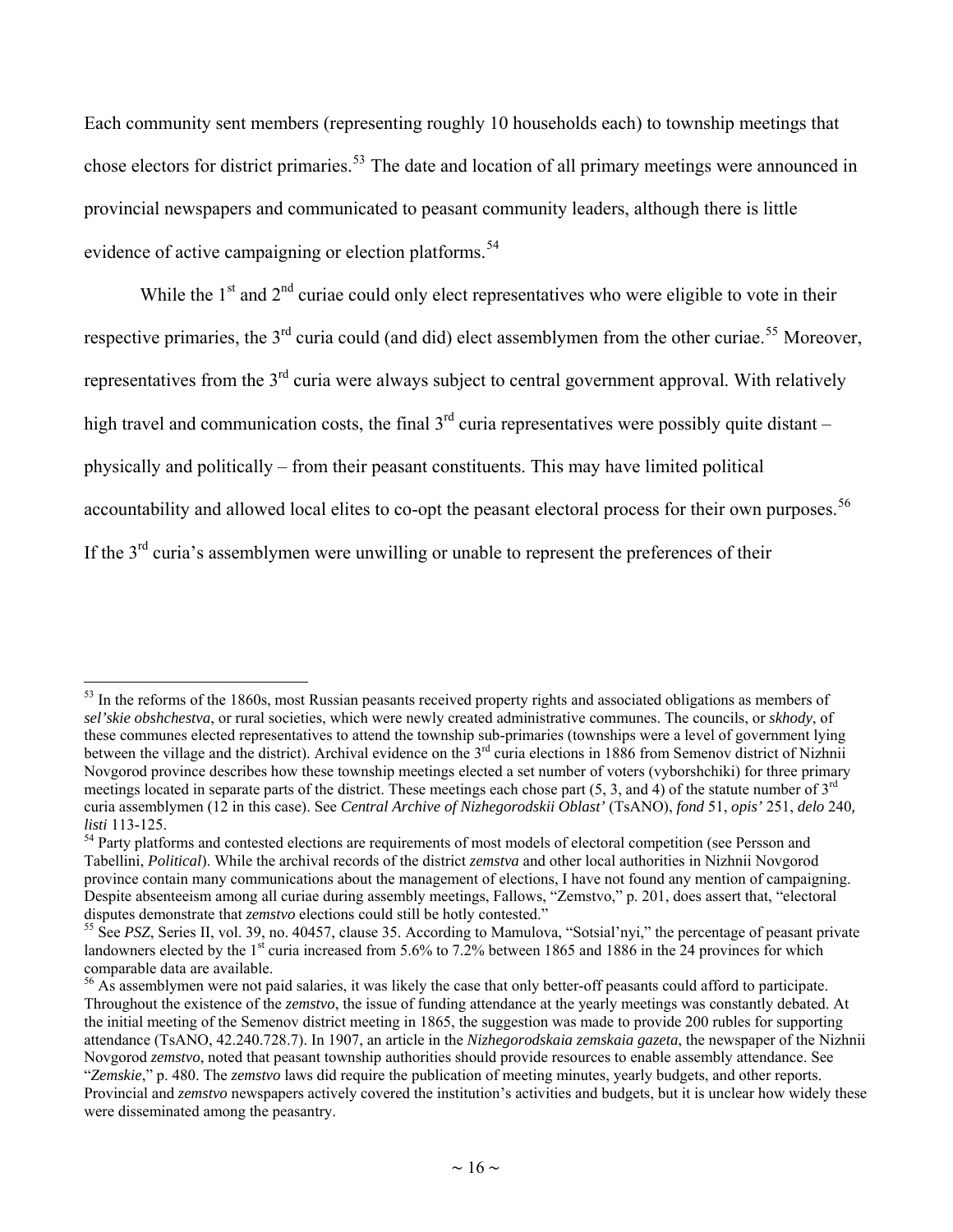<span id="page-16-0"></span>constituents, then the *zemstvo* would not have been responsive to specifically peasant demands for public goods and services.<sup>[57](#page-16-0)</sup>

In each district, the three curiae elected a specific number of assemblymen according to the "number of landowners, the size of arable lands they own, population of the towns, number and value of urban properties, number of townships, rural population, and the amount of land in possession of the rural communities."[58](#page-16-0) In this way, representation was intended to reflect each curia's relative contribution to *zemstvo* revenues and their economic interest in local affairs.<sup>[59](#page-16-0)</sup> However, even though the peasantry was over 85% of the rural population in European Russia and contributed the majority of local taxes, policymakers explicitly argued that peasant illiteracy and political inexperience required them to weigh the seat allocation towards the 1<sup>st</sup> curia, where the landed nobility predominated.<sup>[60](#page-16-0)</sup> The first row of Table 3 (Part A) summarizes the resulting 1864 statute seat allocation. On average, the  $1<sup>st</sup>$ curia assemblymen were the most numerous and when combined with the  $2<sup>nd</sup>$  curia formed an overall majority in 322 of the 359 districts. The 3<sup>rd</sup> curia had a plurality in 73 districts and an absolute majority in 18 of those where eligible voters in the first two curiae were few.

Significant changes in the *zemstvo* political structure were enacted in 1890.<sup>[61](#page-16-0)</sup> Zemstvo assembly and executive board decisions were subjected to increased oversight by external authorities.<sup>[62](#page-16-0)</sup> But it was

<sup>57</sup> According to a contemporary observer of the Viatka province *zemstvo*, peasant assembly members, "[were] not ordinary peasants, but commercial and industrial ones, well-to-do, literate, and so on" (quoted in Pape, "'Peasant'," p. 509). In a speech to the Riazan provincial zemstvo meeting in 1879, the assemblyman A.I. Koshelev stated that, "I know how strongly outside influences press upon our peasants and how few assemblymen actually represent the social views and interests of the majority of the peasants" (quoted in Gradovskii, "Krest'ianskie").

<sup>&</sup>lt;sup>58</sup> See *PSZ*, Series II, vol. 39, no. 40457, clause 33. Central government agencies with property (including the Tsar's personal property office) and specific interests in *zemstvo* activities were also allotted represen According to an early proposal for the *zemstvo* reform, the level of participation ("*uchastie*") in the *zemstvo* was to be

<sup>&</sup>quot;proportional to the level of participation in its interests." See Russia, Khoziaistvennyi, Materialy, vol. 1, p. 149.<br><sup>60</sup> Despite the assertion that representation was to be tied to contributions, members of the Commissi

District Institutions also argued that the allocation of seats had to favor the "class that is more educated and advanced, with greater understanding of political rights and some experience in civil life" (quote is from ibid, p. 159).<br><sup>61</sup> This 1890 law (*PSZ*, series III, vol. 10, no. 6927) was part of the series of conservative reforms enacted un

Alexander III. On the reform and the changes it entailed for the *zemstvo*, see Pearson, *Russian*; and Zakharova, *Zemskaia*.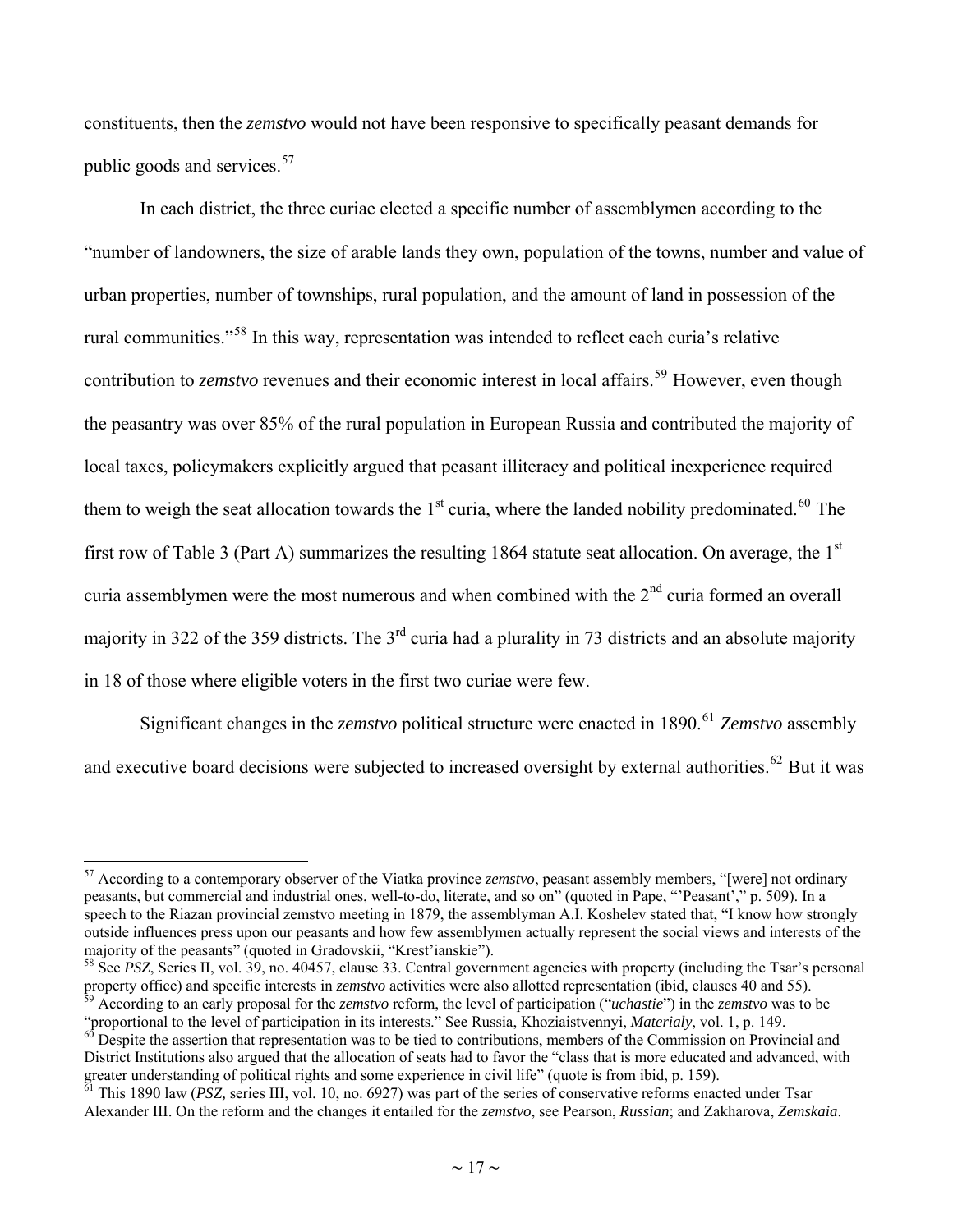<span id="page-17-0"></span>the allocation of assembly seats that saw the most substantive changes. In 1889, the Ministry of Internal Affairs generated statistical data on the numbers of eligible voters by curiae in each district and noted how those numbers would translate into assembly seats according to a working *zemstvo* reform proposal.<sup>[63](#page-17-0)</sup> Rather than group the electorate purely by the type of property ownership, these data outlined the number of eligible nobility, non-noble property owners, and peasants. The notes to this source point out that the proposed reform would allocate one seat per 20 fully qualifying voters in the "noble" and "non-noble" curiae, and one seat per 4000 peasants in the 3<sup>rd</sup> curia. Across the 34 provinces, the proposed allocation would have reduced the number of districts assembly seats to 8895, with 4182 (47%) from the nobility, 1367 (15%) from the non-noble private property owners, and 3346 (38%) from the peasantry.

The actual statutes issued in 1890 echoes the reform proposal as presented in the Ministry's data. Under the new law, the  $1<sup>st</sup>$  curia electorate was restricted to the nobility, while all other private property holders (urban and rural) were placed in the  $2<sup>nd</sup>$  curia. Peasants could only participate in the  $2<sup>nd</sup>$  curia if they had separated from their community (and were no longer liable for a share of the community's tax and land obligations).<sup>[64](#page-17-0)</sup> After the reform, provincial governors were required to pick assemblymen of the 3<sup>rd</sup> curia from a list of candidates proposed in the township meetings, rather than just certify those elected in the curia primary.<sup>[65](#page-17-0)</sup> And finally, the 1890 reform did revise the legal allocation of assembly

<sup>&</sup>lt;sup>62</sup> Governors were also granted more authority to intervene in *zemstvo* budgets, policies, and internal issues. In addition, a new provincial-level supervisory body was created (the *Gubernskii po zemskim i gorodskim delam prisutstvii*) to monitor zemstvo activities and coordinate the institution's relationship with the ministries and other local government bodies.<br><sup>63</sup> Reform proposals are mentioned in Pearson, *Russian*; and Zakharova, *Zemskaia*; but these studie

These electoral data, which derive from the mid and late 1880s, come from published and unpublished sources collected by the Central Statistical Committee of the Ministry of Internal Affairs and published in Russia, Tsentral'nyi, *Statisticheskiia* (1889). I found this source in the Russian National Library and have never seen it mentioned in the literature on the *zemstvo*.<br><sup>64</sup> This rule limiting peasant property holder participation in 2<sup>nd</sup> curia primaries was a Makar'ev district of Nizhnii Novgorod province, roughly 60 individuals had enough to property to qualify them to participate in the  $2<sup>nd</sup>$  curia primary, and 38 of these were simply described as "peasants." However, when the list of possible voters was compiled, 24 were noted, but none of them were peasants. See TsANO, 50.247.1152.7-8 *ob*.

 $^{65}$  In practice, this meant that the governors often selected the  $3<sup>rd</sup>$  curia assemblymen recommended by the sitting executive boards or by district land captains (non-peasant local authorities established under an 1889 law). For example, the chairman of the Makar'ev district executive board (who was also the marshal of the district nobility) reported who he thought were the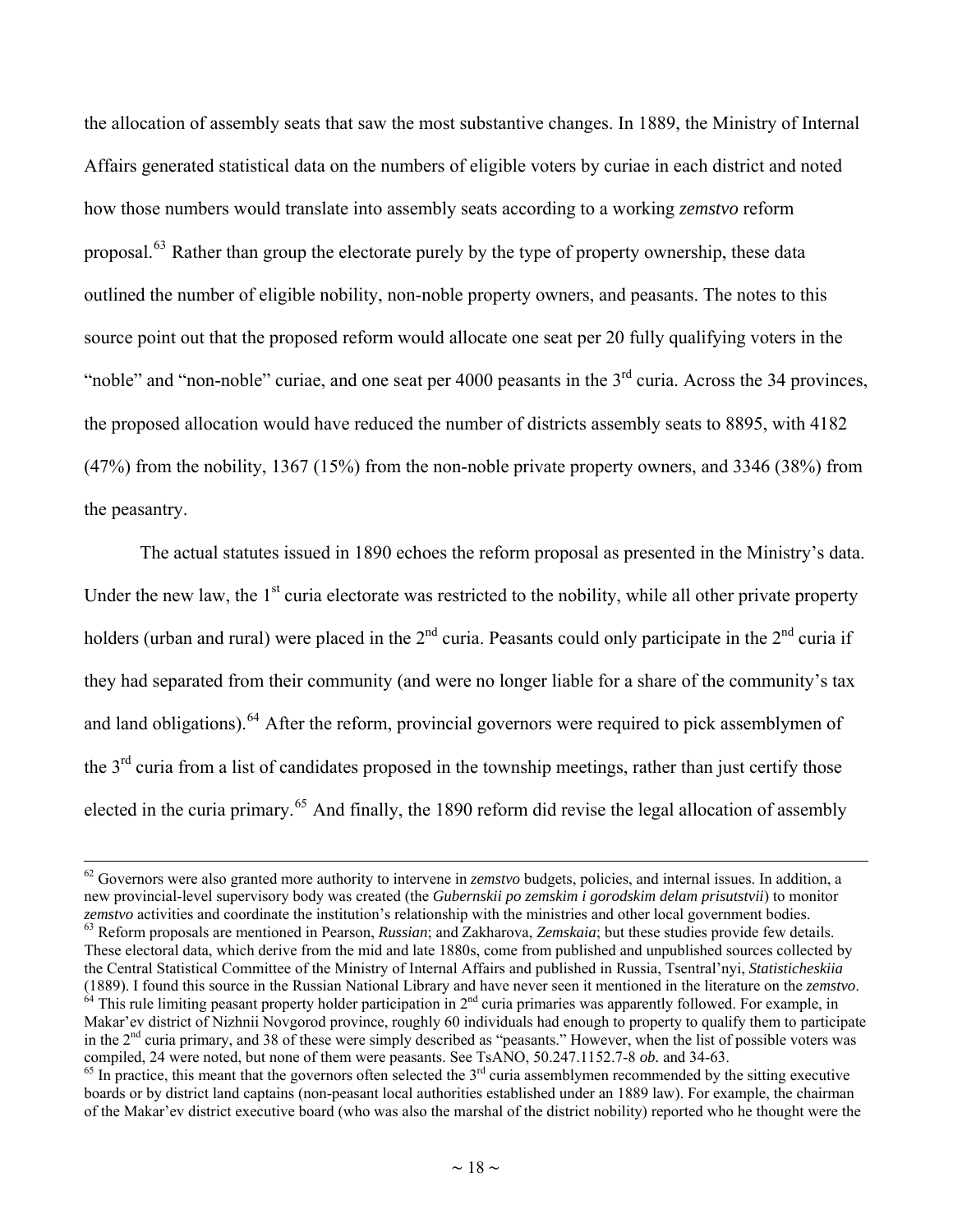<span id="page-18-0"></span>seats by shifting electoral weight away from the  $3<sup>rd</sup>$  and toward the 1<sup>st</sup> curia.<sup>[66](#page-18-0)</sup> As Table 3 (Panel A) indicates, the statute number of assemblymen fell from 13,196 in the district *zemstva* (2284 in provincial assemblies) to 10,236 (1618), with most of the reduction coming from the  $3<sup>rd</sup>$  curia's share. As a result, the  $3<sup>rd</sup>$  curia lost more seats than the reform proposal had suggested.<sup>[67](#page-18-0)</sup> The peasantry was left with a plurality in only 41 districts and a majority in 26 of these.

#### *[Insert Table 3, Parts A and B, about here]*

Panel B of Table 3 summarizes data from three *zemstvo* elections showing that the number of

peasants *actually* elected to the district assemblies closely corresponded to the number of seats legally

allocated to the 3rd curia and fell with the passage of the 1890 law. This underrepresentation translated

into even lower shares of executive board positions.<sup>[68](#page-18-0)</sup> For the 1883 election, for which these data are

available for all districts, the peasants were the majority of sitting assemblymen in only 11 districts.<sup>[69](#page-18-0)</sup>

seven best candidates for the  $3<sup>rd</sup>$  curia assemblymen in a letter to the governor in late July, 1892. The governor then chose the first five from the list of those candidates (TsANO, 72.20.29.12-14). In Ardatov district in 1898, a land captain refused to recommend one of the candidates because he was illiterate, while another was noted to be "literate, honorable, interested in social matters, and is worthy to be a representative." See TsANO, 72.20.33.3-5. In 1906, the direct election of  $3<sup>rd</sup>$  curia assemblymen was reinstated, and representatives from each township met to elect (from among themselves) the assigned number beginning with the election of 1907. See *PSZ*, Series III, vol. 26, no. 28392, for the law and TsANO, 51.251.590, for a description of how the post-1907 new system worked in practice.

 $^{66}$  In many districts, the law reduced the minimum size of land-holdings needed for voting privileges in the  $1<sup>st</sup>$  curia in an effort to involve a greater portion of the shrinking number of land-owning nobility. By the mid-1880s, peasants comprised approximately 9.3% of the qualified property owners for the 1<sup>st</sup> curia across European Russia (Syrnev, ed., *Statistika*, Table XII). Only a small percentage of these peasants likely had forgone their assigned membership in rural communities to vote in the  $2<sup>nd</sup>$  curia. The new law also placed limitations on the participation of other groups such as Jews and the clergy, even if they fulfilled the property qualifications. See McKenzie, "Zemstvo," pp. 41-44; and Zakharova, *Zemskaia*, on the shift from property to class as a basis for the *zemstvo* electoral structure.

This may have been due to a final lowering of the property *tsenz*, which would have increased the corresponding number of voters in the first and second curia. Indeed, the mean 1<sup>st</sup> curia *tsenz* fell from 263.8 to 242.7 *desiatina* with the reform. See the appendices to the two relevant laws in the *Polnoe sobranie zakonov*.<br><sup>68</sup> This is unsurprising since assemblies elected executive boards. Note that the correlation between the 3<sup>rd</sup> curia share under

the 1864 law and the share of executive board positions held by the peasantry was 0.31 in 1883 (0.29 for the share of provincial assembly seats). Assemblymen did not always choose board members from among themselves. In 1907, the Semenov district assembly of Nizhnii Novgorod province selected a peasant who had been a board member since 1906 but was not a current assemblyman (TsANO, 51.251.590.138-141).

 $69$  However, only 4 of these were among the 18 districts that had a statute  $3<sup>rd</sup>$  curia majority. The 1883 data also show that peasants were elected as 86% of the assemblymen from the  $3<sup>rd</sup>$  curia. In contrast, they were only 9% (8%) of the eligible voters and 7% (0.9%) of the elected assemblymen in the 1<sup>st</sup> (2<sup>nd</sup>) curia primaries that year. Thus, the 3<sup>rd</sup> curia assemblymen can be treated as at least the nominal representatives of the peasantry. When it came to elections to the provincial assemblies, the peasantry only supplied 8.9% of the assemblymen in the 34 provinces in 1883.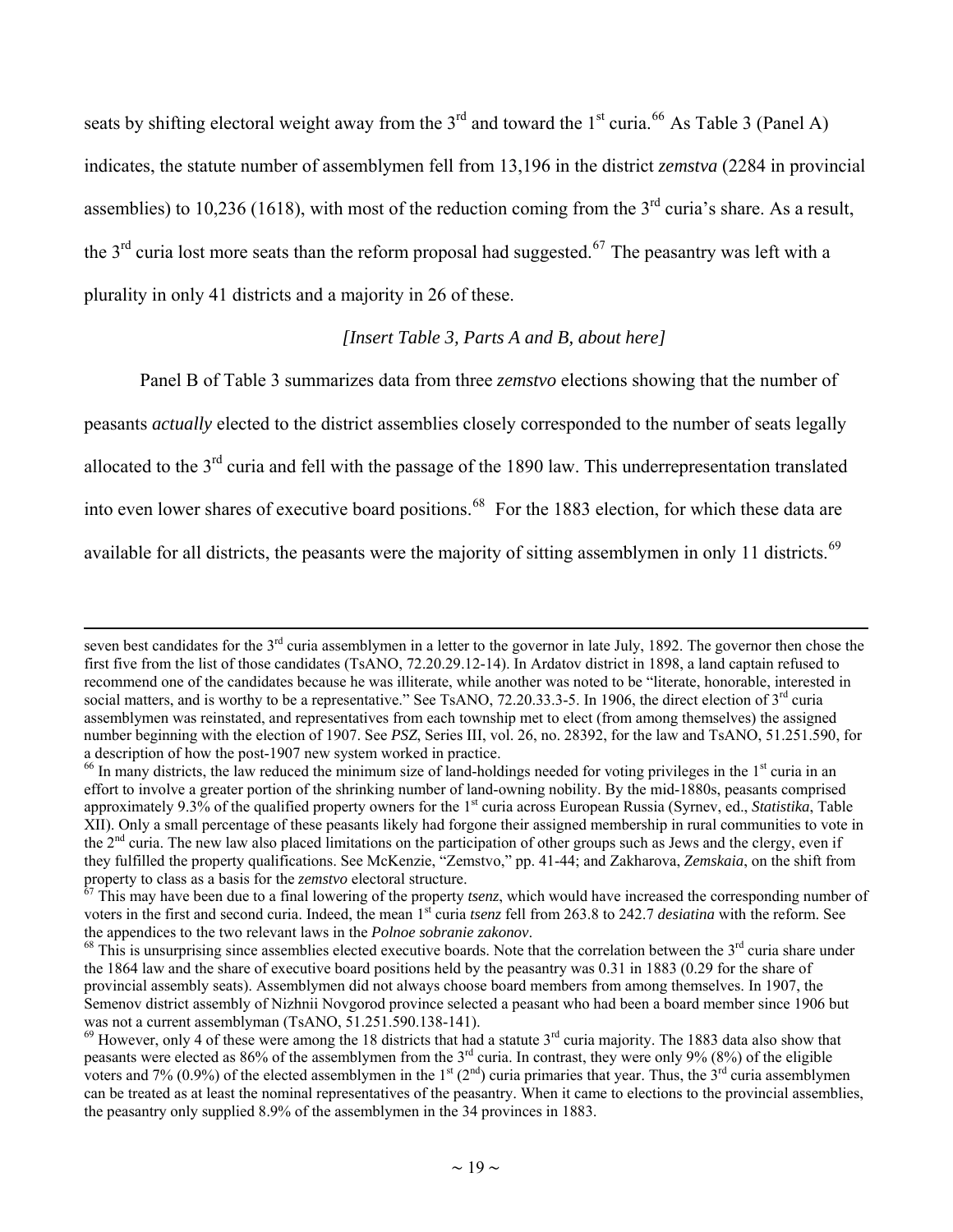<span id="page-19-0"></span>Thus, the statute bias against the peasant population majority translated into minority political positions in almost all districts.

This mattered because *zemstvo* assembly decisions were taken by majority voting. Assembly minutes do indicate that many votes were contested, with proposals voted down or narrowly passing.<sup>[70](#page-19-0)</sup> But since the  $1<sup>st</sup>$  and  $2<sup>nd</sup>$  curiae possessed outsized electoral weight, in theory they could overcome the  $3<sup>rd</sup>$  curia on any issue, including internal elections for executive board positions. A simple median voter model would suggest that peasant preferences likely had little direct influence on policy formulation. However, if curia representation did express specifically "peasant" preferences, any association between the share of 3<sup>rd</sup> curia seats and budget outcomes should be more evident in those districts that were "contestable" – i.e. where small changes in assembly composition could shift the identity of the pivotal voter (assemblyman). This idea forms the basis of one of the empirical tests below.

Although assemblies were seen by contemporaries as the democratic heart of the *zemstvo*, much of the institution's actual policymaking was undertaken by the executive boards. These boards held the agenda setting power for assembly meetings and were important participants (along with specially elected commissions) in the budgeting process.<sup>[71](#page-19-0)</sup> In environments with imperfect electoral processes, the identities of local executive authorities have been found to significantly affect the provisioning of public goods and services. The reforms in India mandated that a share of local council leadership positions be set aside for women, lower castes, and minority tribal groups. Those districts where

<sup>70</sup> Examples of close votes are plentiful within each *zemstvo*'s published accounts. An illuminating case occurred in the Semenov district (Nizhnii Novgorod province) assembly meeting of 1873, where the assemblymen voted 15-7 to dock the pay of the executive board while an investigation into their negligent management of the *zemstvo* was ongoing. See TsANO, 51.251.93.30.

 $71 \text{ Cox}$ , "Organization," summarizes the literature on agenda-setting, noting that the structure of agenda power can have dramatic effects on policy outcomes. *Zemstvo* executive board members were paid substantial salaries and received other perks (pensions, travel budgets, etc.), all of which were supposed to be set by the assemblies (*PSZ*, series II, vol. 39, no. 40457, clause 49). Defining these benefits took up large parts of early assembly meetings (for the long discussion by Nizhnii Novgorod's provincial *zemstvo* in 1865, see TsANO, 42.240.728.7-8). In contrast, not only were assemblymen unpaid, but they were explicitly prohibited from using their positions to "gain occupational advantages or salaries" (*PSZ*, series II, vol. 39, no. 40457, clause 39).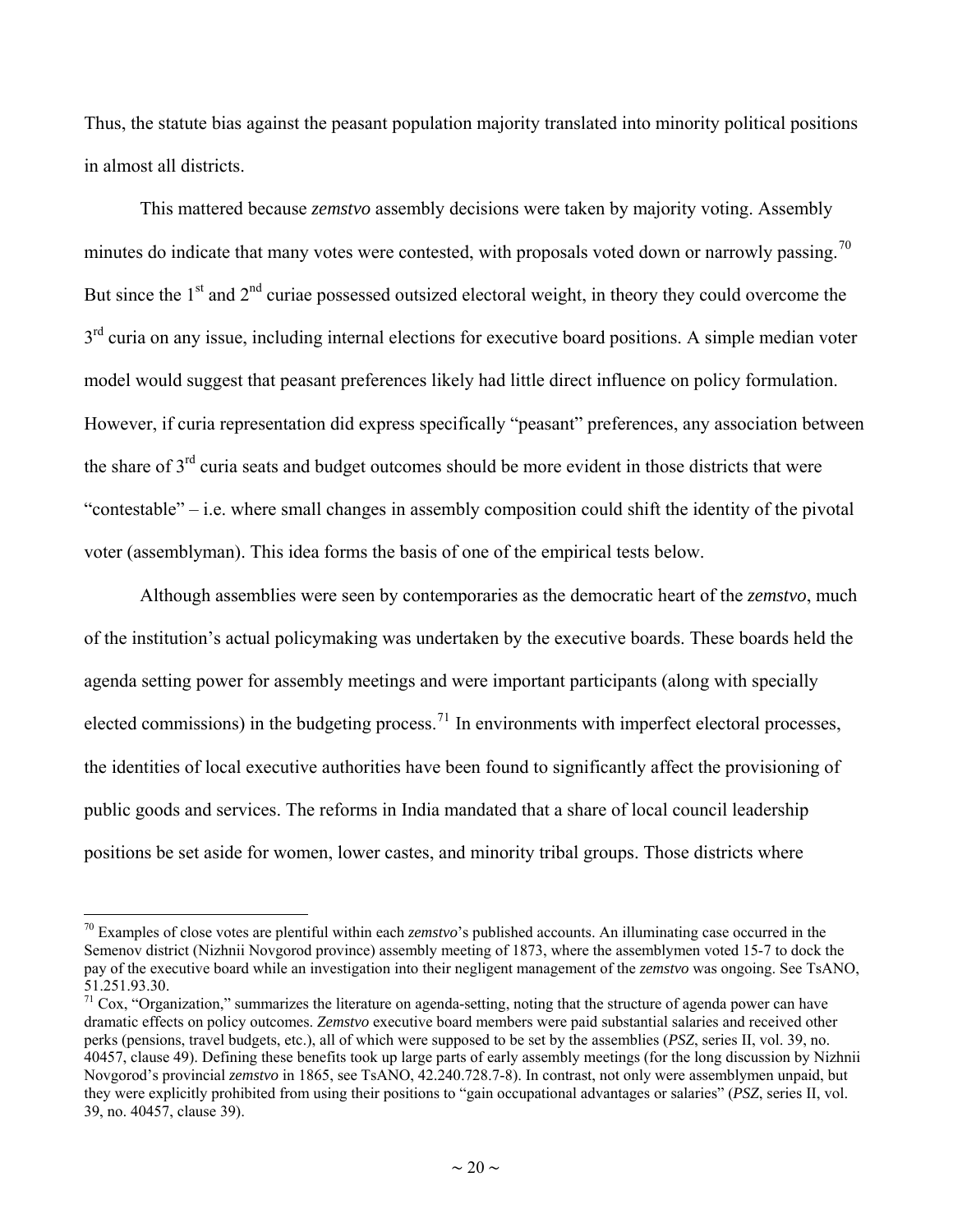<span id="page-20-0"></span>previously underrepresented (and poorer) populations received executive positions exhibited not only greater transfers to such groups but also had higher overall levels of public investment.<sup>[72](#page-20-0)</sup> Such assignments of positions did not occur in the Russian case, but some peasants were elected to the executive boards (Table 3, Panel B).<sup>[73](#page-20-0)</sup> Perhaps it was these positions, rather than  $3<sup>rd</sup>$  curia assembly seats, that allowed peasant preferences over *zemstvo* budgets to be translated into policy.

Moreover, there are reasons to think that  $3<sup>rd</sup>$  curia representation of peasant interests might have influenced *zemstvo* policy outcomes, despite the minority position, limited accountability of assemblymen, or attainment of relatively few executive positions. Recent research on Indian legislative reforms has shown that increasing the representation of a minority group, even if it does not result in a majority position, can influence policymaking and government spending.<sup>[74](#page-20-0)</sup> The mere presence of peasants in the *zemstvo* assemblies may have given voice to policies that otherwise would have no advocates. In other cases, a minority peasant voting bloc may have lent critical support to more pro-peasant policymakers from the majority curiae.<sup>[75](#page-20-0)</sup> Furthermore, there is evidence that many non-peasants were simply uninterested in *zemstvo* matters. The 1883 *zemstvo* data imply that only about 25% of eligible voters from both the  $1<sup>st</sup>$  and  $2<sup>nd</sup>$  curiae participated in their primary elections, compared to over

 $<sup>72</sup>$  These studies also find that underrepresented groups were more likely to express their policy preferences during assemblies</sup> headed by fellow group members. See Besley et al., "Politics"; and Chattopadhyay and Duflo, "Women.". These studies take advantage of the experimental structure of the Indian reforms, where villages and districts were randomly chosen to have a leader from one of these groups.

<sup>&</sup>lt;sup>73</sup> This occurred as early as  $1865 -$  only 4 years after the emancipation of the serfs – in Nizhnii Novgorod province when the Ardatov district assembly elected a peasant as a board member (TsANO, 42.240.12.1).

 $74$  See Pande, "Can Mandated." Studies of local democratic reforms in China also provide evidence that the installation of elections, even if imperfectly formulated, can have positive incentive effects for politicians that result in better public sector outcomes. See Brandt and Turner, "Usefulness"; and Luo et al., "Elections."

 $75$  This could occur under some form of log-rolling or horse-trading. The anonymous writer of a 1907 article in the *Nizhegorodskaia zemskaia gazeta* explicitly called on 3<sup>rd</sup> curia assemblymen to ally with progressively minded 1<sup>st</sup> curia representatives to expand *zemstvo* activities ("Zemskie," p. 480). Numerous accounts of *zemstvo* assemblies describe a sharp split between conservative and liberal *noble* assemblymen over issues such as primary education and the voting system itself (e.g. Lilenkova and Gudrov, "Evoliutsiia"). Unfortunately, the minutes of *zemstvo* assemblies that I have consulted rarely provide details on the identities of assemblymen and never specify how individuals voted on particular issues. This makes it hard to reconstruct the motives and maneuvering behind policy initiatives or assembly debates.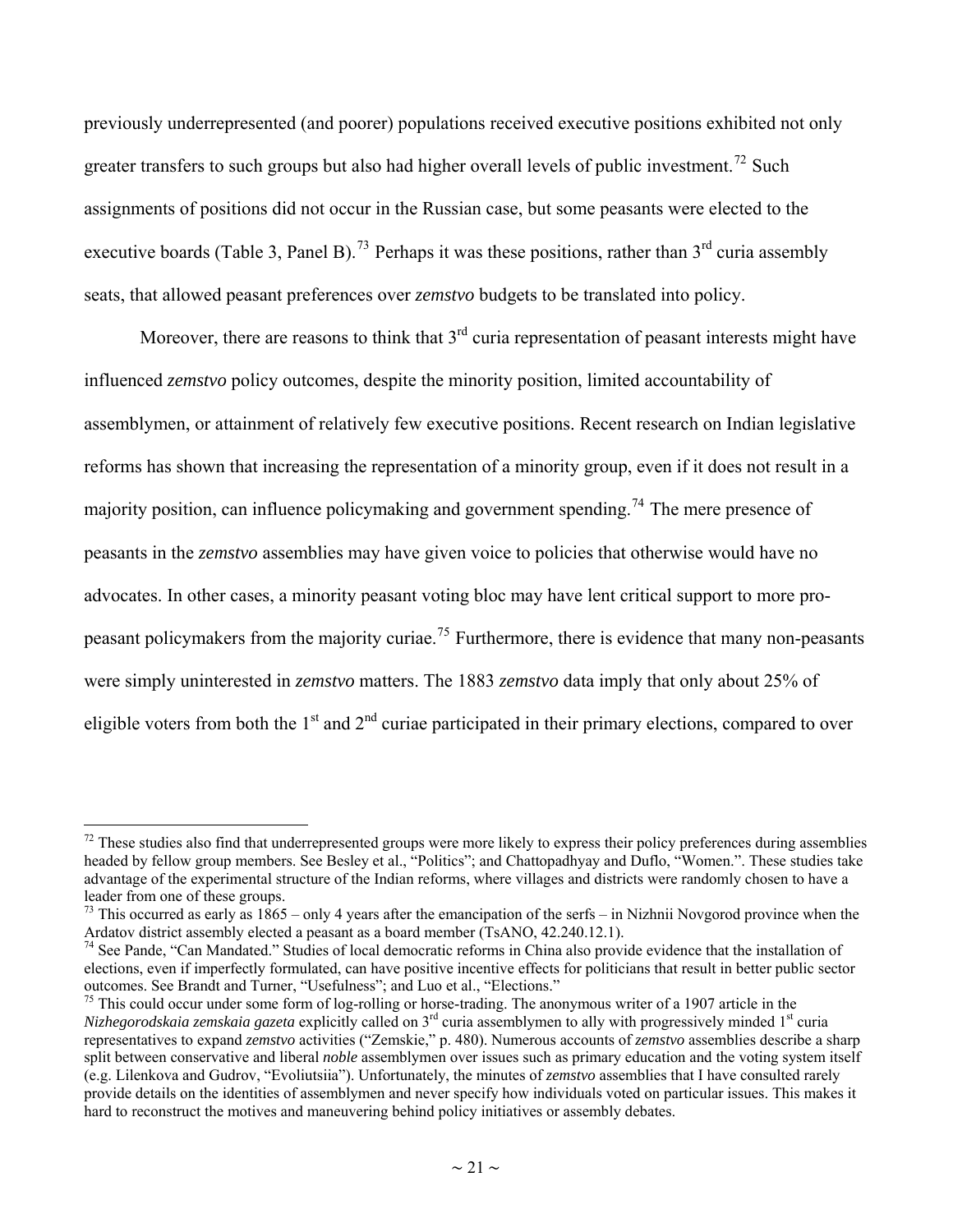<span id="page-21-0"></span>80% of the peasants electors selected in the township-level meetings.<sup>[76](#page-21-0)</sup> Although some authors have remarked on the passivity of peasant participants in assembly meetings, other contemporaries noted substantial enthusiasm for *zemstvo* affairs among the 3<sup>rd</sup> curia assemblymen.<sup>[77](#page-21-0)</sup>

Setting aside representation and executive authority, there is a more fundamental question regarding the linkage between the *zemstvo* electoral system and budget decisions: what should be our *a priori* assumptions about peasant preferences over public spending and revenue policies? Scholars have labeled the relatively few districts with 3rd curia majorities "peasant *zemstva*" and argued that they spent more on the provision of public goods and services, especially when it came to rural primary education.<sup>[78](#page-21-0)</sup> Other categories of public expenditures – medical care, roads, etc. – plausibly entailed more diffuse benefits, which may have limited their *relative* appeal to the peasantry.<sup>[79](#page-21-0)</sup> Based on this interpretation, we might expect to see a positive relationship between the  $3<sup>rd</sup>$  curia's share of assembly seats and spending, especially on education and other peasant "targeted" public goods. However, and as explored in more detail below, this raises the important question of just what determined the allocation of seats within the assemblies.

Furthermore, assemblymen from the first two curiae may have been just as interested in more local public spending or in funding for rural schools. If such expenditures improved local economic

<sup>76</sup> See Syrnev, ed., *Statistiska*. These 1883 data are the only detailed information available on *zemstvo* election outcomes at the district level. Similar evidence can be found from archival records indicating that 1<sup>st</sup> and 2<sup>nd</sup> curia *primary* meetings often did not even achieve a 2/3 quorum of their allocated assembly seats. For examples from Nizhnii Novgorod province and the elections of 1898 and 1907, see TsANO, 51.251.425 and 72.20.1363.

<sup>77</sup> Donald Mackenzie Wallace, a Scottish traveler in the 1870s, spent time visiting a district *zemstvo* in Novgorod province and described the peasants at the assembly meetings as very active participants in the proceedings. See Wallace, *Russia*, vol. 2, pp. 12-13). In contrast, D. V. Khotiaintsev, a noble representative to the Nizhnii Novgorod provincial assembly in 1900, went so far as to claim that peasants, "still don't understand the necessity of self-government in the *zemstvo* – for them, the administration of the assembly simply means obligations" (quoted in Lilenkova and Gudrov, "Ev

<sup>&</sup>lt;sup>78</sup> For discussions of the peasant *zemstva*, see Atkinson, "Zemstvo," pp. 119-121; McKenzie, "Zemstvo," p. 40; and Pape, "'Peasant'." Veselovskii, *Istoriia*, vol. 4, pp. 196-200, coined the term "peasant *zemstvo*" and provides some limited evidence that the *zemstvo* in those areas had higher levels of expenditures, especially in education. It is also worth noting that gentry and urban property holders relied more on private education and urban schools. By focusing on *district*-level expenditures below, I am excluding provincial *zemstvo* spending on secondary schools that primarily catered to non-peasant children.<br><sup>79</sup> For example, peasants comprised less than 50% of the patients admitted to the Vladimir provincia 1884, although they were more than 90% of the population. See *Otchety*, p. 45.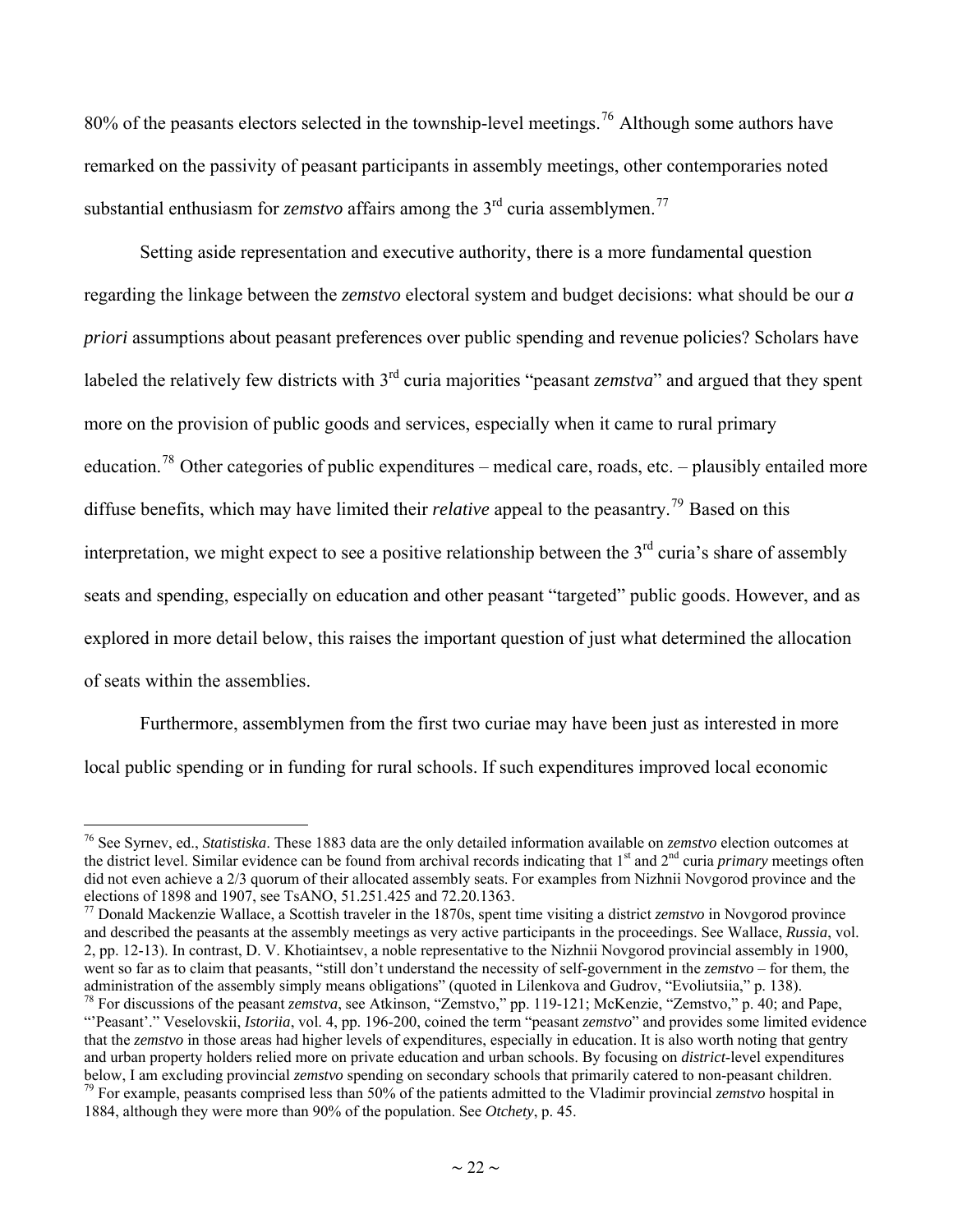<span id="page-22-0"></span>conditions (or changed relative factor returns), non-peasants possibly stood to benefit, especially if a large share of the costs were borne by the peasantry.<sup>[80](#page-22-0)</sup> Alternatively, with *zemstvo* expenditure levels around a relatively low 1-2 rubles per capita, the local non-peasant elite may have simply "bribed" the peasantry by giving them small benefits in exchange for social quiet.<sup>[81](#page-22-0)</sup> In either case, the number of  $3<sup>rd</sup>$ curia assemblymen would not identify a unique set of peasant policy preferences over expenditures, regardless of the political structure. But if 3rd curia representation allowed the peasantry to achieve real political influence, then some of the costs of any extra spending may have been shifted onto property owners in other curiae.<sup>[82](#page-22-0)</sup>

### Part 3: The Empirical Implications of *Zemstvo* "Democracy"

 $\overline{a}$ 

The *zemstvo* was clearly not an egalitarian system of policymaking. Representation was not proportional, even by property ownership. But did the political structure of the *zemstvo* allow the peasantry some political voice on taxes or expenditures? The previous part of the paper presented several hypotheses regarding the relationship between peasant representation and/or authority and *zemstvo* budget policies. First, the identity of who held actual political power within the new institution may have influenced *zemstvo* decisions. Did the attainment of executive positions by the newly emancipated peasantry affect spending and revenue patterns? Second, if the majority voting structure of

<sup>&</sup>lt;sup>80</sup> This argument is at the heart of the model of Indian local democracy and public good provision in Rosenzweig and Foster, "Democratization," where government spending changes relative factor prices, thereby differentially affecting the economic and political power of factor owners.

 $81$  Acemoglu and Robinson, "Persistence," argue that apparent improvements in political institutions may not lead to better economic outcomes if elites can make investments to maintain *de facto* power by "bribing" other groups. Eklof, *Russian*, p. 58, asks, "Whom did the *zemstvos* represent, and who determined the direction and set the pace of zemstvo activities?" He

 ${}^{82}Z$ hang et al., "Local," find that the creation of local elections in China shifted the tax burden away from the voting population towards local enterprises. Minutes of *zemstvo* meetings record numerous debates over revenues and whether to approve external borrowing, suggesting that these were contentious issues. Simple models of local public finance suggest that property taxes, such as those employed by the *zemstva*, are often more "efficient" in the sense that property owners are typically local and interested in fostering local economic development. See Oates, "Fiscal," and the discussions in Bird and Vaillancourt, eds., *Fiscal*. In the model of Bardhan and Mookerjee, "Decentralisation," the overall welfare effect of decentralization depends crucially on exactly how public services are financed.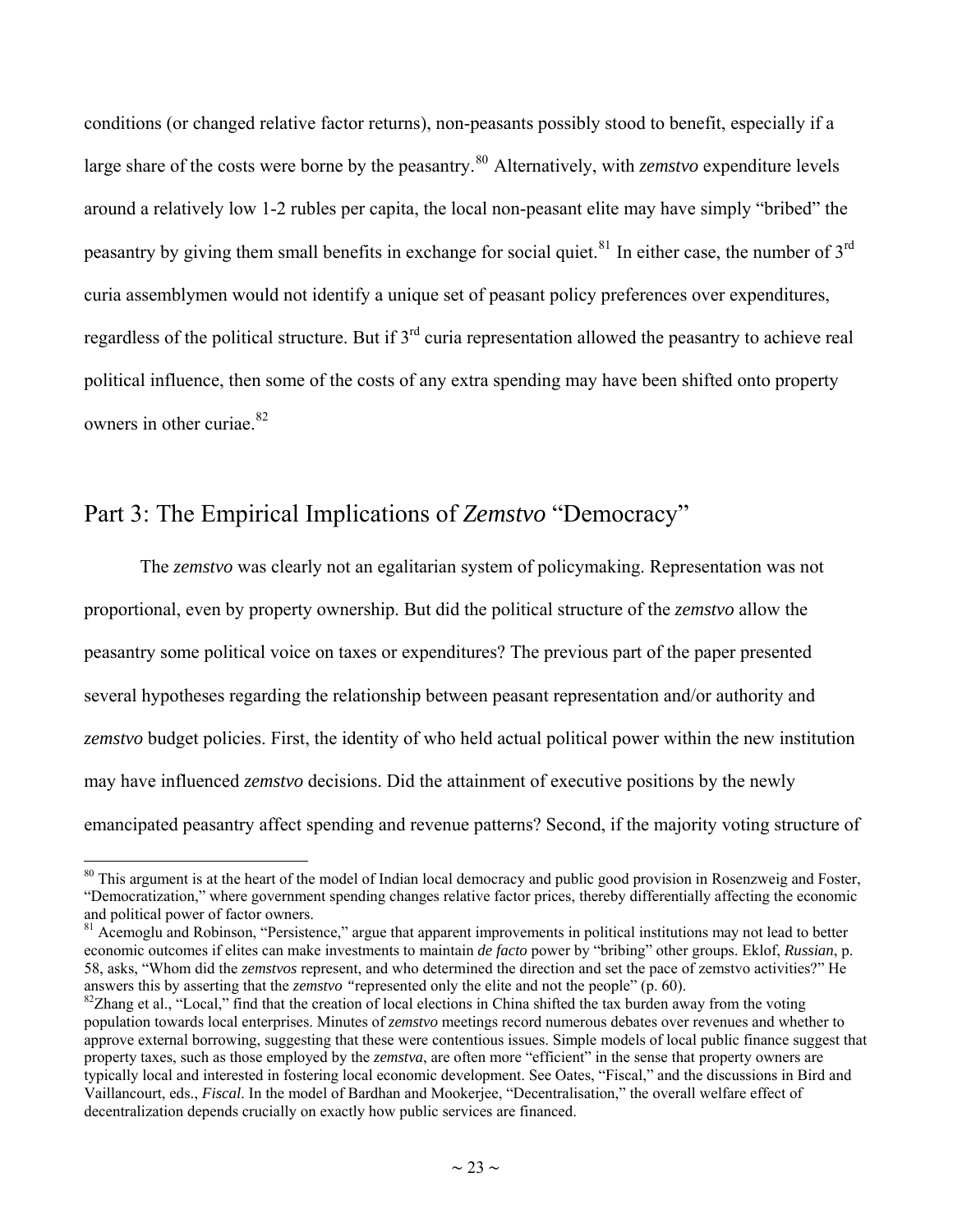<span id="page-23-0"></span>the *zemstva* really mattered, than the 3rd curia's influence on policies may have been more evident in districts where the peasant representatives were pivotal voters. And finally, even if the statute assembly seat allocations did not lead to 3<sup>rd</sup> curia majorities or executive authority, having more peasant representatives may have influenced *zemstvo* policies through other indirect channels. Of critical importance in addressing these empirical possibilities is to understand why exactly the electoral structure of the *zemstvo* – especially the distribution of seats by curia – varied across districts.

These are not all the issues one might address regarding the *zemstvo*, but they are key ones for understanding how the institution functioned and whether this form of local government functioned in any sort of "democratic" fashion. To investigate these hypotheses, I collected district-level *zemstvo*  expenditure and revenue data for a number of years from a variety of sources.<sup>[83](#page-23-0)</sup> I matched these data to information on the legal allocation of assembly seats (from the two statutes), to the actual political authority by curia from the 1883 data, and to a variety of other socio-economic indicators. These last variables are generally only available for a small number of years in the study period (roughly 1870 to 1910), which limits the possible matches to the *zemstvo* budget data. In addition to the spatial richness of the resulting dataset, the budgetary information for years before and after 1890 makes it possible to exploit the temporal variation in the  $3<sup>rd</sup>$  curia assembly seat shares. The variables in the dataset are summarized and the sources documented in Tables 2 and 3 and the Appendix Table. An ancillary outcome of this data collection effort is one of the first (panel) datasets in Russian economic history that covers a significant geographic area at a sub-provincial level. In the sections that follow, I use these data to study the budgetary implications of the *zemstvo*'s structure in a series of empirical steps.

<sup>&</sup>lt;sup>83</sup> These data originated in the yearly budgets proposed by the executive boards to each district *zemstvo*. The analysis in this paper is limited to years selected to represent the period of significant *zemstvo* activity from the 1870s to the 1900s. There are a few other years of district-level budget information available for the post-1900 period (in rare publications that are costly to access), but preliminary study suggests that incorporating additional data would not change the main results of this paper.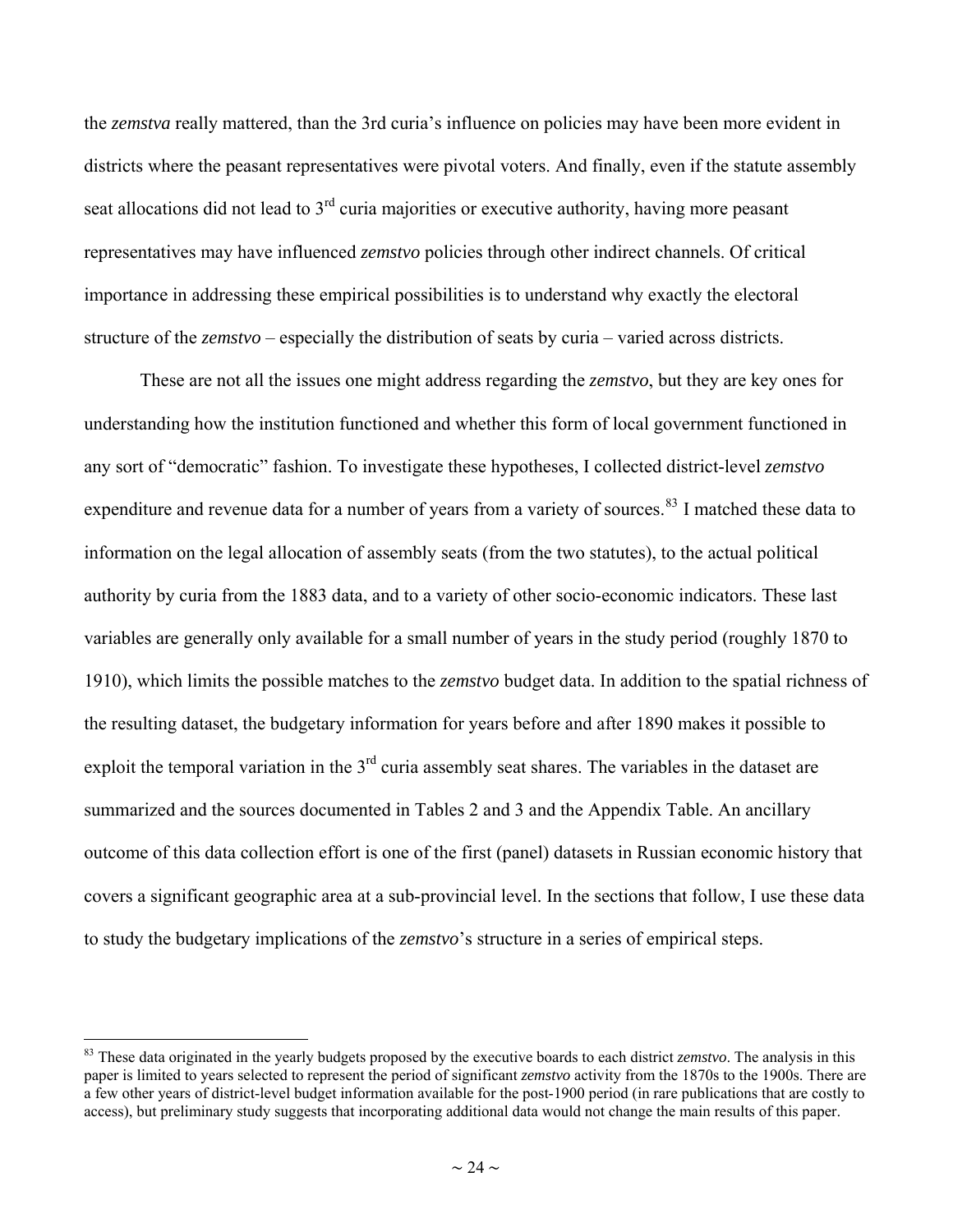<span id="page-24-0"></span>Peasant Political Positions and *Zemstvo* Property Tax Rates

 $\overline{a}$ 

I begin the analysis on the revenue side of the ledger. If we consider the 1903 cross-section, which has information on revenues by source, those districts with greater  $3<sup>rd</sup>$  curia representation under the 1890 law were associated with a greater share of revenues from property taxes (correlation of 0.3), and districts with a greater share of property revenues spent more per capita (correlation of 0.29) and more on both education (0.47) and healthcare (0.38). These correlations do not control for other factors, but they hint at a connection between the electoral structure, *zemstvo* revenue policies and the provision of local public goods and services. But variation in revenue sources across districts is not an adequate way to measure the impact of the political structure on *zemstvo* policymaking. The amount of taxable property and the amount of non-property tax revenue (enterprise and work passport fees, for example) were related to the level of economic development, rather than to explicit decisions of the *zemstva*. However, property tax rates were set upon by the assemblies. External authorities – especially provincial *zemstva* – occasionally stepped in to change rates, but district *zemstva* retained substantial autonomy.<sup>[84](#page-24-0)</sup>

We may examine the impact of the *zemstvo* political structure on revenue decisions by looking at the differential between *zemstvo* tax rates on peasant (communal) land and on privately owned land in 1885. On average, communal land was taxed at 20.2 kopeks per *desiatina*, versus 16.9 kopeks for private land (Table 2). While it may be possible that communal land was better on average, data on grain yields from the 1890s would suggest otherwise (Appendix Table).<sup>[85](#page-24-0)</sup> Table 4 reports results from estimating the following simple OLS model of the percentage gap between the two tax rates:

<sup>84</sup> The types of property subject to *zemstvo* taxation were defined in temporary rules on the introduction of the *zemstvo* (*PSZ*, Series II, vol. 39, no. 40458). This law contained no explicit rules on tax rates. Although land was to be differentiated by "value and income" (Statute 11), the rates were supposed to be applied equally to communal and private land.<br><sup>85</sup> Communal allotment land (*nadel'naia zemlia*) was the land granted to peasant communities in the settlements

followed emancipation. Ownership rights and obligations for this land were held by the village as a whole, and this property was legally differentiated from privately owned land. The settlement process gave former serf owners the right to claim their share of property first, which would imply that the land left to the former serfs was of worse quality.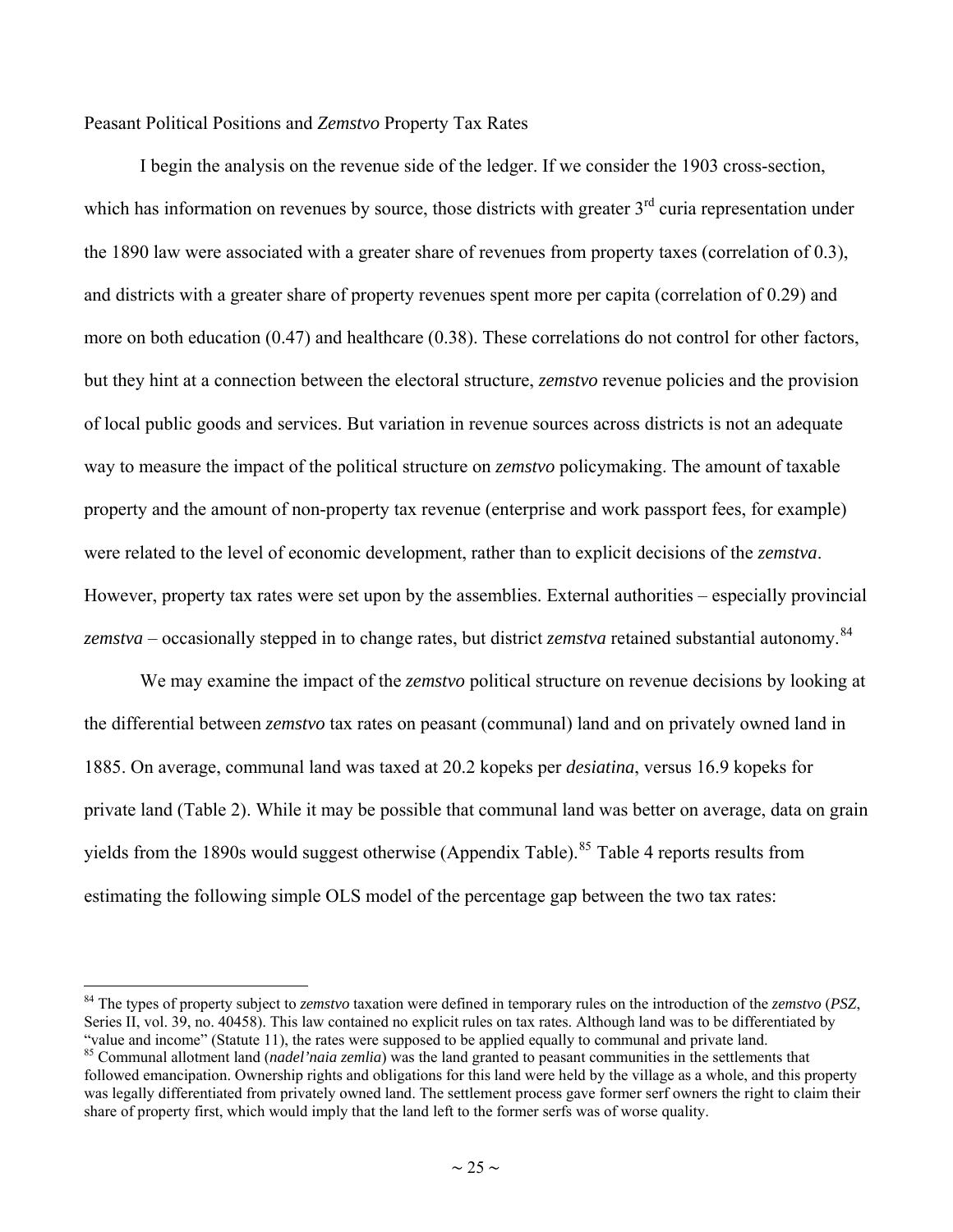<span id="page-25-0"></span>
$$
Y_i = \beta_0 + \beta_1 \times \text{Pearant PoliticalInfluence}_i + \beta_2 \times \text{GrainYieldDifferential}_i +
$$
  

$$
(\beta_3 \times X_i) + p_j + \varepsilon_i
$$
 (1)

Here, *Y* is the log difference between the two tax rates (private – communal). The model includes log differences in mean oat and rye yields (the two most important crops grown throughout European Russia) on the two types of land over the period 1884-1900, as well as provincial fixed effects ( $p_j$ ).<sup>[86](#page-25-0)</sup> In the first column of Table 6, "Peasant Political Influence" is measured by the  $3<sup>rd</sup>$  curia seat share under the 1864 law.<sup>[87](#page-25-0)</sup> Taking advantage of the timing of the data on tax rates, the other models presented in Table 4 incorporate measures of actual peasant political achievement taken from the unique data on the 1883-1886 electoral cycle. These models offer more direct tests of the impact of peasant involvement in the *zemstvo*.<sup>[88](#page-25-0)</sup> Finally, the  $X_i$  vector includes a number of other controls for local economic conditions. [89](#page-25-0)

#### *[Insert Table 4 about here]*

The results in Table 4 offer support for an effect of peasant political participation on *zemstvo* property taxes. The positive and statistically significant coefficient on the assembly seat share in columns 1 and 4 imply that 1% greater peasant representation reduced the tax rate gap by approximately 1%, a relatively large effect. This is consistent with representation allowing the peasantry to equalize tax rates. However, when the actual share of peasants elected by the  $3<sup>rd</sup>$  curia are included in the model

<sup>&</sup>lt;sup>86</sup> Provincial fixed effects help control for overall land quality and regional differences in how the peasant land settlements occurred. Expressing the dependent variable or the grain yield differentials in logged differences does not change the results.

 $^{87}$  Numerous other controls (the  $X_i$  s: the portion of communal land arable, agricultural wages, etc. – see the Appendix Table) were investigated but did not appreciably change the results. Including a dummy and an interaction term for "contestable" (see below) also had no effect.

<sup>&</sup>lt;sup>88</sup> For the 3-year term 1883 to 1886, members of the  $3<sup>rd</sup>$  curia held 436 (34.5%) of the 1263 positions on district executive boards, but only 7 (5.3%) of the 133 seats on the provincial boards (Russia, Tsentral'nyi, *Sbornik*, 1890, p. 49). Unfortunately, district-level spending data are unavailable for this particular electoral period.

<sup>&</sup>lt;sup>89</sup> The main results are robust to the set of controls included. The share of arable land controls for local agricultural conditions, while the urban population share proxies for the level of local commercial (and industrial) activity. This latter variable also helps control for the amount of taxable non-land property in the district. The share of land in communal property is meant to control for underlying differences in the two types of property created after 1861.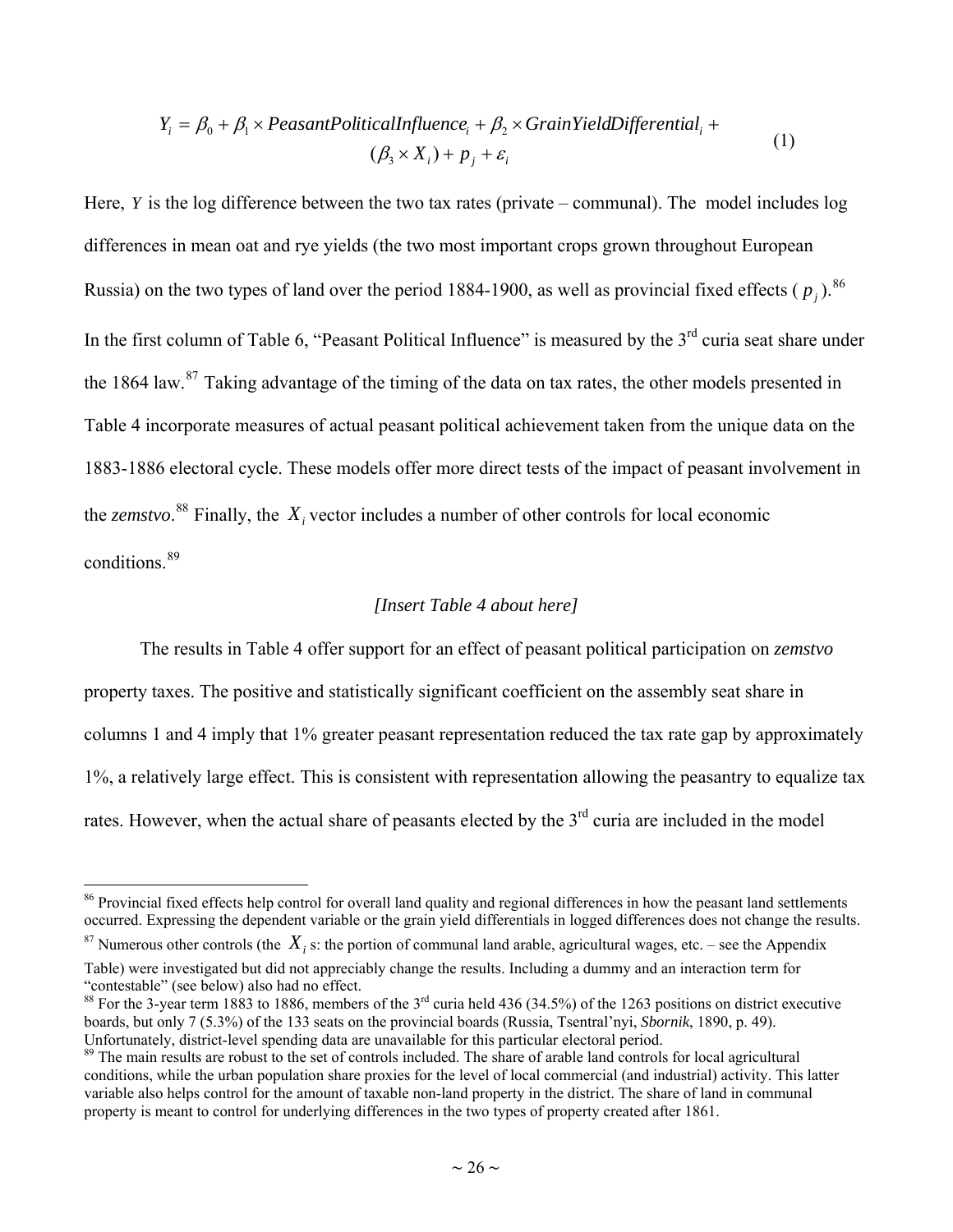<span id="page-26-0"></span>(column 2), the coefficient is negative and insignificant. If the share of peasants in executive board seats is used (column 3), the estimated coefficient, although having the expected sign, is small and not statistically significant.

In addition to these main results, other coefficient estimates exhibit telling patterns. The positive coefficient on the urban population share suggests that in more urban districts, privately owned land may have possessed greater commercial potential and was therefore taxed at a higher rate. Districts with relatively more arable land or more land in communal hands showed more equal tax rates. Although the serf population share was uncorrelated with the tax gap (column 4), the positive coefficients on the arable and communal shares may reflect the greater implicit bargaining power of the peasantry in districts where they held more wealth, irrespective of the *zemstvo*'s electoral structure. <sup>[90](#page-26-0)</sup> Alternatively, because peasants had little say over which (communal) property they received in the settlements of the 1860s, in districts with more communal land, the best property with higher associated tax rates was likely claimed by former serf owners or other individual property holders.<sup>[91](#page-26-0)</sup>

The absence of any association between *actual* peasant positions in the *zemztvo* and the tax rate gap suggests that the effects of greater statute  $3<sup>rd</sup>$  curia representation may not entirely reflect direct political channels. To investigate this further, I interacted the assigned curia seat share with the serf population share, the arable land share, and the communal land share (column 5). While none of the interaction terms are statistically significant, the larger size of the curia seat effect (now 1.9) and the communal land share coefficient (up to 1.8) in column 5 imply that the allocation of seats was likely

 $90$  These two variables are correlated (coefficient of 0.66). Although the relative grain yield variables – the only available direct measure of productivity differentials on the two types of land – showed little association with the tax gap, these may be imperfect measures of the characteristics of taxable property. Note that the share of communal land in 1877 was only marginally correlated with the 1864 statute  $3<sup>rd</sup>$  curia seat share (0.16) and uncorrelated with the share of peasants on executive boards in 1883 (-0.06). Therefore, the communal land variable is probably not picking up any direct political mechanism at work within the *zemstvo*. However, see the discussion of endogeneity below.<br><sup>91</sup> This is akin to a revealed preference argument. Moreover, the land settlements of the emancipation reforms were notorious

for not granting communities sufficient *complementary* types of property – hay meadows, grassland, etc. – to cultivated arable land. This may have lowered the relative value of communal property in terms of income / tax generating capabilities.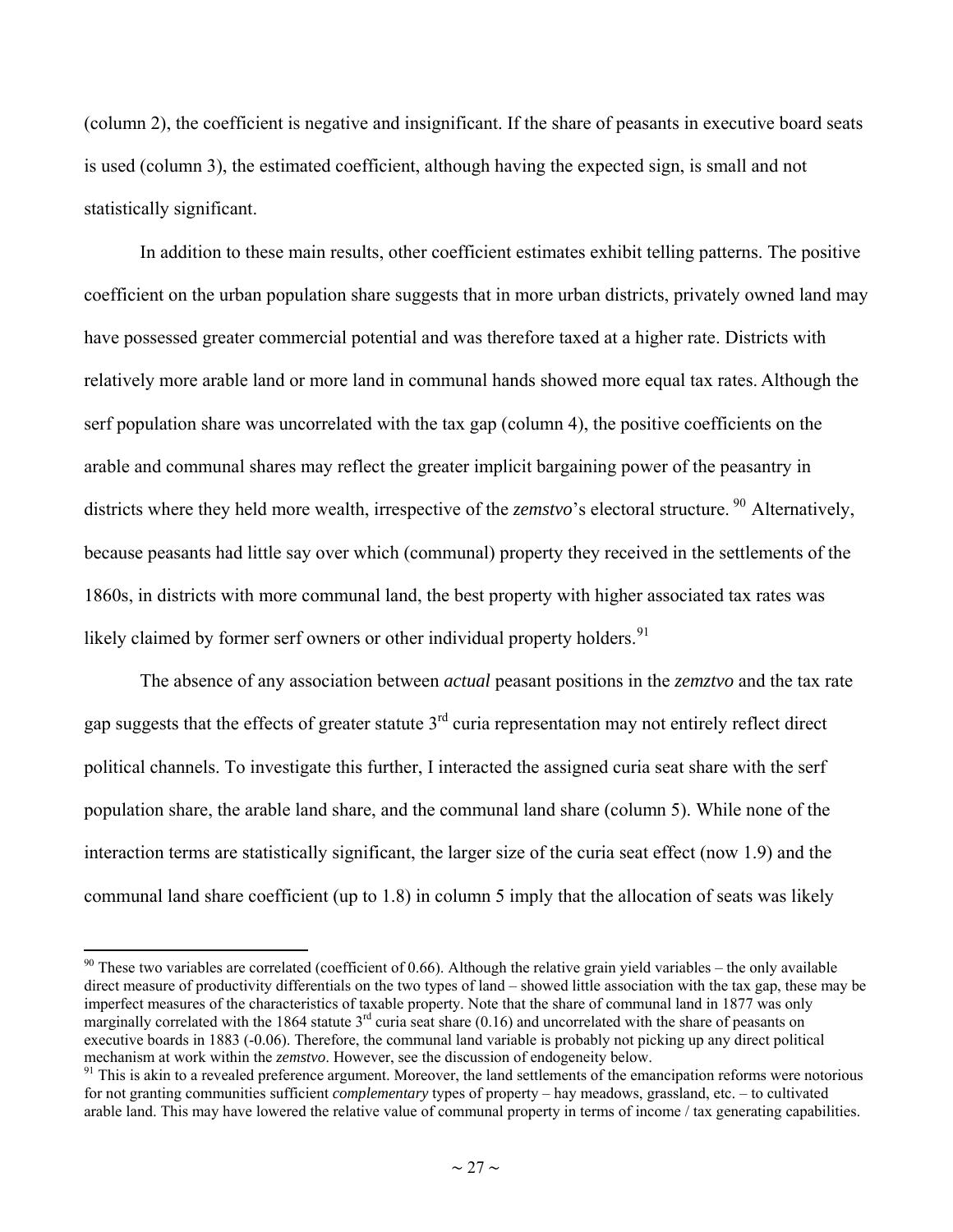<span id="page-27-0"></span>related to other district characteristics, and that the impact of statute representation may not have been linear. It seems that the effect of  $3<sup>rd</sup>$  curia representation on the tax rate gap was smaller in districts where land was better or where there were fewer serfs. These would have likely been districts where non-peasants (especially non-serfs) played a larger role in local economic and political life.

The findings in Table 4 do imply some sort of relationship between the allocation of assembly seats and *zemstvo* policies. The political structure did matter, but the strength of the effect depended on district characteristics. And whether the estimated coefficients represent a causal mechanism is less clear and depends on what drove the variation in share of seats assigned to the  $3<sup>rd</sup>$  curia. If unobservable determinants of the seat allocation were correlated with the error term in equation 1, then the resulting estimates of the 3<sup>rd</sup> curia share effect may be biased.<sup>[92](#page-27-0)</sup> I return to this issue at several points below.

#### Did Peasant Representation Influence *Zemstvo* Spending?

 $\overline{a}$ 

Tax rate differentials are only indirect signals of the role politics played in the district *zemstva*. A relative shift in the burden of taxes did not necessarily mean that the electoral structure of the *zemstvo* allowed the peasantry to increase publically provided goods and services. A more direct test is to consider how spending levels and patterns were related to *zemstvo* electoral outcomes, and especially to the positions achieved by the newly emancipated peasantry. While the 1883 data on *zemstvo* politics can be matched to the 1885 data on *zemstvo* taxes, there exists no similar budget information on expenditures for the same electoral cycle. However, district-level spending data do exist for other years and may be matched to the statute curiae shares (under both laws) and other covariates. This allows me to explore whether the *zemstvo*'s structure did create channels for the peasantry to influence the

 $92$  The bias on the estimated coefficient could go in either direction, depending on the underlying correlation. For instance, districts with greater unobserved differences in land quality may have been precisely those where peasants were poorer, less politically active, or more likely to engage in rebellion. Any of these factors may have led policymakers – concerned about rebellion as well as capable local administration – to allocate fewer seats towards the  $3<sup>rd</sup>$  curia. The result would be an upward bias on the estimated coefficient.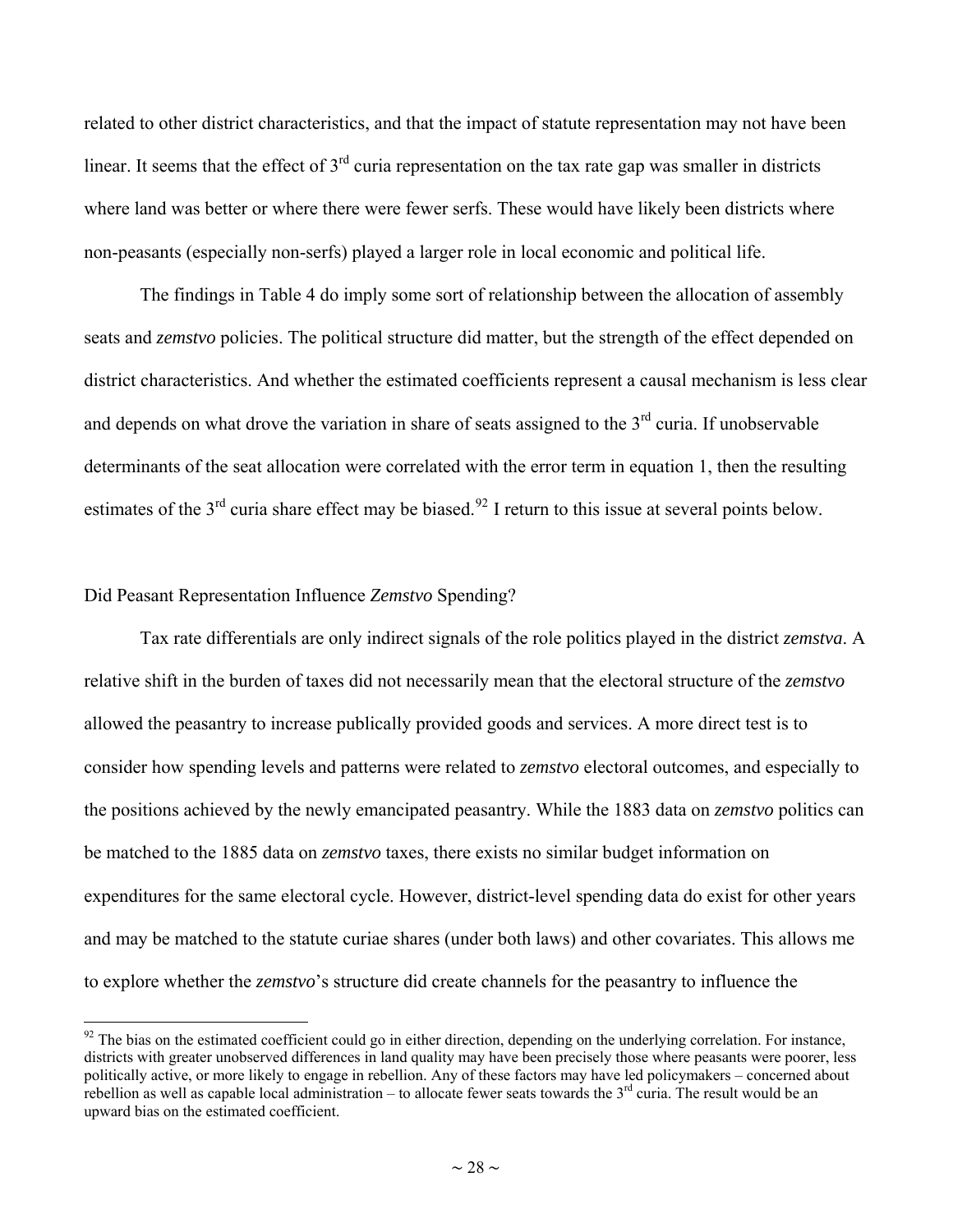<span id="page-28-0"></span>provision of local publically provided goods and services. The concern about the possible endogeneity of the curia share variables remains.

I begin the analysis of expenditures with the following simple cross-sectional model, where *Yi* is per capita *zemstvo* spending in total or on a particular category in district *i*: [93](#page-28-0)

$$
Y_i = \beta_0 + \beta_1 \times 3rdCuria Sha \ re_i + \vec{\beta}_2 \times X_i + p_j + \varepsilon_i \tag{2}
$$

*3rdCuriaShare* is the portion of district assemblymen allocated to peasant communes under the 1864 or 1890 law (depending on the year of the dependent variable). As in the models of Table 4, I include the share of votes in the 3<sup>rd</sup> curia rather than all three curia shares separately, because there were a number of districts where the 1<sup>st</sup> and 2<sup>nd</sup> curia were unified into one. I control for other factors that may have affected the supply or demand for *zemstvo* spending. These constitute the  $X_i$  vector, which includes land or property characteristics, indicators of the level of local economic development, and other possible determinants of either the demand for or supply of *zemstvo* expenditures. [94](#page-28-0) I vary these controls over specifications due to necessity (not all years of budget data could be matched to the similar controls) and as a check on the underlying correlations. If the coefficients on the curia share variables change significantly as controls are added, that may be a sign that an unobserved component of the error term is biasing the estimates. Finally, the regressions include provincial fixed effects (the  $p_i$  term) to control for unobserved regional characteristics and any factors specific to the *zemstvo* in a particular

1

 $93$  For a similar empirical approach, see Pande, "Can Mandated." I also estimated versions of Equation 2 with the shares of spending allocated to different categories as the dependent variable. I comment briefly on these results below but do not report them in the interest of space. Running the specifications in log form does not affect the main results. By necessity, the population data do not exactly match the budget years. See the Appendix Table and the discussion below Table 6 for more information. Note that the dependent variables are defined as the number of kopeks per capita.

 $94$  For example, with Russia slowly industrializing over the last decades of the  $19<sup>th</sup>$  century, new types of employment may have increased the returns to basic education. Residents in more agricultural districts may have demanded relatively less spending on education as a result.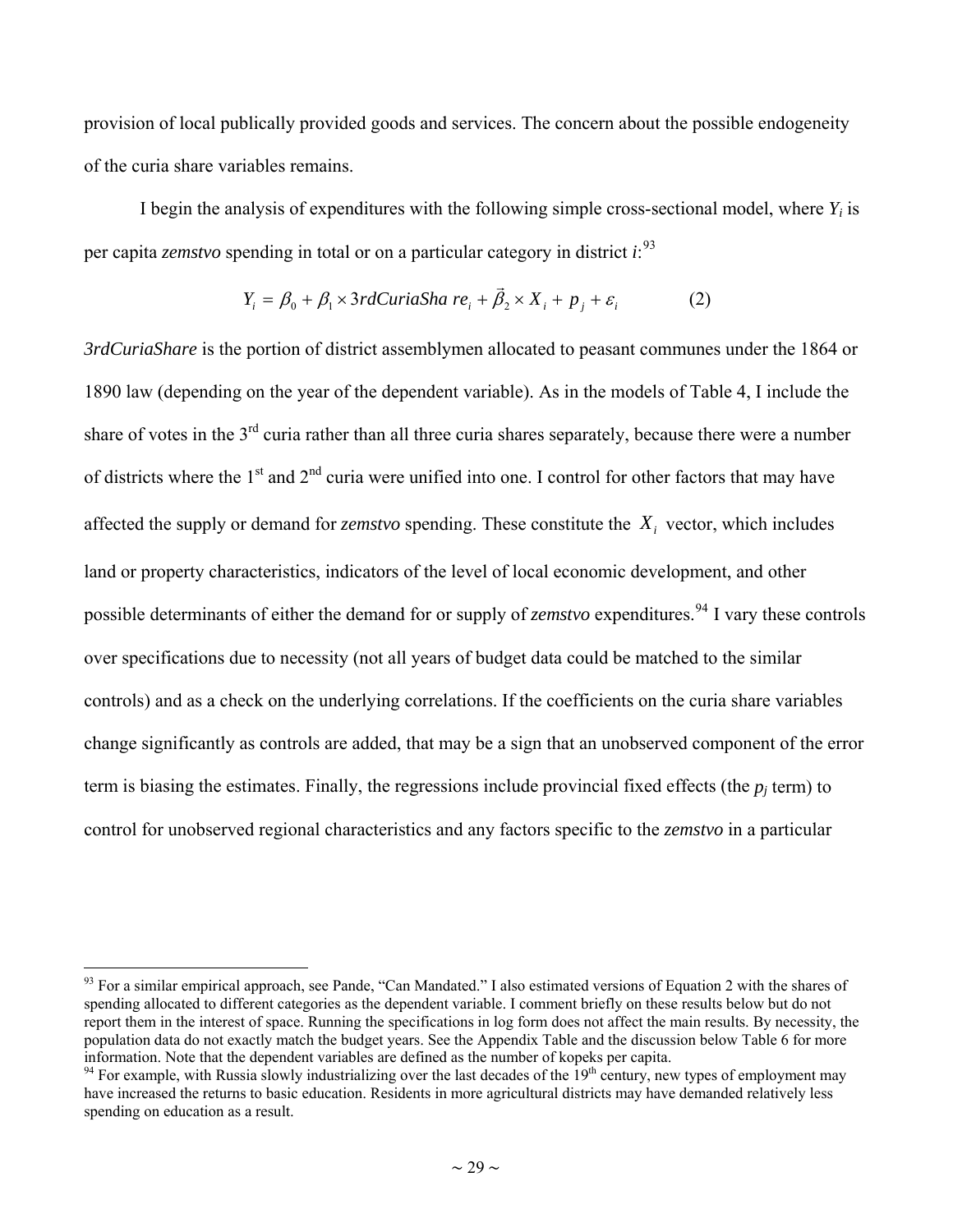<span id="page-29-0"></span>province.[95](#page-29-0) Including provincial fixed effects means that the identification of any *zemstvo* representation effects relies on within-province differences in the shares of seats allocated to the  $3<sup>rd</sup>$  curia.

Local income and wealth levels were related to the ability to finance *zemstvo* expenditures and to the demand for the services such spending provided. To capture this, different specifications of equation 2 include some or all of the following variables: the average male agricultural wage for the period 1884 to 1900, the portion of the land area that was arable, the share of the adult male population occupied primarily in agriculture, and measures of per capita local tax receipts in various years.<sup>[96](#page-29-0)</sup> I also include both the share of the population that was urban (at different points in time) and a dummy variable equal to one if the provincial capital was in the district. Commercial activity and wealth was likely concentrated in urban centers, which also possessed non-*zemstvo* town governments that collected their own taxes and acted as alternative suppliers of public goods and services. The clearest case of this was in those districts where provincial capitals were located. Urban governments in provincial centers funded public services that catered to the entire province, and the central government also concentrated its activities in those cities. To take account of any scale effects in *zemstvo* spending, some specifications include the log of the total land area of the district.<sup>[97](#page-29-0)</sup>

Migration was limited in this period due to work passport requirements, residential restrictions, and high transportation costs, so it is unlikely that Tiebout sorting induced any endogeneity between

<sup>&</sup>lt;sup>95</sup> This would include policy decisions (including spending) by provincial *zemstvo* that affected all districts equally. The correlation between provincial and district spending was positive and significant (see above), which suggests that the two levels were more complements than substitutes.

 $96$  The wage variable is defined as the mean of the male harvest and planting wages, each an average for the period  $1884 -$ 1900. The arable share is from 1881 but was probably fairly constant over time. The share of the adult male population with agriculture as their first occupation is from the 1897 National Census. The measures of tax receipts are total receipts from central government, *zemstvo* "collections" (*sbory*), and peasant communal and township collections for 1) 1877 – referring only to the rural taxed population and given on a *per soul* (adult male tax unit) basis, and 2) the period 1888-1897 – referring to the entire population and given as the mean *per capita* burden across those years. See the Appendix Table for more information.

<sup>97</sup> More densely populated areas may have required lower per capita spending if consumption of *zemstvo*-provided services was non-rival, or if there were economies of scale in producing public goods. Since I measure *zemstvo* spending in per capita terms, including population density directly into the model might introduce spurious correlations. I settled on using total land area (in log format) to avoid this issue.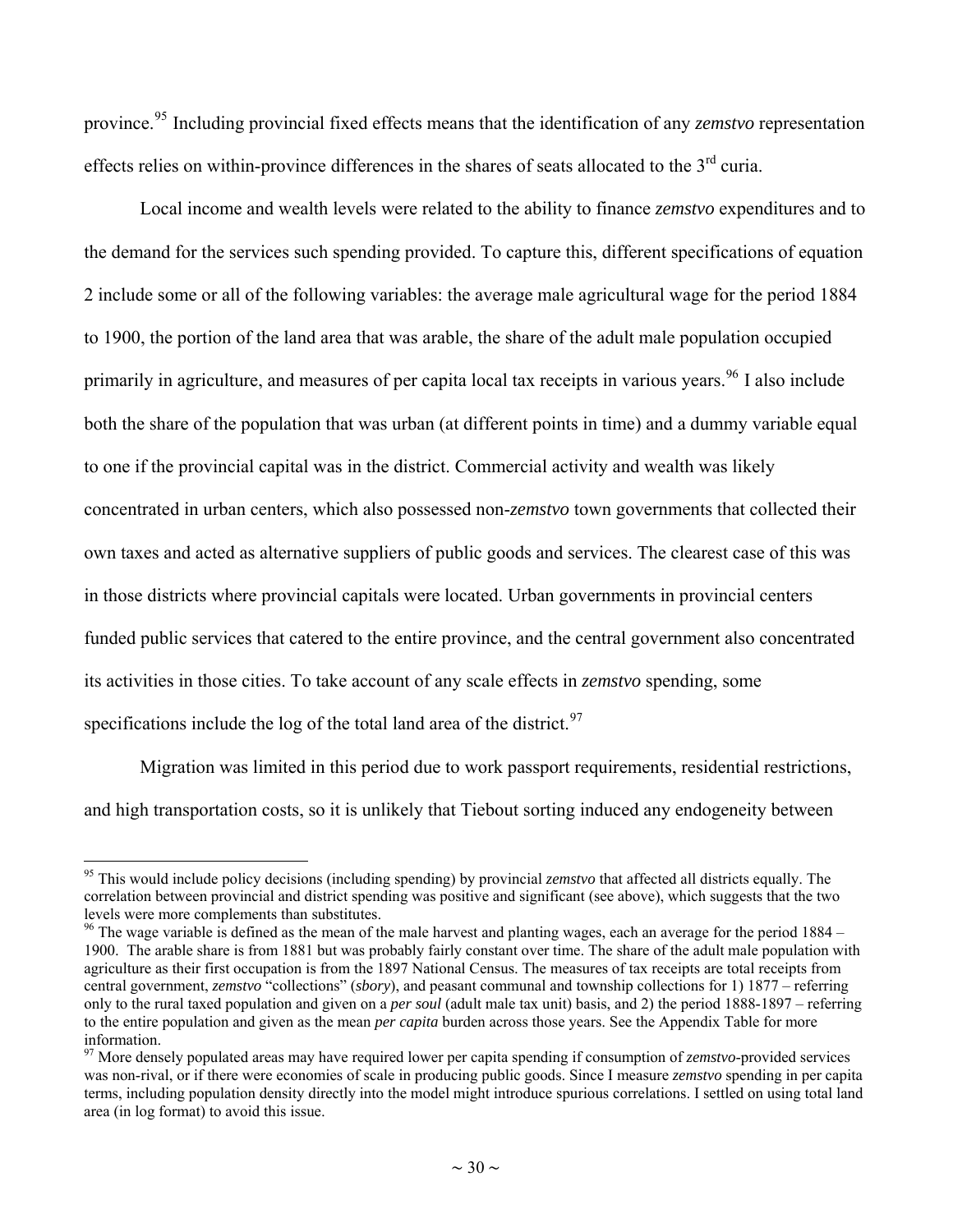<span id="page-30-0"></span>peasant representation and *zemstvo* policies. But some provinces with *zemstva* were only recently incorporated into the Empire, and there may have been a different level of demand for public goods in such frontier areas. Therefore, in some specifications I control for the share of the population in the district born in another province in 1897. The portion of the population that were serfs in 1860 (the variable in the models of Table 4), which may be correlated with unobservable district conditions, was *not* related to the spending decisions of *zemstva* in any year (results are available upon request). Finally, I also interacted the curia share variables with several of the controls in the  $X_i$  vector as in Table 4. Experimenting with other possible determinants of the supply or demand for *zemstvo* spending did not appreciably change the findings presented below.<sup>[98](#page-30-0)</sup>

For the baseline specifications, I focus on two years of budget data – 1883 and 1903 – that bracket the 1890 reform and can be matched to many of the control variables mentioned above. Exploratory work with other years of expenditure data (1877, 1896, 1901, and 1906) suggests that the 1883 and 1903 results are representative of the pre- and post-reform periods.<sup>[99](#page-30-0)</sup> Table 5 reports the regression estimates for three dependent variables from the 1883 data: total per capita expenditures and per capita expenditures on education and healthcare.<sup>[100](#page-30-0)</sup> The results provide little support for any

<sup>&</sup>lt;sup>98</sup>These measures include other agricultural wage variables, the number of railroad stations in the district (in 1875), average rye and oat yields in the 1890s, and the share of males 20-29 who were recorded as literate in the 1897 census. This last variable was likely endogenous to *zemstvo* spending, especially on education. I also estimated models with the number and/or spending of the communes and townships in each district. In districts with more communities ("rural societies" in the Appendix Table), the costs of coordinating a given level of public services may have been higher. Moreover, there may have been some amount of tax competition or substitutability between the spending by these different levels of government. None of these variables turned out to be significant. The issue of substitutability is returned to below.

<sup>99</sup> Cross-sectional results for these other years are available upon request. The 1883 budgets were produced *before* the 1883 election that produced the electoral data employed in Table 4. The source of the 1883 data – Russia, Tsentral'nyi, *Dokhody* was an official publication of the Ministry of Internal Affairs Central Statistical Committee. The key source of the post-1901 budgetary data – Russia, Statisticheskoe, *Dokhody* – has volumes with information on the years 1910, 1911, and 1913. There is far less district-level information available to match to these later years, so they are excluded from the present analysis. It is unlikely that these years would exhibit significantly different results.<br><sup>100</sup> Education and healthcare were the only categories of expenditures available for 1883. The former included all types of

educational spending, while the latter included everything formally budgeted for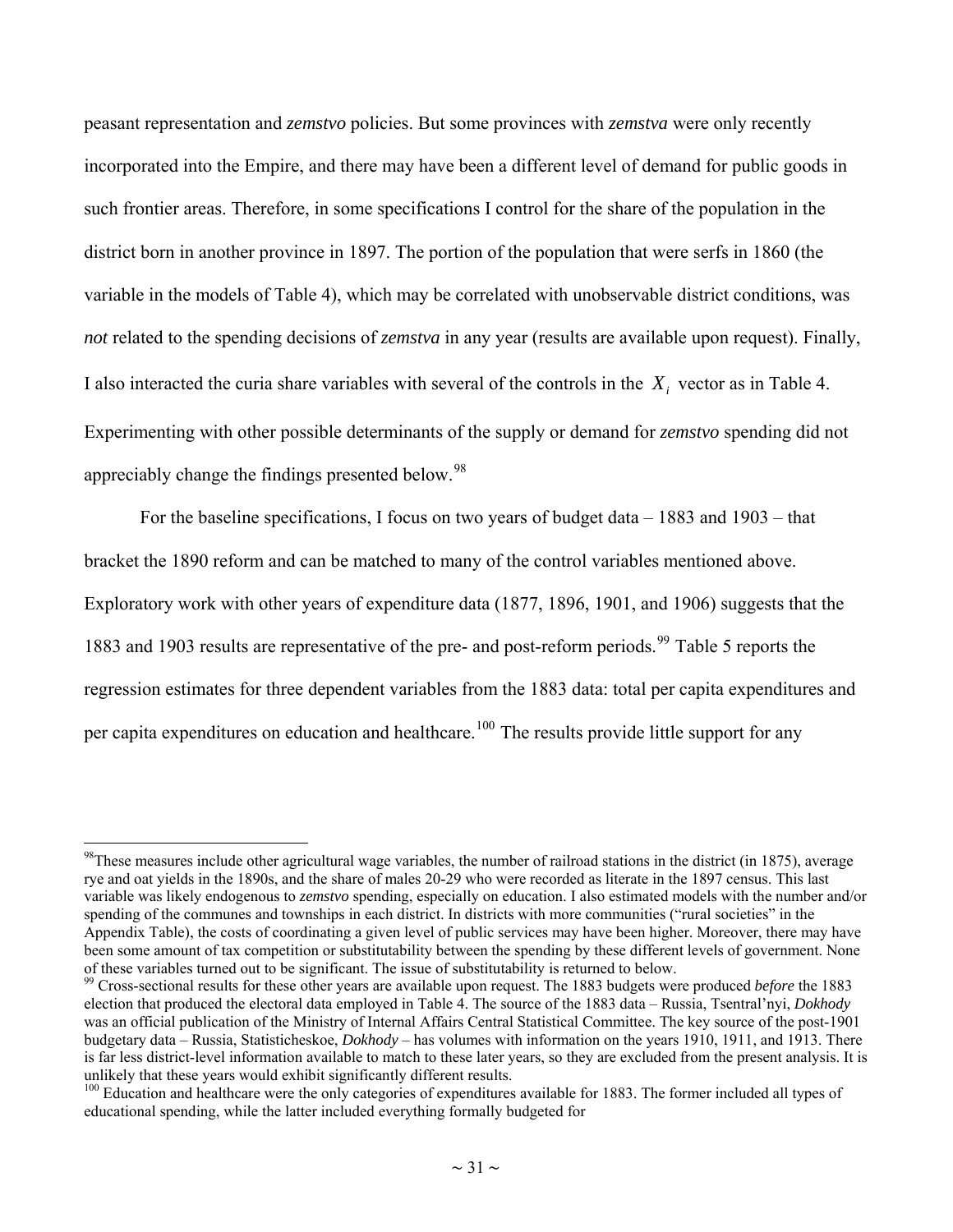<span id="page-31-0"></span>relationship between 3<sup>rd</sup> curia representation and *zemstvo* expenditures before the 1890 reform.<sup>[101](#page-31-0)</sup> The signs on the curia variable coefficients are negative, although never statistically significant. Areas with more land in communal property, which may have been poorer, showed significantly lower total expenditures and expenditures per capita on healthcare, while there is some evidence of lower expenditures in provincial capital districts (especially on healthcare).<sup>[102](#page-31-0)</sup> Despite direct elections, (relatively) large shares of district assembly seats, and little external control over *zemstvo* policymaking, peasant representation through the  $3<sup>rd</sup>$  curia appears to have had little relationship with how the institution spent money before 1890, at least according to the simple specifications of Table 5.

#### *[Insert Table 5 about here]*

When I apply the same empirical model to the 1903 data, I find very different results. In Panel A of Table 6, which presents results for total per capita expenditures, the estimated coefficients on the 3<sup>rd</sup> curia assembly share are large, statistically significant, and positive. A one standard deviation increase in the share of seats assigned to the 3rd curia (roughly 12%) is associated with roughly 15 more kopeks spent per capita. I again find that areas where communes held relatively more property had lower levels of spending. Taken together, these two results suggest that when the  $3<sup>rd</sup>$  curia's share of assembly seats was higher relative to the share of communal property, district *zemstvo* assemblies voted for more spending. Although only marginally significant, districts where the nobility were relatively more numerous (often those with provincial capitals) exhibited a lower level of spending. Areas with more agricultural employment saw lower levels of expenditures, which may reflect lower returns (demand) for *zemstvo* spending. Other measures of local income and wealth (agricultural wages, total state and local

 $101$  This finding remains if the  $3<sup>rd</sup>$  curia share is interacted with the portion of the land in arable or the portion in communal property. These results are available upon request.

 $102$  The results in column 5 do suggest that those areas where peasants held more communal property were slightly more inclined to spend funds on education (results obtained when the dependent variable is a share of total spending also support this). Primary schooling was growing fastest in the far north and east, where districts were larger and peasants controlled more property (Nafziger, "Financing").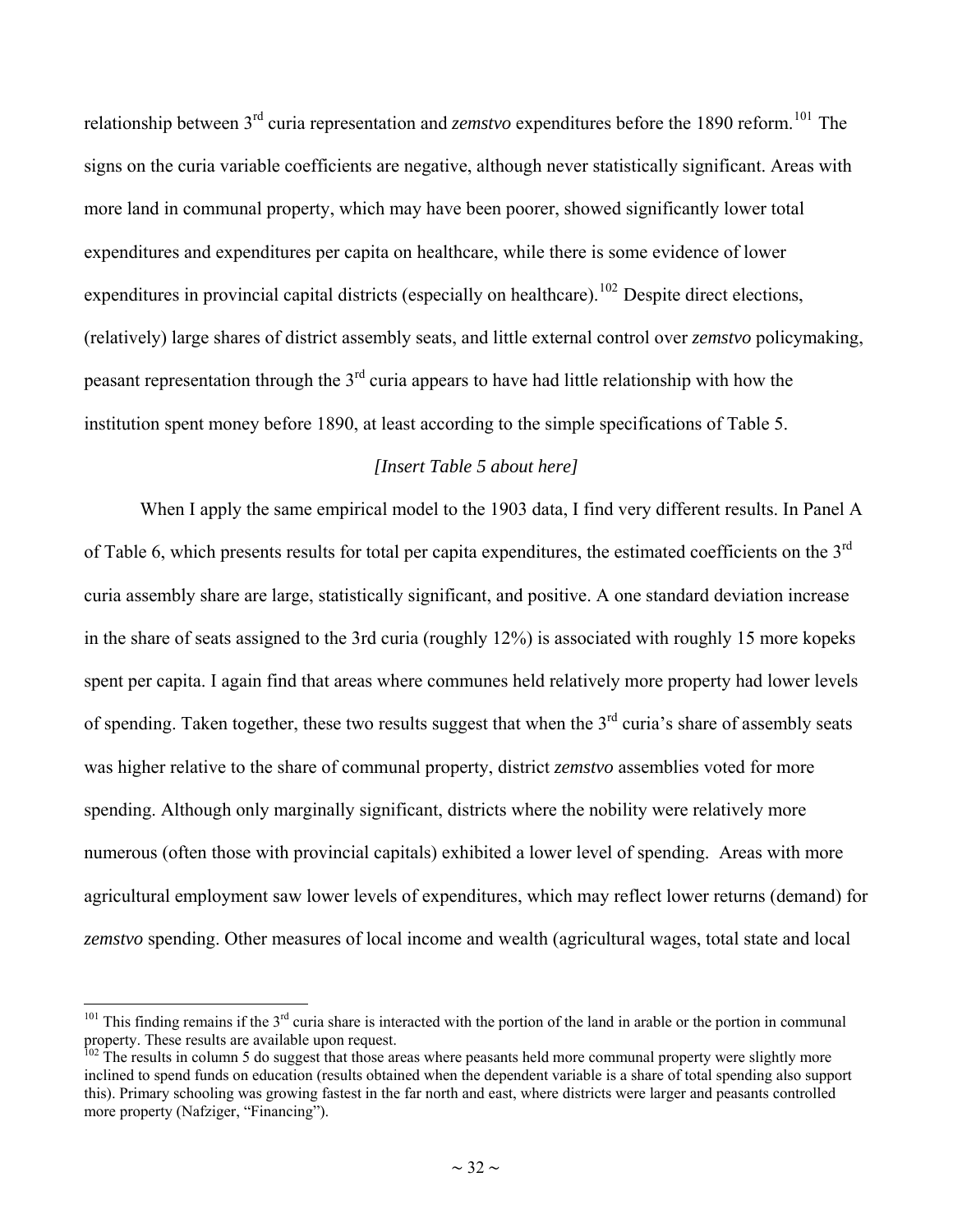<span id="page-32-0"></span>taxes per capita, etc.), the migrant population share, and other controls (not shown) were unrelated to spending levels.

#### *[Insert Table 6 about here]*

If we look at Panel B of Table 6 (which draws on the model of column 5 in Part A), the  $3^{rd}$  curia relationship seems to be especially strong for spending on education and *zemstvo* administration. These two categories contribute about 50% of the total expenditure effect. Education was precisely the category of expenditures that scholars have associated with high peasant demand. *Zemstvo* administration included executive board salaries, office expenses, support for other local government bodies (courts, treasuries, etc.), and prison maintenance. The other three categories of expenditure all show positive, albeit smaller, coefficients on the  $3<sup>rd</sup>$  curia share.

At the same time, districts with a greater share of property in the hands of peasant communes saw lower spending on medical care.<sup>[103](#page-32-0)</sup> More agricultural areas saw slightly lower spending on education and infrastructure, which is consistent with lower returns to education or road maintenance in less commercial districts. The presence of the provincial capital results in a negative coefficient for medical spending, which implies that some substitution (urban government spending for *zemstvo*) was possibly at work. The significant and negative coefficients on the nobility's population share in a district – especially for education – suggest that the *zemstvo* may have responded to external political power that was at least possibly opposed to peasant interests.<sup>[104](#page-32-0)</sup> The "additional controls," including the urban population share, the arable land share, the tax and wage variables (from Panel A), and the log of total land area never produced significant (statistically or otherwise) coefficients.

<sup>&</sup>lt;sup>103</sup> Rather than using per capita spending, if each category's share of total expenditure is used as the dependent variable, medical spending actually has a negative coefficient (the others are positive, with education being the largest). The lower spending on administration in such districts may reflect a substitution between *zemstvo* spending and activities of the communal and township forms of peasant self-government. See below.<br><sup>104</sup> Similar but opposite results appear if the share of the population who was not nobles or townsmen in 1897 is included.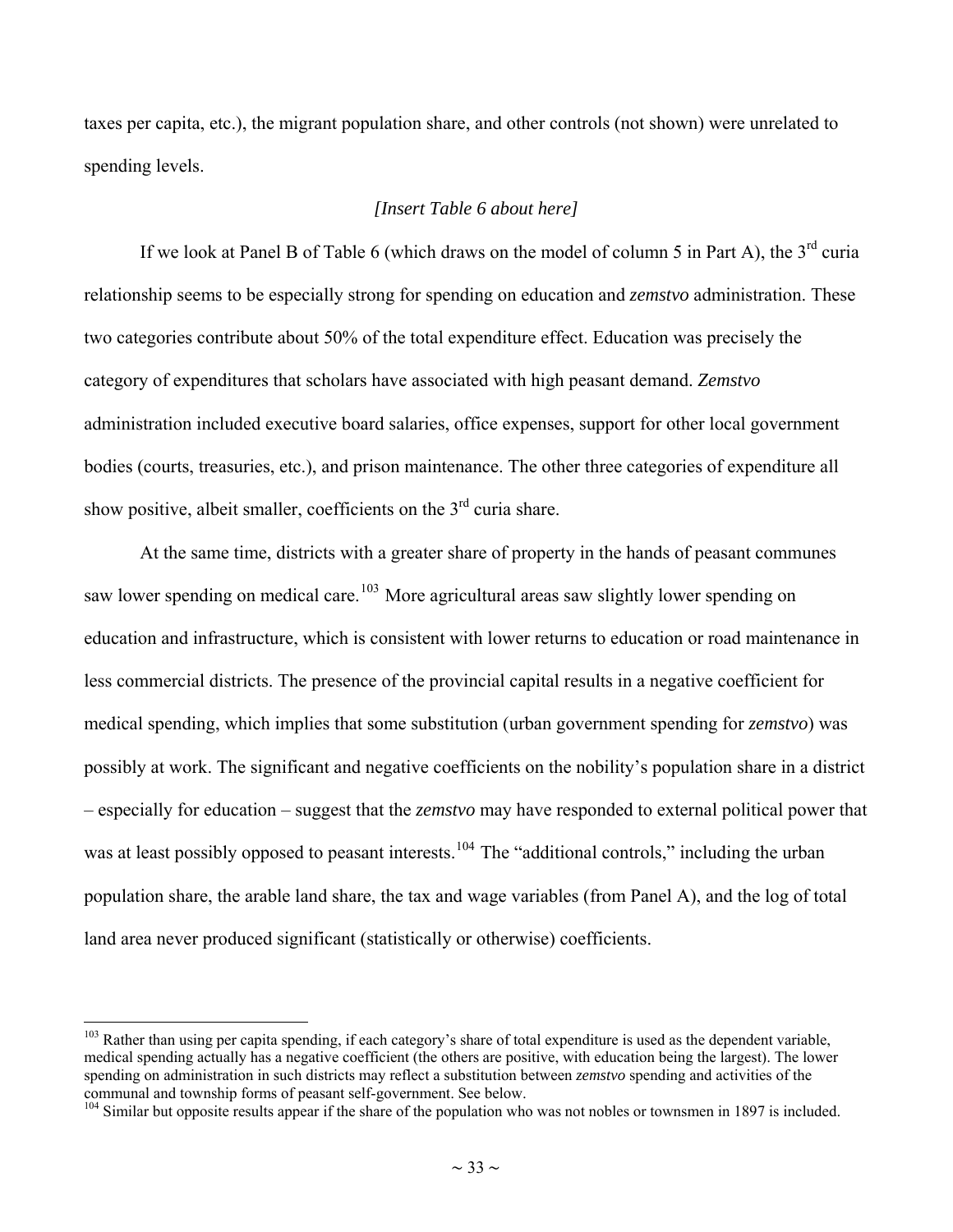<span id="page-33-0"></span>Intriguingly, when I include an interaction of the  $3<sup>rd</sup>$  curia share with the portion of the population who were nobles in 1897 (not shown), the estimated coefficient is large (roughly 2.3 for total spending), positive, and statistically significant. The size of the  $3<sup>rd</sup>$  curia coefficient is larger (around 3 for total spending) and still statistically significant. This reinforcement effect is present for education spending but not for medical care.<sup>[105](#page-33-0)</sup> Therefore, the associations between statute peasant representation and *zemstvo* spending were more prominent in districts where the 3<sup>rd</sup> curia share was large *and* there were a relatively large number of nobles (i.e. potential  $1<sup>st</sup>$  curia voters). Like the tax results, this implies that the  $3<sup>rd</sup>$  curia share variable does represent a real political mechanism.

Overall, the statute share of peasant representation seems have mattered more after the 1890 reform than before. The positive coefficients on the  $3<sup>rd</sup>$  curia share in Table 6 may imply a direct effect of representation on policymaking, but they also might also reflect targeted "bribery" by the non-peasant majorities in the *zemstvo* assemblies, or some unobserved factor that is correlated with the 3<sup>rd</sup> curia seat share. The reinforcement effect identified by the interaction of 3<sup>rd</sup> curia share with the nobility's share of the population is more consistent with the first two possibilities than with the third. However, identifying the causal mechanism behind these results depends on knowing what was behind the variation in the 3<sup>rd</sup> curia. Therefore, the next section turns to empirically investigate precisely what drove the variation in the share of seats held by the curiae under the original law and the 1890 reform.

#### Understanding the Variation in Peasant *Zemstvo* Representation

 $\overline{a}$ 

Part 2 noted that policymakers used population, landholdings, and economic 'interest" as criteria in allocating district *zemstvo* assembly seats among the different curiae prior to the reform of 1864. But exact rules mapping district characteristics into representation by the different curiae were not defined

 $105$  The coefficients on the interaction terms for the other models (of infrastructure, welfare, or administrative spending) were also not significant. Various other interactions were attempted but generated no significant results. These estimates are not presented due to space constraints, but they are available upon request.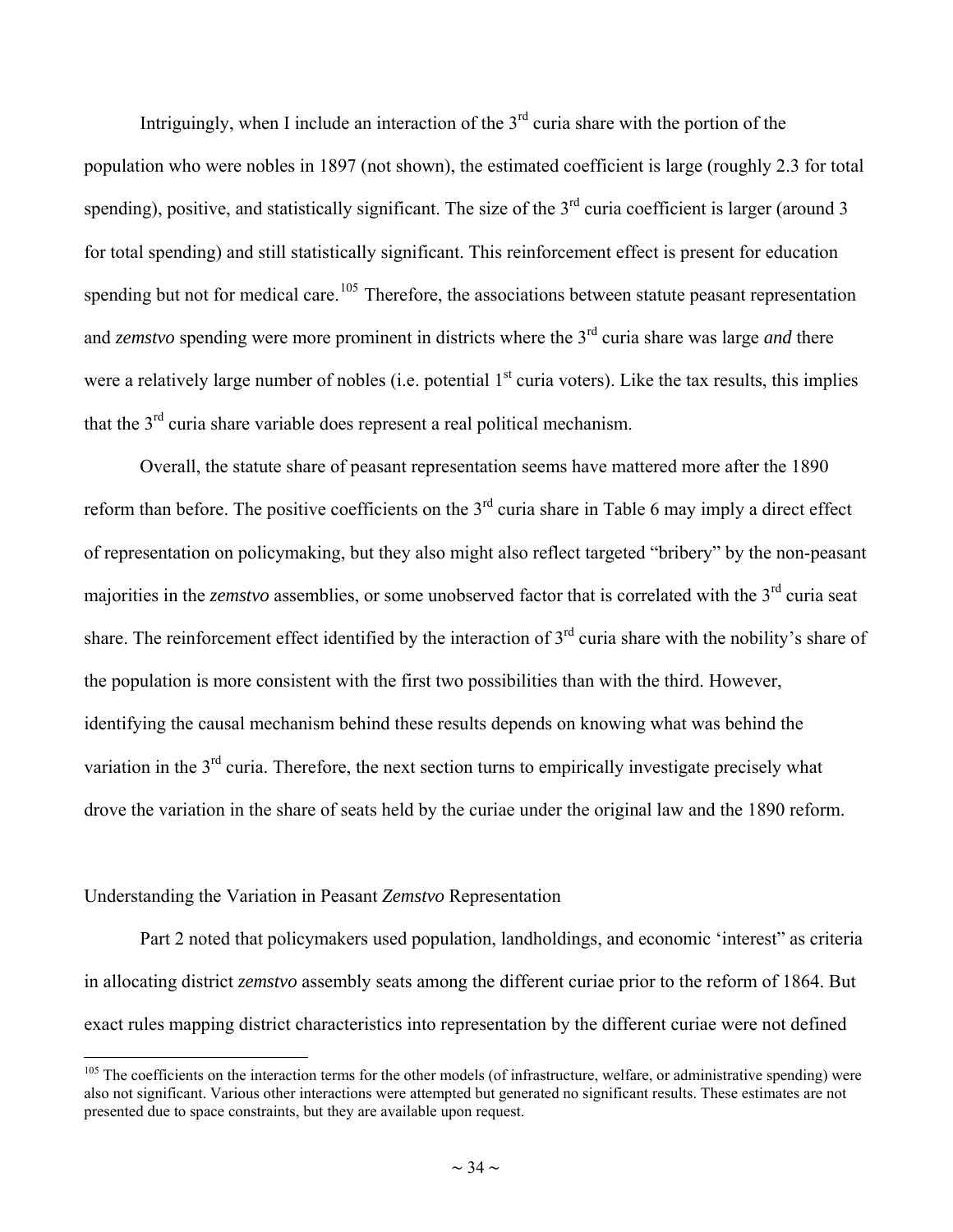<span id="page-34-0"></span>for either the 1864 or 1890 laws. Although the change in mean initial and revised curia shares is evident in Panel A of Table 3, these number hide substantial variation: the standard deviation of the  $3<sup>rd</sup>$  curia was 6.7 under the 1864 law and 12.2 under the 1890 law. This variation took very different forms under the two legal regimes. Panel A of Figure 3 plots the densities of the two  $3<sup>rd</sup>$  curia seat distributions. While the 1864 density is distributed normally around the mean of 41%, the 1890 density is tight around  $1/3$  of the seats, with a small number of districts scattered above that norm. Furthermore, the 1890  $3<sup>rd</sup>$ curia shares are more highly correlated with the peasantry's population share than are the 1864 shares (see the bottom of Table 3, Panel A).<sup>[106](#page-34-0)</sup> The two 3<sup>rd</sup> curia seat shares are positively correlated (coefficient of 0.34), which implies that some underlying factors – perhaps the ones mentioned by the original policymakers - continued to guide the setting of the curia seats. To better understand the mechanisms behind *zemstvo* policymaking, it is important to first determine which district characteristics help to explain the allocation of seats in district assemblies.

#### *[Insert Figure 3 about here]*

The Minister of the Interior, P. A. Valuev, in his proposal for the 1864 statutes, provided explicit amounts (*tsenzi*) of communal or private land that corresponded to one 1<sup>st</sup> or 3<sup>rd</sup> curia seat in each district. These guidelines were formulated amidst fears of peasant unrest but with a stated goal to match representation to economic "interests" in local affairs.<sup>[107](#page-34-0)</sup> Using the district-level data, I can "predict" the assigned share of assembly seats in 1864 based on information known at the time: the proposed land

<sup>106</sup> The peasant population share is defined as the total population minus the nobility and townsmen (*meshchane*) according to the 1897 National Census. Thus, the greater correlation with the 1890 shares may reflect the relatively close date. However, this share – roughly 89% in 1897 – had likely changed little over time. Other aspects of the 1890 reform decreased the connections between the peasantry and representation (see Part 2). For example, the reform made executive positions a formal part of the state service system, which created educational requirements that were often difficult for peasant assemblymen to achieve.

<sup>107</sup> The "policymakers" behind the *zemstvo* and peasant reforms were members of the Main Committee and affiliated central government bodies. These reformers solicited proposals and information on local conditions from provincial committees of noble landowners between 1857 and 1860. See Emmons, *Russian*.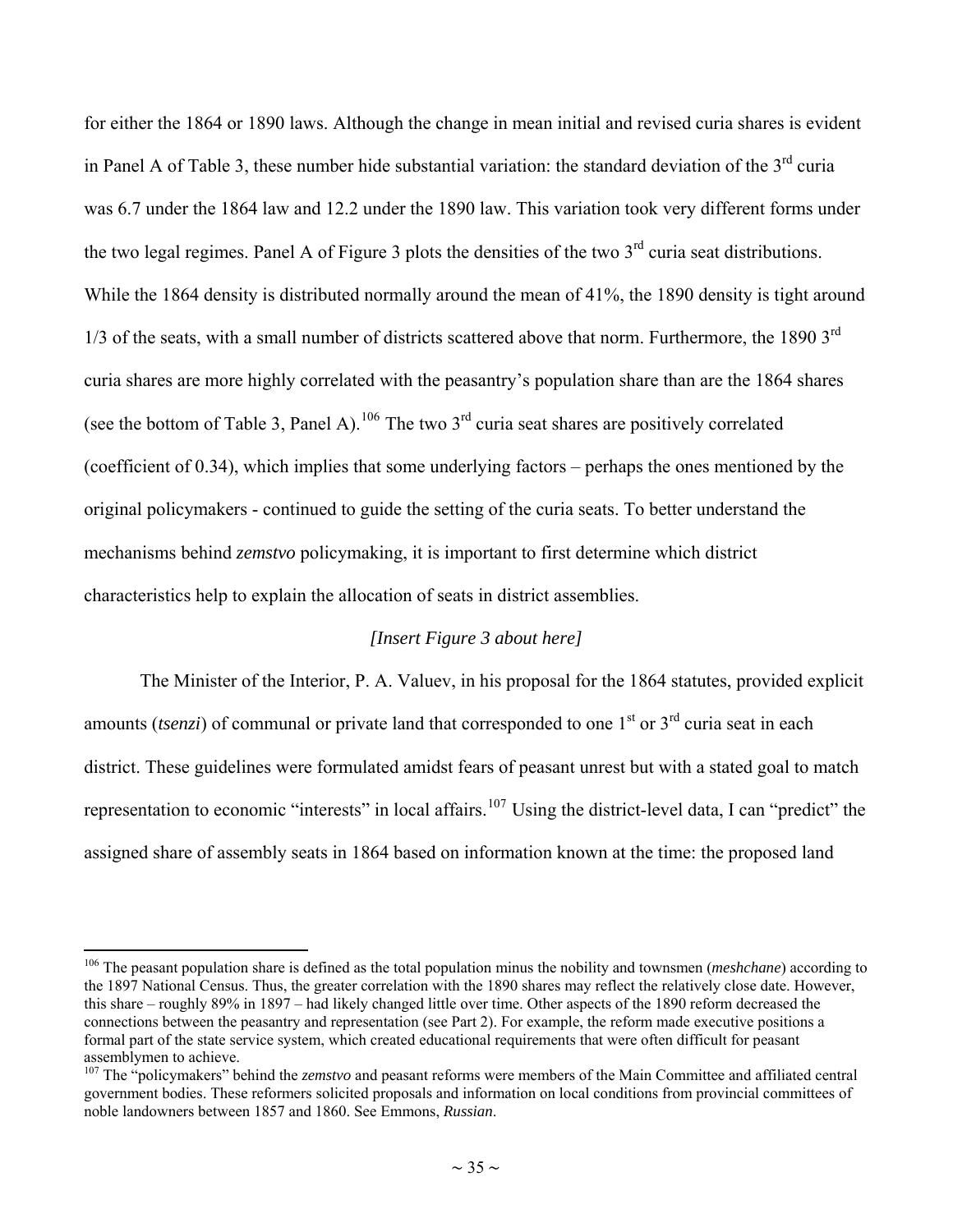<span id="page-35-0"></span>*tsenzi*, the portion of the population who were serfs, and the portion of the population in urban areas.<sup>[108](#page-35-0)</sup> The peasant population share is not included because data are only available for 1897. Instead, I include the portion of the population who were serfs in 1860. The first column of Table 7 presents results from a linear regression model of the 1864 share of  $3<sup>rd</sup>$  curia assembly seats using these variables.<sup>[109](#page-35-0)</sup>

#### *[Insert Table 7 about here]*

As would be expected, the urban population share in 1863 and a dummy for whether the provincial capital is in a district are negatively associated with the share of  $3<sup>rd</sup>$  curia seats in 1864.<sup>[110](#page-35-0)</sup> The large and statistically significant coefficient on the provincial capital dummy variable suggests that those districts had much larger  $1<sup>st</sup>$  and  $2<sup>nd</sup>$  curia assembly shares than other similar districts. And in apparent reaction to fears of peasant unrest, less representation was granted in districts where serfdom had been more prominent.<sup>[111](#page-35-0)</sup> The *tsenz* coefficients have the expected signs – positive for the 3<sup>rd</sup> curia and negative for the  $1<sup>st</sup>$  – but they are not statistically significant. Although Valuev was the central figure in *zemstvo* reform, the State Council apparently did not rely exclusively on his input in finalizing the details of the curia system. Therefore, after taking into account serfdom, the location of the provincial capital, and the province itself (through the fixed effects), there remains a substantial unexplained component to the variation in the  $3<sup>rd</sup>$  curia's share of assembly seats under the 1864 law.<sup>[112](#page-35-0)</sup> While some

 $108$  I also include an indicator variable for whether a district had the provincial capital, and the share of the land in arable in 1881 (which was likely constant over time). The proposed seat *tsenzi* are taken from Russia, Khoziaistvennyi, *Materialy*, vol. 2. I convert the *tsenzi* to numbers of seats in the two curiae by using the amount of communal and privately held land from the 1877 data (Russia, Tsentral'nyi, *Statistika*). Including a dummy variable for whether the *tsenz* was a mean for more than one part of a district  $(N = 10)$  did not change the results.

<sup>&</sup>lt;sup>109</sup> The models include district provincial effects and are estimated with robust and clustered standard errors. The results are robust to including other controls from post-1864 data. In particular, the results *do not* change if the portion of land in communal property in 1877 is included (this information is partially incorporated into the 3<sup>rd</sup>

 $^{110}$  If the  $2<sup>nd</sup>$  curia seat share is utilized as the dependent variable in similar models, the coefficients on these "urban" variables have the expected positive signs. Note that the results in Table 4 are unchanged if the provincial capital dummy variable is included.

<sup>&</sup>lt;sup>111</sup> A one standard deviation increase in the share of the population that were serfs in 1860 was associated with a 2.4% lower share in assembly seats allocated to the  $3<sup>rd</sup>$  curia.

<sup>&</sup>lt;sup>112</sup> The provincial fixed effects contribute roughly  $1/3$  of the explained part of the variation in the model of 1864  $3<sup>rd</sup>$  curia shares (compare the within and overall  $\mathbb{R}^2$ ). But almost 2/3 of the variation remains unexplained.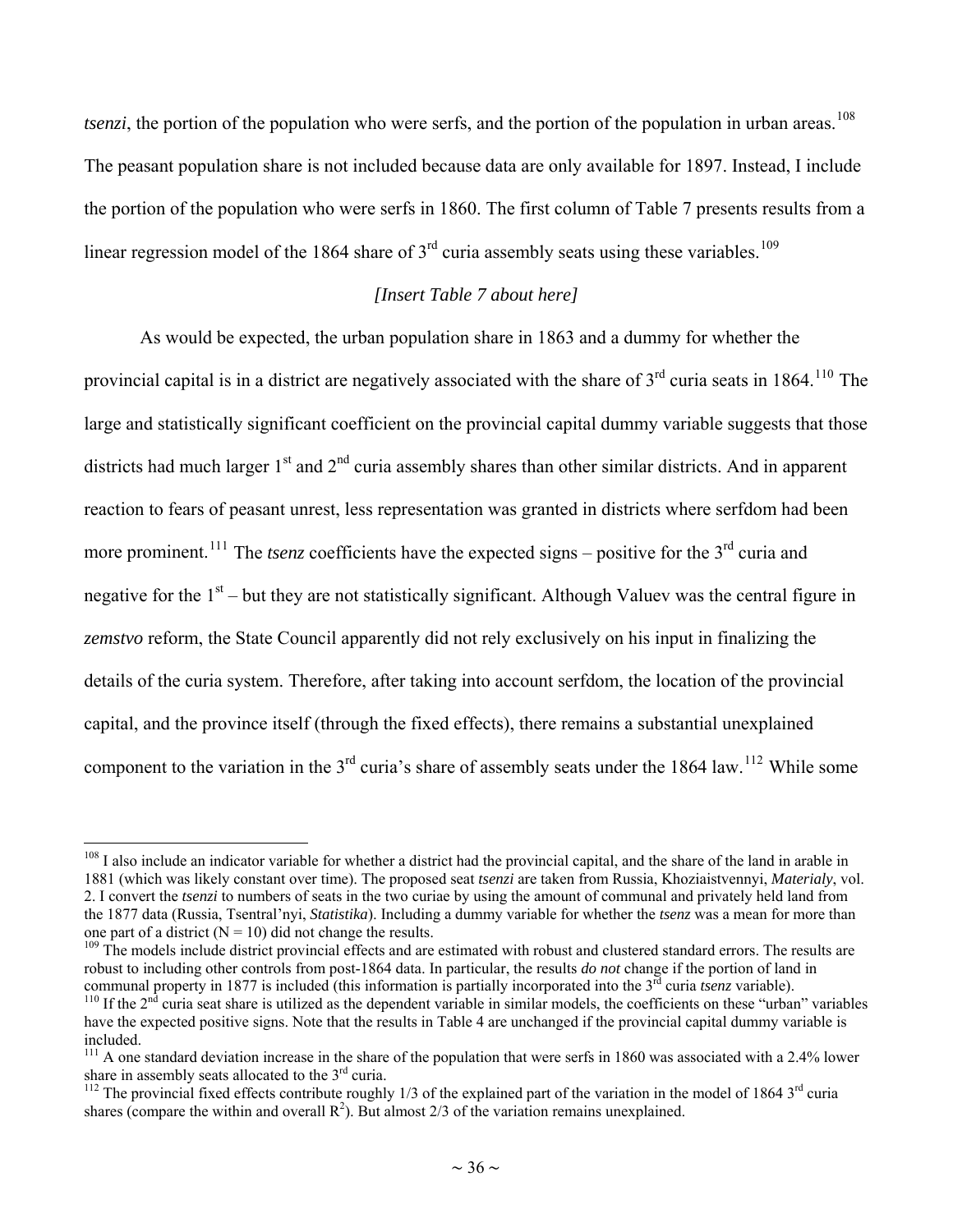<span id="page-36-0"></span>of this may have been due to a discrete number effect (in computing the shares), there may have been a "random" component to the  $3<sup>rd</sup>$  curia's representation. I consider the implications of this below.

The 1890 tightening of the distribution of assembly seat shares came amidst a conservative shift in Tsarist policies regarding the *zemstvo* (see Part 2). Underlying this shift was a concern that the 1<sup>st</sup> and  $2<sup>nd</sup>$  curiae were increasingly dominated by merchants, peasants, and other non-gentry property holders. Panel A of Figure 3 shows that there was a considerable tightening of the distribution of  $3<sup>rd</sup>$  curia seat shares around a lower mean, and Panel B indicates that this tightening occurred across the 1864 distribution. But Panels A and B indicate that a number of districts retained considerably more than the 30% norm: 37 districts had 3rd curia shares under the 1890 law that were greater than 40%. Almost all of these had even higher shares under the 1864 law, and 27 out of these 37 districts were located in the provinces cited by Veselovskii and others as possessing "peasant *zemstvo*."[113](#page-36-0) If these 37 districts are excluded, the standard deviation of the 1890  $3<sup>rd</sup>$  curia share is only 2.1. But does this completely explain the variation in the 1890 curia shares?

Utilizing data available to policymakers in the 1880s, I estimate models similar to column 1 in Table 7 for the 1890 statute curia share. The other three columns of Table 7 present these results. The model in the second column closely follows the 1864 model, only replacing the 1863 urban population share with the 1883 share. While the portion of serfs and the urban variables are no longer correlated with the 3<sup>rd</sup> curia share under the 1890 law, a number of other results stand out in column 2. Although the results on both the *tsenz* variables have plausible signs, the large and statistically significant coefficient on the number of  $1<sup>st</sup>$  curia *tsenz* implies that the 1890 law did result in more  $3<sup>rd</sup>$  curia seats in areas with fewer large private landholdings.<sup>[114](#page-36-0)</sup> This parallels the interrelationship between representation and the number of nobility in 1897 in Table 6. The constant term is quite similar to the

<sup>&</sup>lt;sup>113</sup> These provinces were the northern ones of Olonets, Perm, Viatka, and Vologoda.

 $114$  Note that this effect is weakened but does not disappear if districts with more than 40% of assembly seats in the hands of the 3<sup>rd</sup> curia are excluded from the model.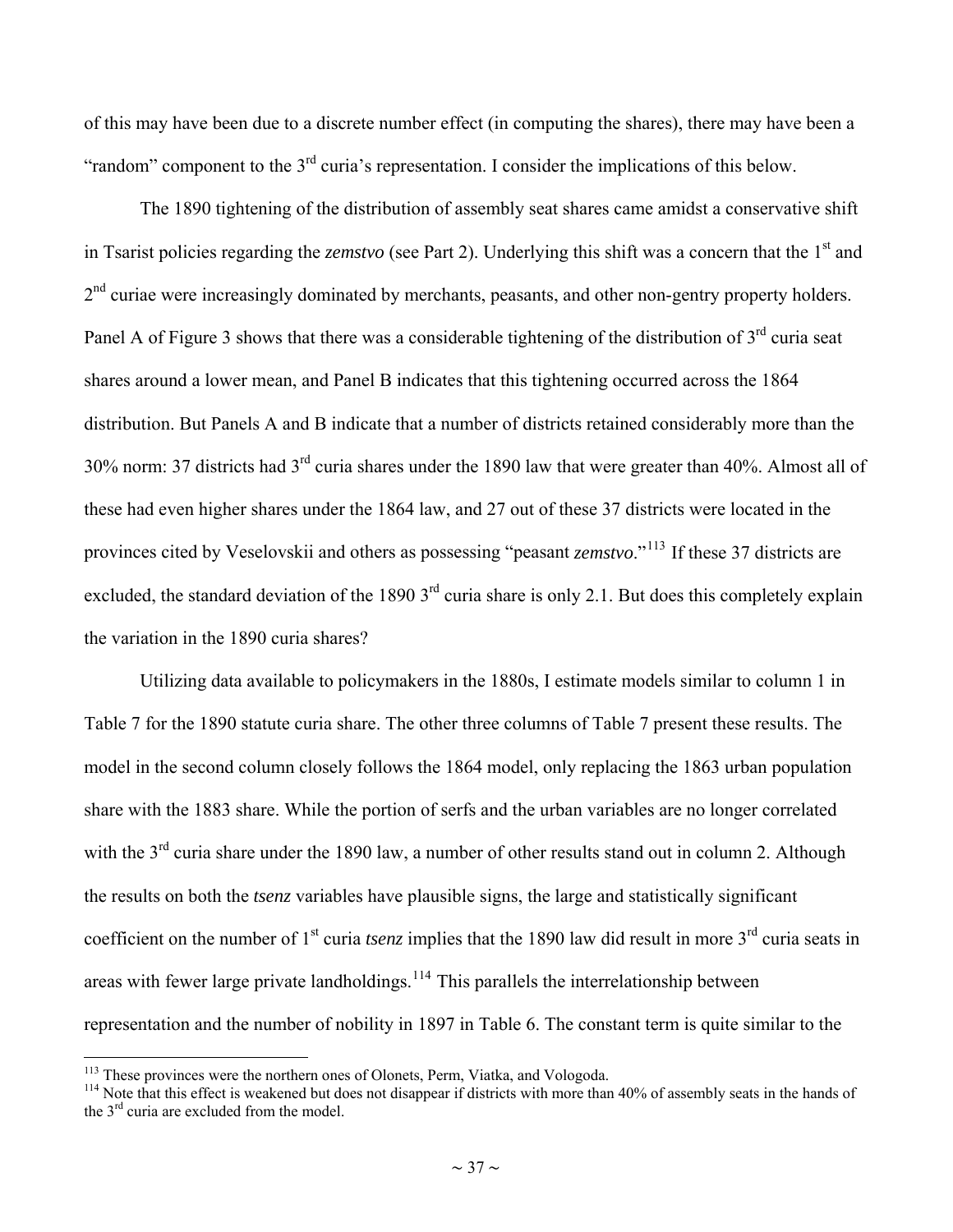<span id="page-37-0"></span>one in column 1, despite the large difference in the mean shares between the two laws. These findings persist if we add the 1864 3rd curia share to the model of column 2. The 1864 electoral variable has no explanatory power once the province and other controls are taken into account.

Finally, the last column of Table 7 reports a similar model that includes the ratio of the number of noble landowners in 1889 that fulfilled the 1864 *tsenzi* to the total number of noble landowners in 1877.<sup>[115](#page-37-0)</sup> This variable is meant to capture the size of the noble electorate relative to the total number of noble landowners. If the 1890 reform was mostly in reaction to the declining electoral power of the nobility in the *zemstvo*, then we would expect the coefficient on this variable to be positive. However, the results in column 4 show that a large electorate relative to the total landowning nobility 12 years earlier was actually negatively related to the 1890 3<sup>rd</sup> curia share of assembly seats. Therefore, the reform reinforced existing electoral structures – the districts that retained large number of  $3<sup>rd</sup>$  curia assemblymen were those where relatively few nobility were eligible to vote in the 1<sup>st</sup> curia anyway. While a large part of the variation in the 1890 shares remains unexplained, those districts with (without) a relatively large number of private holdings saw the smallest (largest) share of *zemstvo* assembly seats assigned to peasant curia. Both before and after 1890, districts with the largest shares of peasant assemblymen were located in provinces with relatively few nobles. These were exactly the districts known to possess "peasant *zemstva.*"

#### Extensions to the Baseline Models: "Peasant *Zemstva*" and "Contestability"

 $\overline{a}$ 

Were the results in Tables 5 and 6 simply an indication that the "peasant *zemstva*" districts – which were located in sparsely populated northeastern provinces with few landed elite – saw greater

<sup>&</sup>lt;sup>115</sup> The mean of this variable is 1.1 and the standard deviation was 4.2. The denominator of this variable is actually the total number of nobility with holdings at least as large as 1/10 of the land *tsenz* under the 1864 law (from Russia, Tsentral'nyi, *Statisticheskiia*, 1889). Nobility with holdings between 1/10 and a full tsenz could pool together to vote in 1<sup>st</sup> curia primaries. Large values imply a larger smallholding nobility (who may have given up their holdings between 1877 and 1889). In 1877, the nobility held approximately 80% of the land in private ownership.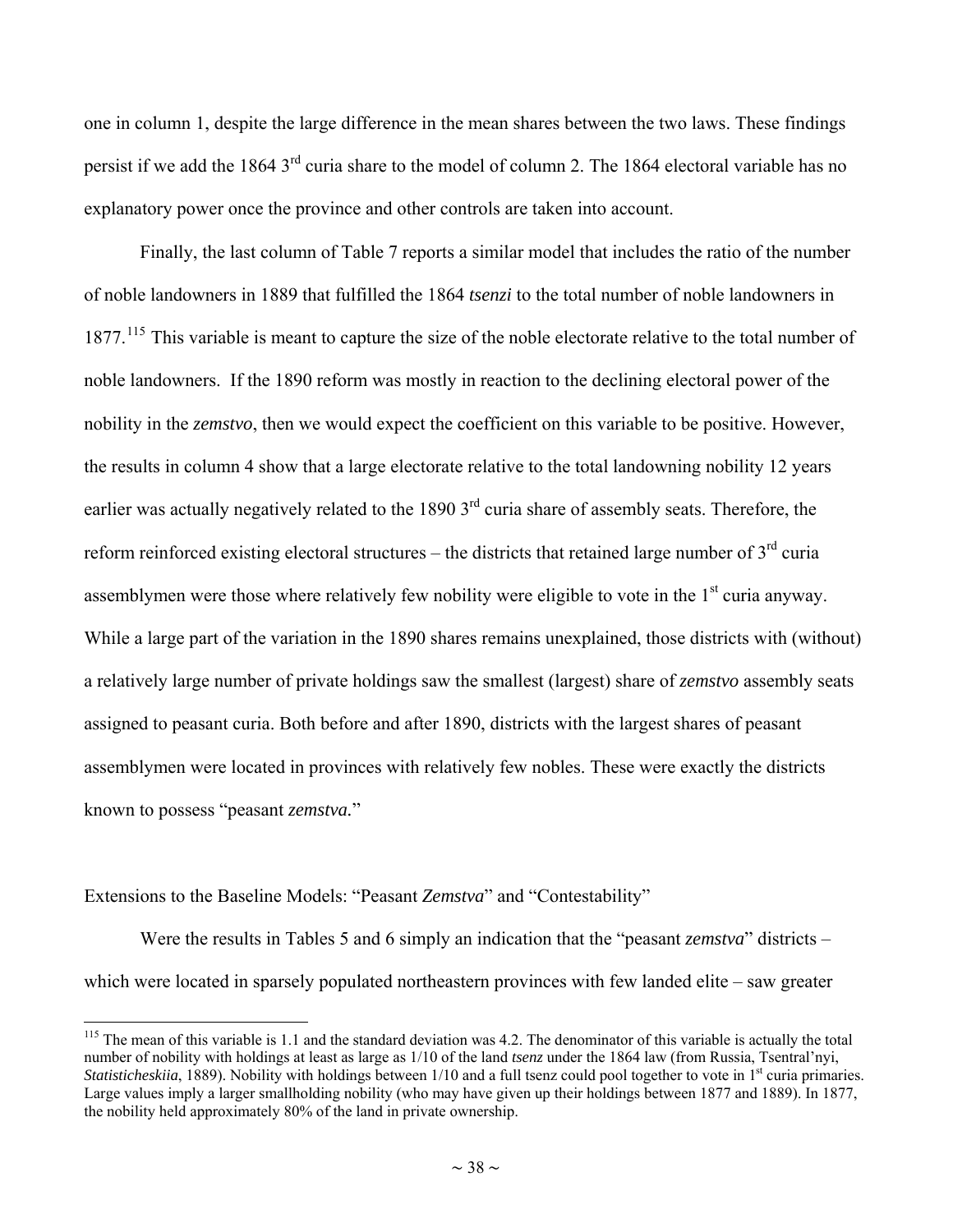<span id="page-38-0"></span>spending, especially on education? Or were such correlations evident further down the distribution of assembly seat shares? A simple way to address these questions is to exclude the provinces with "peasant zemstva" and re-estimate models from Tables 4-6. Table 8 reports the coefficient estimates on the 3<sup>rd</sup> curia share variable and several interaction terms (those in Table 4 and the ones mentioned in the text above).<sup>[116](#page-38-0)</sup> Overall, the direct channel from the statute  $3<sup>rd</sup>$  curia seat share to tax or spending policies is weaker outside of the "peasant *zemstvo*" provinces. In column 1, there is some sign that the curia's share still mattered in districts where more of the population was serfs in 1860. But the models of 1883 *and* 1903 expenditures show little direct connection between the  $3<sup>rd</sup>$  curia share and spending. However, there remain some interaction effects in 1903: statute representation was positively related to spending (overall and on education) in districts with more nobles and with more land in communal property. But why do we find any connection between representation and *zemstvo* policies at all?

#### *[Insert Table 8 about here]*

Excluding the provinces with peasant *zemstva* weakens the findings from Tables 4-6. That does not necessarily mean that the political structure had no effect on *zemstvo* policy, because the earlier results were identified off district variation *within* provinces. But if representation did matter, then why do the results in Table 5 not support this? And what do these results mean if the 3rd curia representatives held far less than a majority of the assembly seats, even with an additional assemblyman? In a standard model of voting in legislatures or committees, the effect of additional representation should be stronger in settings where the majority opinion is "swing-able." To get at this, I define a measure of the "contestability" of the assembly as a dummy variable equal to one if the  $3<sup>rd</sup>$  curia was assigned a portion of the seats near the majority cut-off (between 40 and 60% of the total seats under both laws). I then reestimate versions of the models from Table 8 but include an interaction between this measure and the

<sup>&</sup>lt;sup>116</sup> The corresponding models in Tables 4-6 are cited in the note underneath Table 8. I do not report estimates from models for other types of spending, but these are available upon request. The excluded provinces are Perm, Olonets, Viatka, and Vologda, which are north and east of Moscow.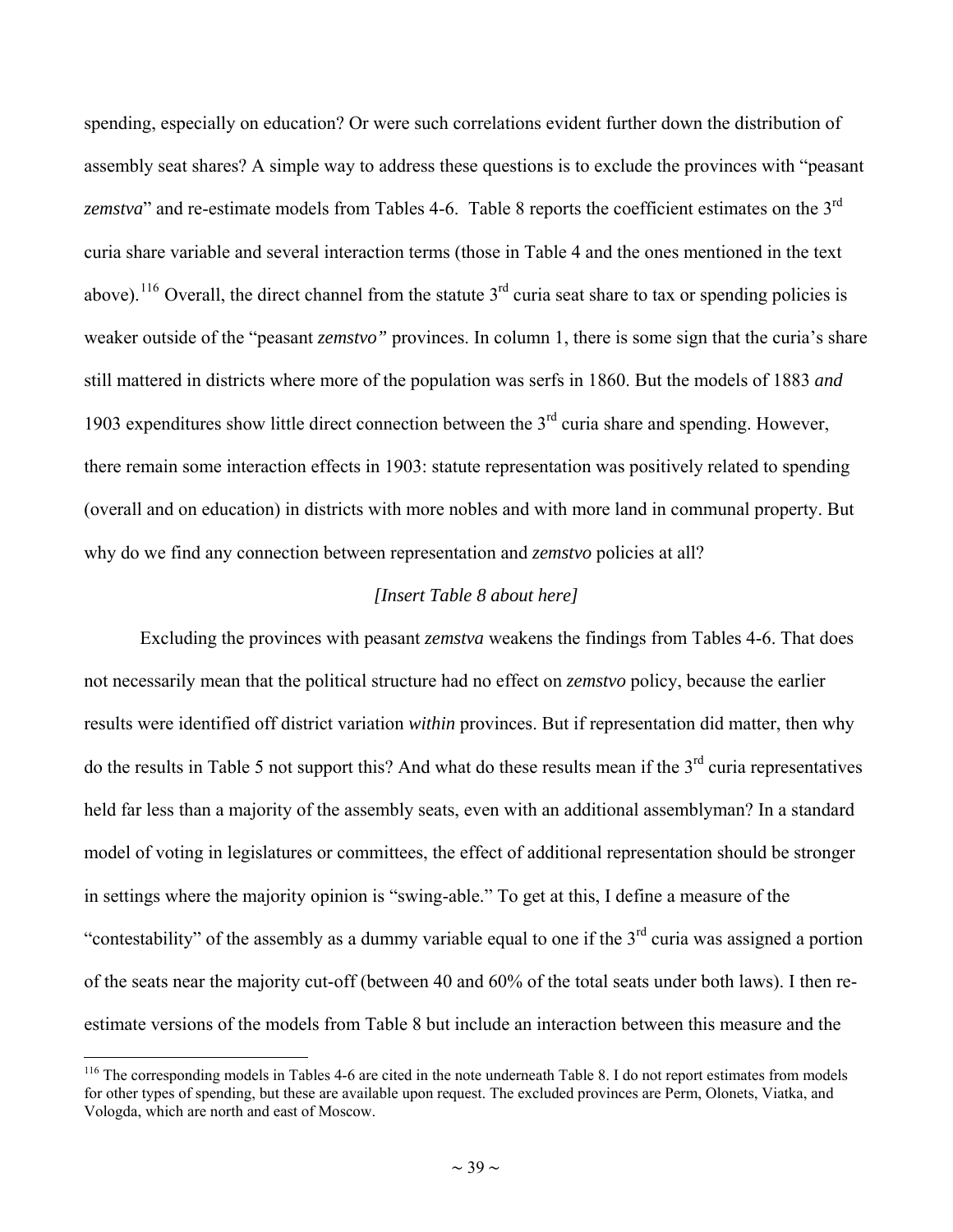<span id="page-39-0"></span>relevant 3<sup>rd</sup> curia share variable. The key results are reported in Table 9. This approach tests whether the earlier coefficient estimates were driven by action around the assembly majority threshold – i.e. when a new peasant assemblyman would potentially be a "swing voter." It is worth noting that the number of these contestable districts changed sharply with the 1890 reform. Under the initial law, 208 districts had  $3<sup>rd</sup>$  curia shares between 40 and 60%. After 1890, only 18 districts fell into that range. I experimented with changing the range for the 1890 shares, but this had little effect on the results.

#### *[Insert Table 9 about here]*

. The results of this exercise give mixed support to a significant "majority" effect. For the tax differential, the effect of the  $3<sup>rd</sup>$  curia does seem to be larger for the contestable districts. In contrast, the 1903 models show negative, small, and marginally significant coefficients on the interaction term. But this interaction only affects 18 districts, 13 of which were in provinces with "peasant *zemstvo*," and the direct curia effect is much larger.<sup>[117](#page-39-0)</sup> But for the 1883 results, the positive and statistically significant coefficient on the interaction term in the education spending model implies that those districts with more "influential" peasant representation did have greater expenditures. However, even these coefficients (the direct effect and the interaction) reflect a small *total* effect of extra representation – less than 1 kopek per 1% increase in the 3rd curia share.

At most, the 3rd curia share of assembly seats was only slightly related to *zemstvo* budget politics through a swing-voter mechanism. Additional experiments with non-linear terms or with more flexible forms of "contestability" produced no other signs of non-linear effects of  $3<sup>rd</sup>$  curia representation.<sup>[118](#page-39-0)</sup> The earlier discussion reported several other mechanisms – executive influence, agenda setting, logrolling, etc. – for how a non-median voter might see his preferences influence policy outcomes in the *zemstva*.

 $117$  The coefficients are roughly two times the size of those in Table 6. This stems from the other interaction terms (the noble population share, the communal land share, etc.) that are in the models of Table 9 but not in the models of Table 6. Besley, "New Political," briefly describes some criticisms of the median voter model tested in this approach..

<sup>&</sup>lt;sup>118</sup> These experiments included adding quadratic forms of the  $3<sup>rd</sup>$  curia variables, replacing the contestability interaction with a set of dummies over the distribution of 3<sup>rd</sup> curia shares, and truncating the sample to only consider "contestable" districts.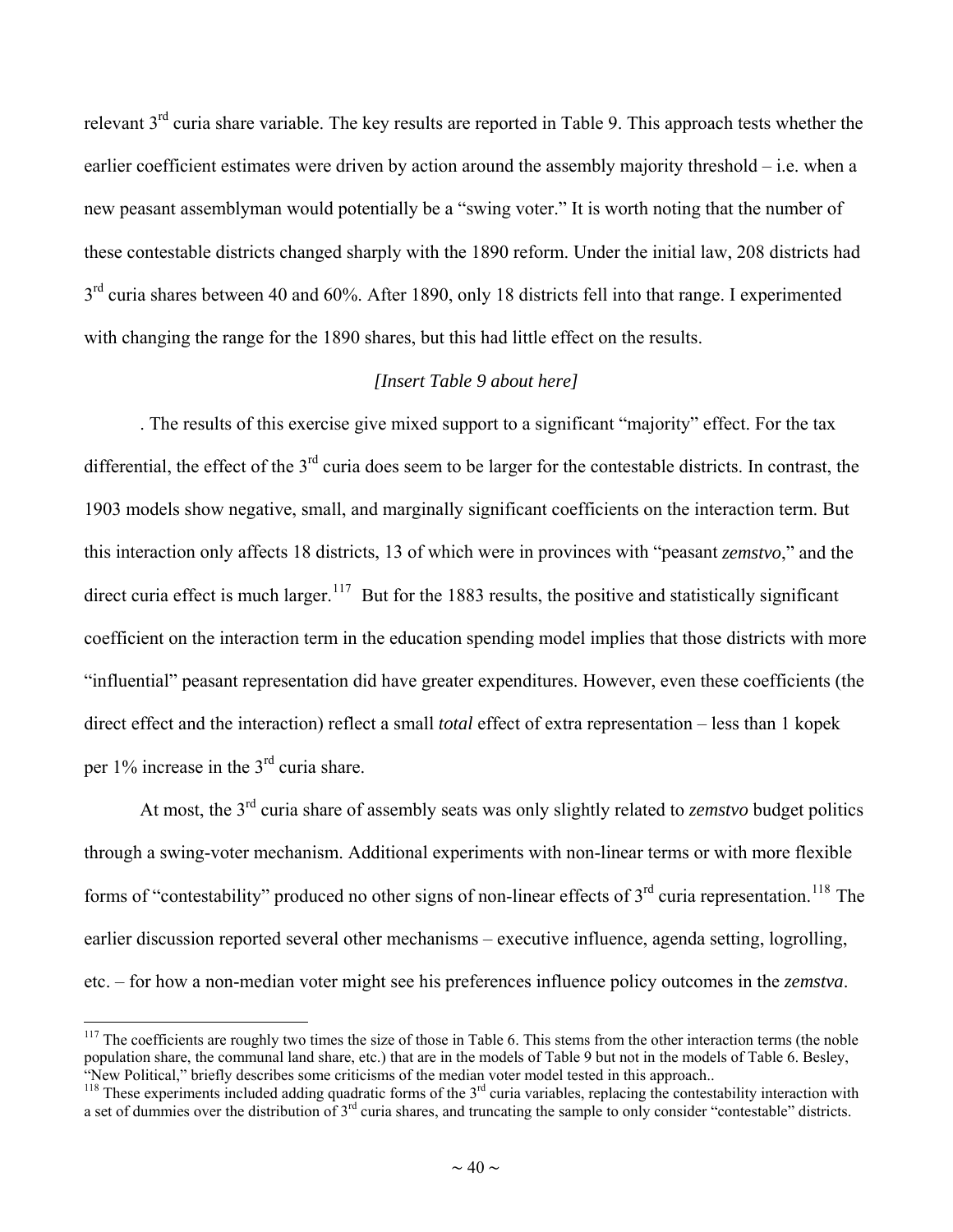<span id="page-40-0"></span>Keeping the peasant *zemstvo* and contestability results in mind, I return to the question of interpreting the 3rd curia "effect" in the discussions below.

#### Extensions to the Baselines Models: The Endogeneity Issue

If the distribution of  $3<sup>rd</sup>$  curia representation was random under the two laws, then the results in Tables 5 and 6 (and 4 to a lesser extent) could be interpreted causally. According to one scholar, the assignment of 3rd curia electoral shares under the 1890 law was largely "arbitrary."[119](#page-40-0) Perhaps the stronger results for the post-1890 cross sections (including the 1896 and 1906 ones that are available upon request) stem from the seemingly more "random" assignment of the  $3<sup>rd</sup>$  curia shares, despite other components of the 1890 reform that limited the direct influence of the peasantry on *zemstvo* decisionmaking. The stated intent of policymakers at the time, along with the findings in Table 7, suggests that both the 1864 *and* the 1890 distributions of 3rd curia seat shares were related to the underlying property and populations structures. But once these factors are controlled for (partially by provincial fixed effects), then the residual variation in the  $3<sup>rd</sup>$  curia shares might be uncorrelated with any unobserved determinants of *zemstvo* budgeting practices. Finally, the coefficient on the curia variable in Table 6 does not substantially change as different covariates are included. This could be interpreted as an indication that remaining unobservables are not dramatically biasing the results.

However, it still may have been the case that something unobservable may be driving the statute seat shares and *zemstvo* expenditures (and taxes), both before and after 1890.<sup>[120](#page-40-0)</sup> One example could be the (unobservable) progressiveness of the local nobility that might be positively correlated with the

<sup>&</sup>lt;sup>119</sup> See Eklof, *Russian*, p. 58 and Footnote 23.

<sup>&</sup>lt;sup>120</sup> One piece of evidence on this is that most of the "effect" of the 3<sup>rd</sup> curia share in Table 6 appears to derive from the *unpredictable* part of the variable. I used the results of Table 7 to predict the  $3<sup>rd</sup>$  curia shares (for both laws) and derive the standard errors of the predicted values. When I entered these standard errors into the models estimated in Table 9 (without the contestability terms), they soaked up the explanatory power of the predicted 3<sup>rd</sup> curia shares for the tax model and the 1903 models. The coefficients on the predicted shares were insignificant. Moreover, the standard error was positively associated with spending on education in the 1883 model. The issue is whether this standard error is correlated with any unobserved factors driving *zemstvo* budget decisions.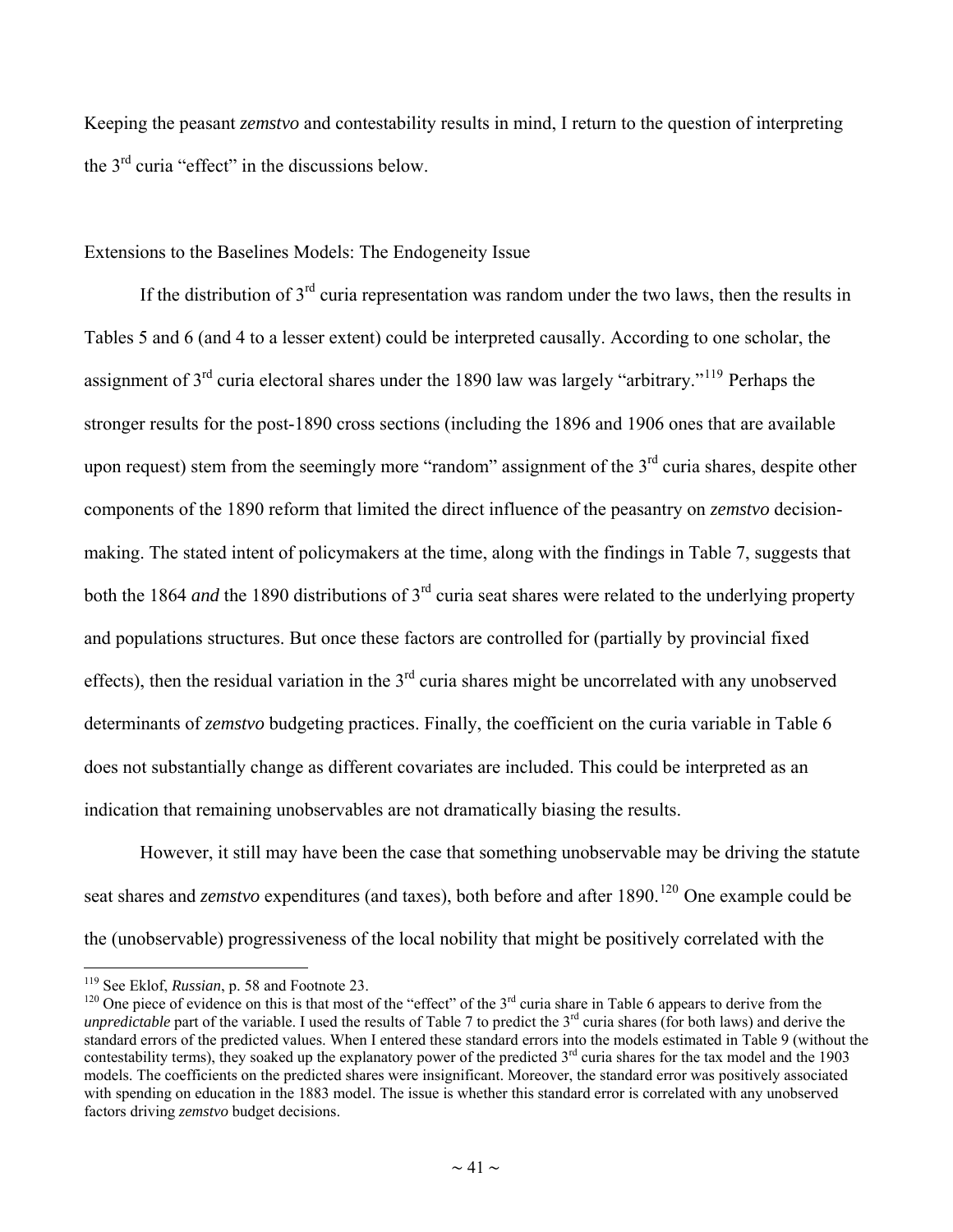<span id="page-41-0"></span>willingness to level or allocation of spending, thereby resulting in an upward bias on the 3<sup>rd</sup> curia coefficient.<sup>[121](#page-41-0)</sup> An obvious way to addressing this issue would be through an instrumental variable framework. Unfortunately, none of the available variables that might be determinants of the  $3<sup>rd</sup>$  curia assembly shares can be plausibly excluded from the second stage regression. The *tsenzi* and the distribution of serfs in 1860 were possibly functions of underlying land quality or local economic conditions that may have influenced *zemstvo* spending. However, both variable generated insignificant coefficients when entered directly in the models of Table 6, and the curia share coefficient estimates for 1903 are not dramatically different between the OLS and the IV specifications.<sup>[122](#page-41-0)</sup> But this is not proof that there is no bias in the coefficient estimates, since there may remain lingering unobservable factors correlated with both the instruments and the curia shares.

A second way to address the possibility of endogeneity is to take advantage of the multiple years of spending data to control for the fixed (over time) part of the unobservable determinants of *zemstvo*  policymaking that may be correlated with the peasant curia share. To do this, I first introduce districtlevel fixed effects into equation 1 and merge the 1883 and 1903 data to create a 2-period panel dataset. I then estimate the following model, where the other controls are subsumed into the  $X_i$  vector:

$$
Y_{it} = \beta_0 + \beta_1 \times 3rdCuriaSha \, re_{it} + \beta_2 \times X_{it} + \lambda_t + p_d + \varepsilon_{it} \tag{3}
$$

 $121$  Most plausible stories produce a positive bias in the coefficient, leading to an overestimate of any effect of curia representation on *zemstvo* budget policies.<br><sup>122</sup> These *xx* = <sup>1</sup>'

<sup>122</sup> These results are available upon request. The two possible instruments – the original *tsenzi* formulated by Valuev in his reform proposal and the portion of the population in (roughly) 1860 who were serfs – were not direct determinants of the 1890 curia shares. The F-statistic for the "excluded" instruments for the 1864 first stage is 14.6 but for 1890, it is only 3.6. If I use these three instruments for the seat shares in similar specifications as in Tables 5 or 6, the results change little (again, these are available upon request). The 3rd curia shares are still positively and significantly related to total *zemstvo* spending and to spending on education in 1903. The results for 1883 are still inconclusive. I also experimented with three-stage least squares approaches using predicted values of the 1864 curia share as an instrument for the 1890 share with little success, although there are certainly a number of reasons why this variable should not be treated as excludable in either of the latter stages. I also tried including the number of townships or the number of communes per township as instruments, since these may have been correlated with the underlying structure of local politics (and, hence, the allocation of seats) prior to 1864. This possibility is suggested by McKenzie, "Zemstvo," and by the structure of the  $3<sup>rd</sup>$  curia elections reported in the archival accounts for Nizhnii Novgorod province. However, the number of townships or communes proved to be poor predictors of the 3rd curia seat shares once population and land factors were taken into account.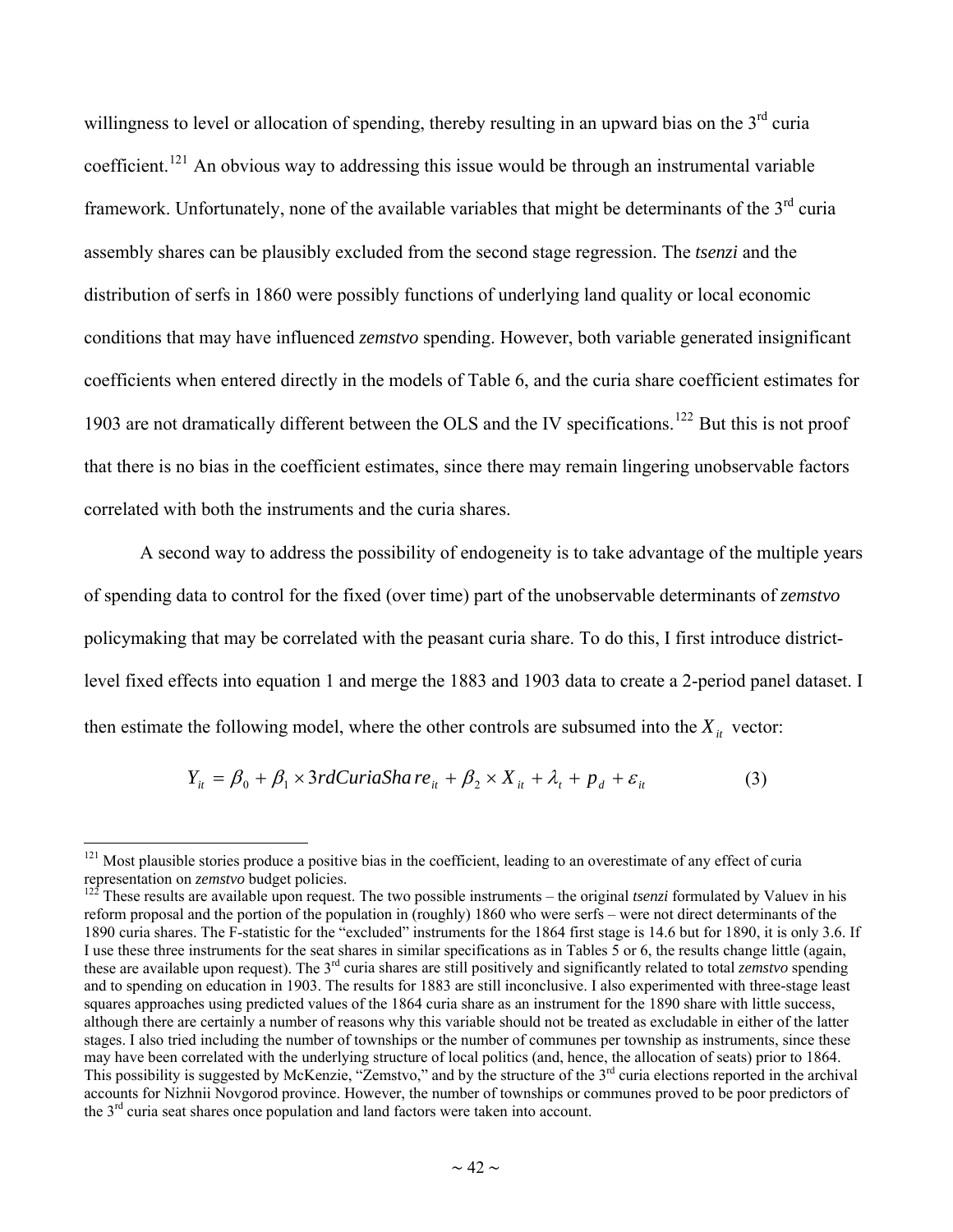<span id="page-42-0"></span>Here, *t* is the year, the  $\lambda$ , is a year dummy (= 1 in 1903), and the  $p_d$  are district effects. I estimate this model in first-differences and is equivalent to including the fixed effects and pooling the two crosssections. This approach takes advantage of the change in the  $3<sup>rd</sup>$  curia's electoral share between the 1864 and 1890 laws and maps the effects of that change into *changes* in *zemstvo* spending. Many of the variables employed in the baseline specifications were only available in the cross-section around the 1903 *zemstvo* data, so the differencing wipes these out (and the year effect is absorbed into the constant). Rather than employ the relatively constant level of land held by the peasant communes, I include the share of land owned (under private property rights) by the nobility, which did change over time.<sup>[123](#page-42-0)</sup> The estimates from this model are reported in Table 10.

#### *[Insert Table 10 about here]*

 The results in Table 10 provide some support for an effect of the peasant curia share on *zemstvo* expenditures. The coefficient on the  $3<sup>rd</sup>$  curia electoral share variable is positive and statistically significant for all categories and is larger for education than medical expenditures.<sup>[124](#page-42-0)</sup> Although the percent of land owned by the nobility and the tax variable (not shown due for space reasons) are uncorrelated with spending, the urban variable is strongly and positively associated with spending for education and overall. This suggests that areas experiencing higher economic and commercial growth were funneling more into *zemstvo* activities. The interaction terms included here show little sign of nonlinear effects. Estimating the model under the different specifications and other functional forms of the variables did not appreciably change the results.<sup>[125](#page-42-0)</sup> Even after controlling for fixed and unobserved

 $123$  This should pick up some of the underlying determinants of the curia shares, as well as variation in noble involvement in local government.

 $124$  The 1883 cross section does not have information on the other spending categories.

 $125$  The results are the same when working in other forms of the variables, when various interactions with initial conditions are included, or when the model is estimated with district fixed effects (which should produce less efficient estimates in short panels).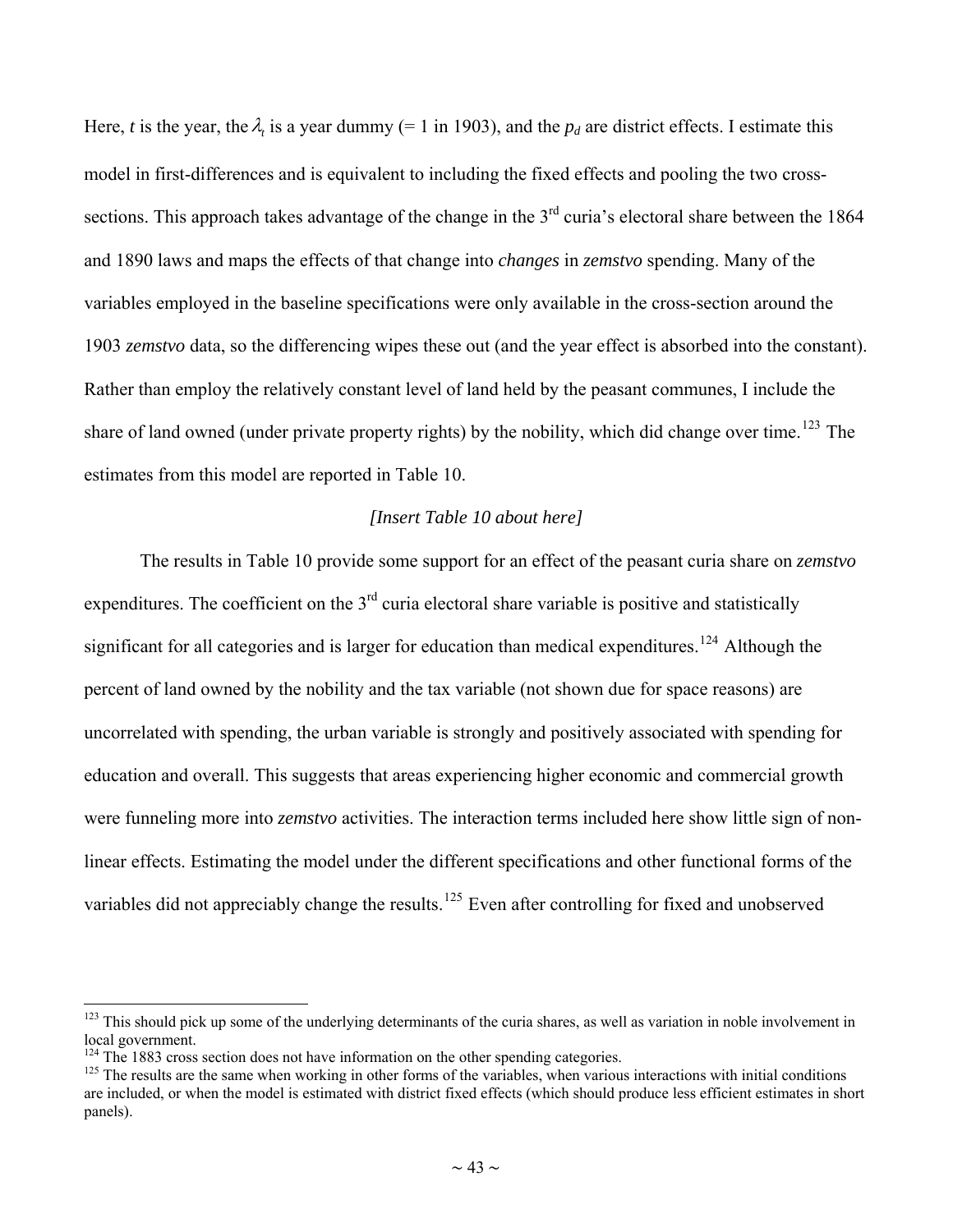<span id="page-43-0"></span>*district* characteristics (including whether the district was in a province known for possessing "peasant" *zemstva*"), there is a strong relationship between the seats assigned to the 3<sup>rd</sup> curia and expenditures.

There are at least two concerns with the findings in Table 10. First, the short panel means that if the key variables in either cross-section are measured with non-random error, the simple OLS approach will not accurately identify the partial correlation between peasant electoral share and *zemstvo* spending.<sup>[126](#page-43-0)</sup> Second, this panel data approach is an imperfect solution to the endogeneity problem if the *change* in electoral shares is possibly correlated with unobservable factors driving the *change* in *zemstvo* expenditures. Consider Figure 3 again. While districts from the entire 1864 distribution had 1890 3<sup>rd</sup> curia seat shares around 1/3, the districts that saw larger adjustments those districts that likely had larger *unobserved* reasons for greater peasant representation in the 1864 law.<sup>[127](#page-43-0)</sup> Alternatively, those districts that retained large 3rd curia shares were likely those that had relatively few private property owners to fill  $1<sup>st</sup>$  and  $2<sup>nd</sup>$  curia seats in the first place. If the conservative backlash that drove the 1890 reform was, in part, a reaction to the behavior of the more "liberal" districts with greater peasant representation, then the actual effect of the  $3<sup>rd</sup>$  curia share on spending might actually be greater than the results of Tables 6 would suggest.<sup>[128](#page-43-0)</sup>

The availability of cross-sections of expenditure data for 1877, 1896, and 1906 offers the chance for a more extended panel analysis. Unfortunately, many covariates cannot be matched to these crosssections as easily as even the small number available for 1883 and 1903. However, if the 1877 tax and noble land shares are matched to 1877 and 1883; the 1905 land data and 1890s tax variable are matched to 1896, 1903, and 1906; and the urban population share is matched to each cross-section from the

<sup>&</sup>lt;sup>126</sup> Both cross sections represent budgeted expenditures, rather than the amount *actually* spent. However, budgeted amounts are precisely what the assemblies voted upon.

<sup>&</sup>lt;sup>127</sup> Note again that one of the reasons that the 1890 law might produce variation in the 3<sup>rd</sup> curia share even with a 1/3 norm is from a discrete number effect.

<sup>128</sup> Zakharova, *Zemskaia*, and other scholars do not note any such targeted reactions against specific *zemstva* in the preparation of the 1890 reform. The State Council did close a number of *zemstva* for brief periods between 1865 and 1890.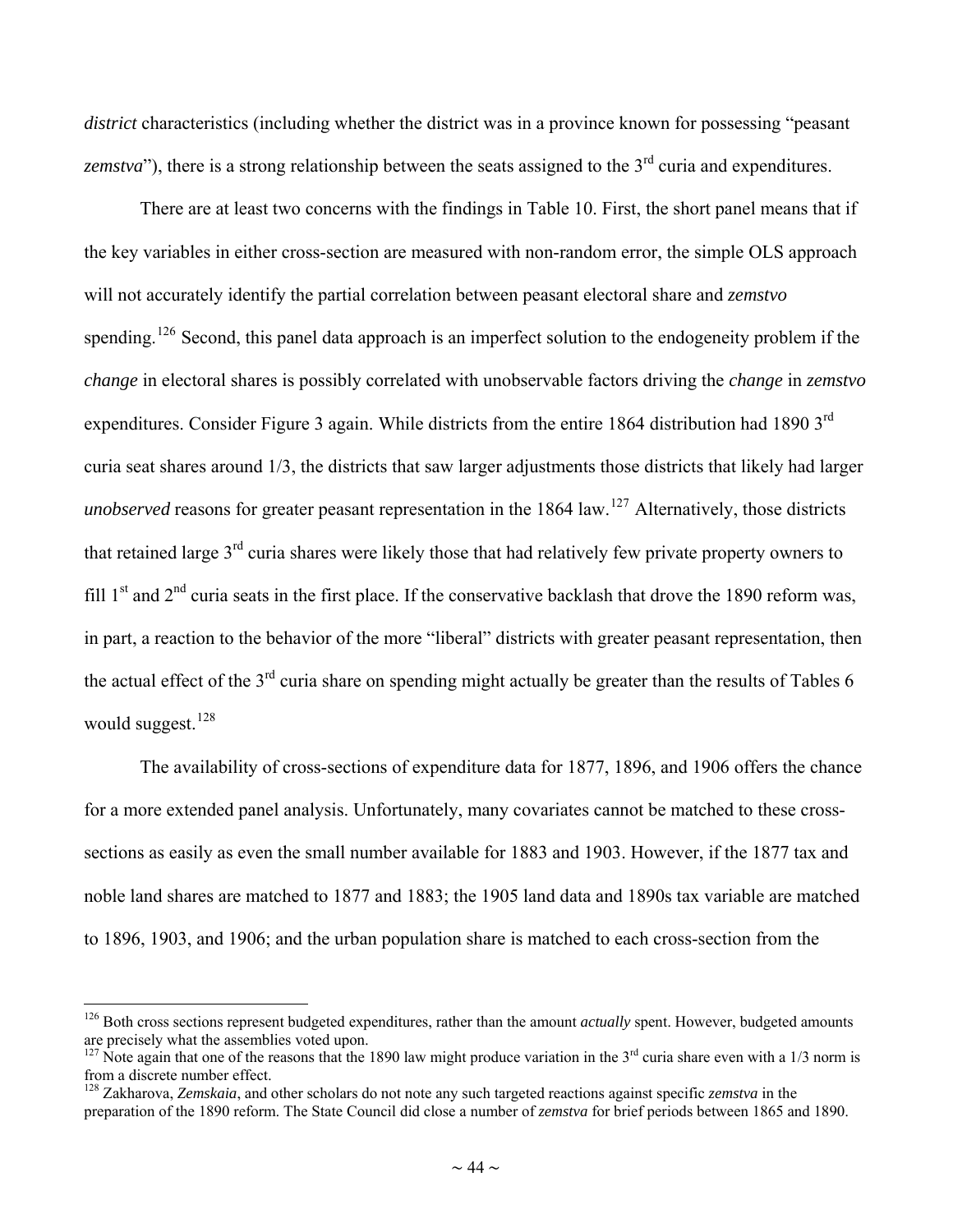<span id="page-44-0"></span>closest year, then an expanded model with district fixed effects can be estimated for total spending and spending on education.<sup>[129](#page-44-0)</sup> This is not a fully satisfactory approach for a number of reasons (especially as it does not solve the dynamic endogeneity problem in the models of Table 10), but the inclusion of these other years of data may help eliminate any bias from the shortness of the two-period panel.

#### *[Insert Table 11 about here]*

Table 11 presents results from estimating this full (five year) panel specification for total and education per capita expenditures.<sup>[130](#page-44-0)</sup> The noble population share, urban population share, and tax variables (not shown due to space constraints) were all unrelated to spending per capita in these two models. Various interactions with the  $3<sup>rd</sup>$  curia variable (also not shown) failed to produce any significant results. The positive coefficient on the "Year" variable for education shows that this category of spending was growing sharply over time (I find the same result if I use the share of education spending as the dependent variable). And while the direct (constant over time) effect of the  $3<sup>rd</sup>$  curia share was essentially zero, peasant representation did seem to matter more as time went by. This was especially true for total spending. Thus, these results are consistent with those in Tables 5, 6, and 10: as time went by, the statute share of peasant representation in *zemstvo* assemblies seemed to matter more, even as total *zemstvo* expenditures increased sharply in the 1880s and 1890s.

Interpreting the Empirical Findings: Do the Results Mean that the *Zemstva* Were Democratic?

 $\overline{a}$ 

The findings of Tables 4-11suggest that *zemstvo* budgeting was responsive to local demands and characteristics of constituent populations. In a sense, this is enough to label the *zemstvo* democratic. Rather than budgets simply being a random (or completely rent-seeking) assignment of revenues or

 $129$  Although population data is available for various years, the numbers do not represent full censuses (except for 1897) but are from local tax rolls and may not reflect the exact population. The findings in Table 11 are robust to using different population years.

 $\frac{130}{130}$  I estimated a host of panel models with different types of non-linear terms and interaction effects. None of these generated results that were interesting or departed dramatically from those presented in earlier tables.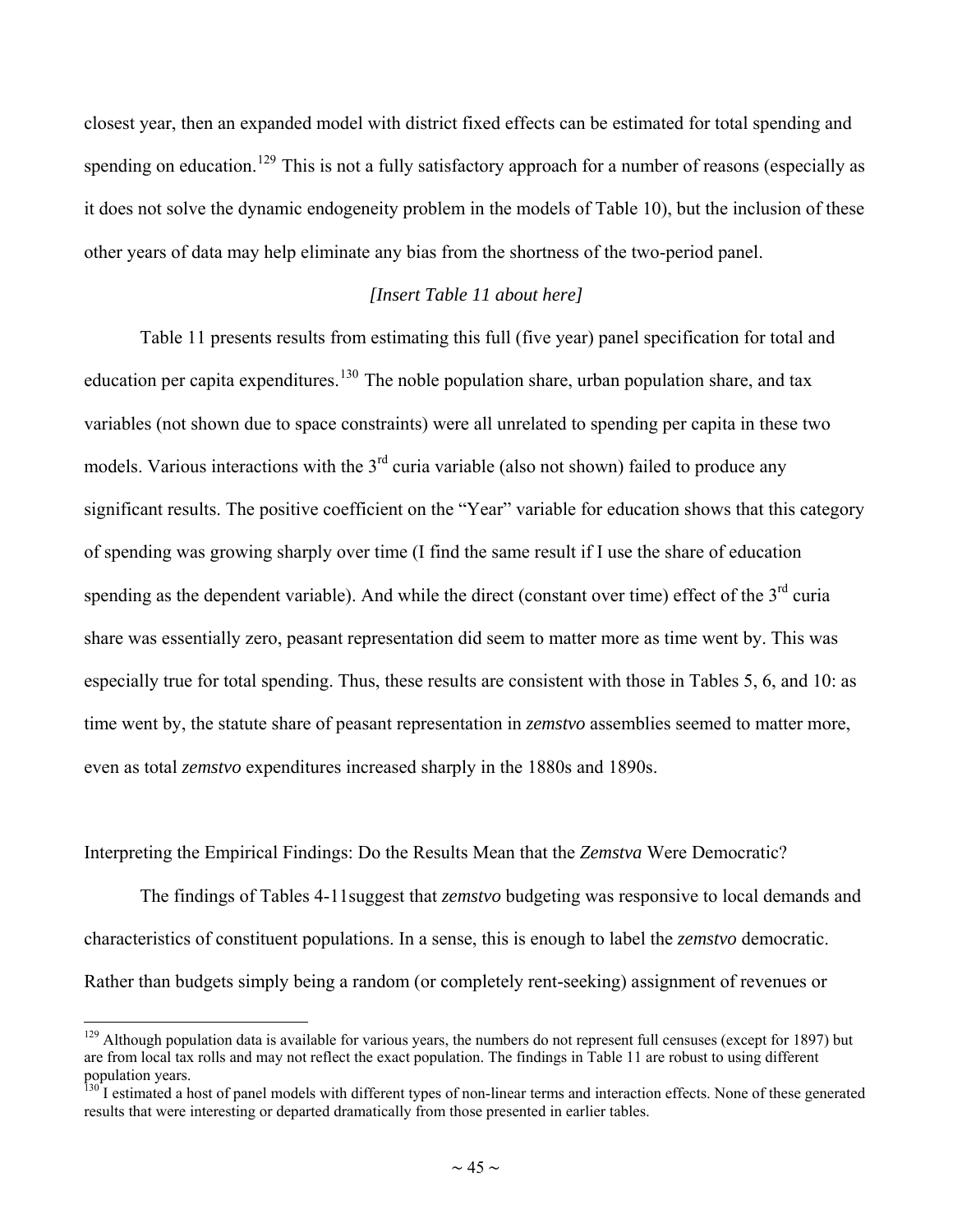<span id="page-45-0"></span>allocation of funds, the institution did generate public goods and services that catered to the predominantly rural and peasant population. This is true despite the layers of elections and bureaucracy between peasants and assemblymen, the strongly biased allocation of representation in the assemblies, the "tyranny of the majority" that may have reigned in the assembly sessions, and numerous mechanisms that allowed external authorities to interfere in anything the *zemstvo* did.

Peasants likely benefited more than other groups from the types of spending undertaken by the *zemstvo*, and their representatives seem to have been able to give some political voice to these demands. According to the 1883 electoral data, districts with a greater share of assembly seats assigned to the peasant curia had more assemblymen who were peasants. More peasant authority in the assemblies did appear to reduce the *zemstvo* tax gap between communal land and land in private hands. And the statute shares of peasant electoral power did translate into more *zemstvo* spending per capita, especially on education.<sup>[131](#page-45-0)</sup> But the spending effects are only really evident after the 1890 reform, when the districts with larger shares of 3<sup>rd</sup> curia seats were perhaps not representative. Moreover, some of the identified effects are quite small. And non-peasants also benefited from *zemstvo* activities. Without more direct evidence on peasant preferences for public spending, the observable correlations can only be tenuously interpreted as causal. Were 3<sup>rd</sup> curia assemblymen really able to express distinct preferences over particular configurations of public budgets, or did the expenditure and revenue patterns reflect the interests of a local elite who were simply bribing the peasants? Furthermore, the statute allocation of seats within *zemstvo* assemblies reflected the preferences of the policymakers. Without more explicit

<sup>&</sup>lt;sup>131</sup> Effects for other spending categories are evident, but the persistence of such a relationship for education across a number of years of data is especially telling. I provide one last falsification check that this really did represent some sort of political mechanism at work within the *zemstvo*. A survey in 1881 by the Central Statistical Committee of the Ministry of Internal Affairs collected data on communal and township spending (Russia, Tsentral'nyi, *Mirskie*, 1883). These were exclusively peasant forms of self-government. I matched these data to the variables drawn on for Table 5 to estimate a similar model as equation 2. Regardless of exactly which controls are included, or which interactions are specified, I find no relationship between peasant representation in the *zemstvo* and communal or township spending per capita. However, the coefficients on communal land share and other variables closely resemble (in sign and significance) those found in Table 5. These results are available upon request.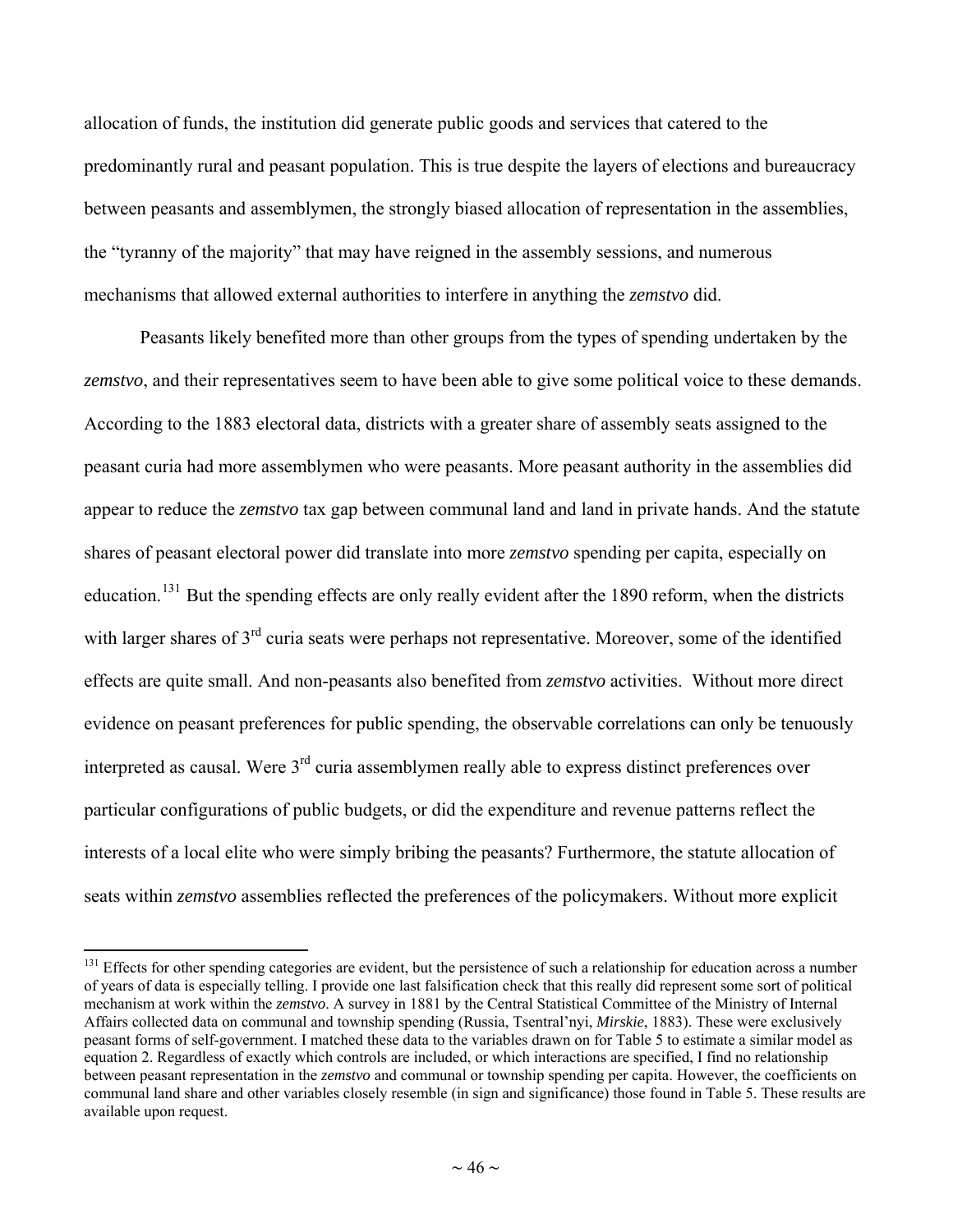knowledge of exactly how the number of seats were set, the empirical findings presented in this paper should be only cautiously employed in describing the *zemstvo* as democratic.

### Part 4: Concluding Thoughts / Future Extensions

This paper makes an initial foray into investigating one of the most important and least explored institutions in 19<sup>th</sup> century Russian economic history – the *zemstvo*. In contrast to standard conceptualizations of Tsarist Russia as completely centralized, the story emphasized here is one that involves local self-government and a unique form of decentralized decision-making over public revenues and expenditures. Not only was the *zemstvo* extensively involved in local public services – from schooling and medical care, to agronomy and road maintenance – but it was an arena where the newly emancipated peasantry could actually give voice to their concerns. I find evidence consistent with this story – peasant electoral power in the *zemstvo* was positively associated with relative tax rates (shifting the burden in the peasantry's favor) and spending per capita, especially on education. Although the exact channel of causality behind these findings remains hidden, and, indeed, some of the results seem to imply that there may be no democratic channels at all, the story of the *zemstvo* is a useful complement to recent works on political representation and local public goods in India and other developing societies.

There are a number of issues that must be dealt with to develop a more complete understanding of the effects of the *zemstvo*'s political structure. Further research is necessary before the statute 3<sup>rd</sup> curia assembly seat shares may be accepted as plausibly exogenous once we condition on local conditions. This may require archival work on the legislative commissions that generated the laws of 1864 and 1890. Also necessary is a more detailed account of exactly how an assembly seat might affect *zemstvo* budget and program decisions. Ongoing study of a large number *zemstvo* meeting minutes and budget

 $\sim$  47  $\sim$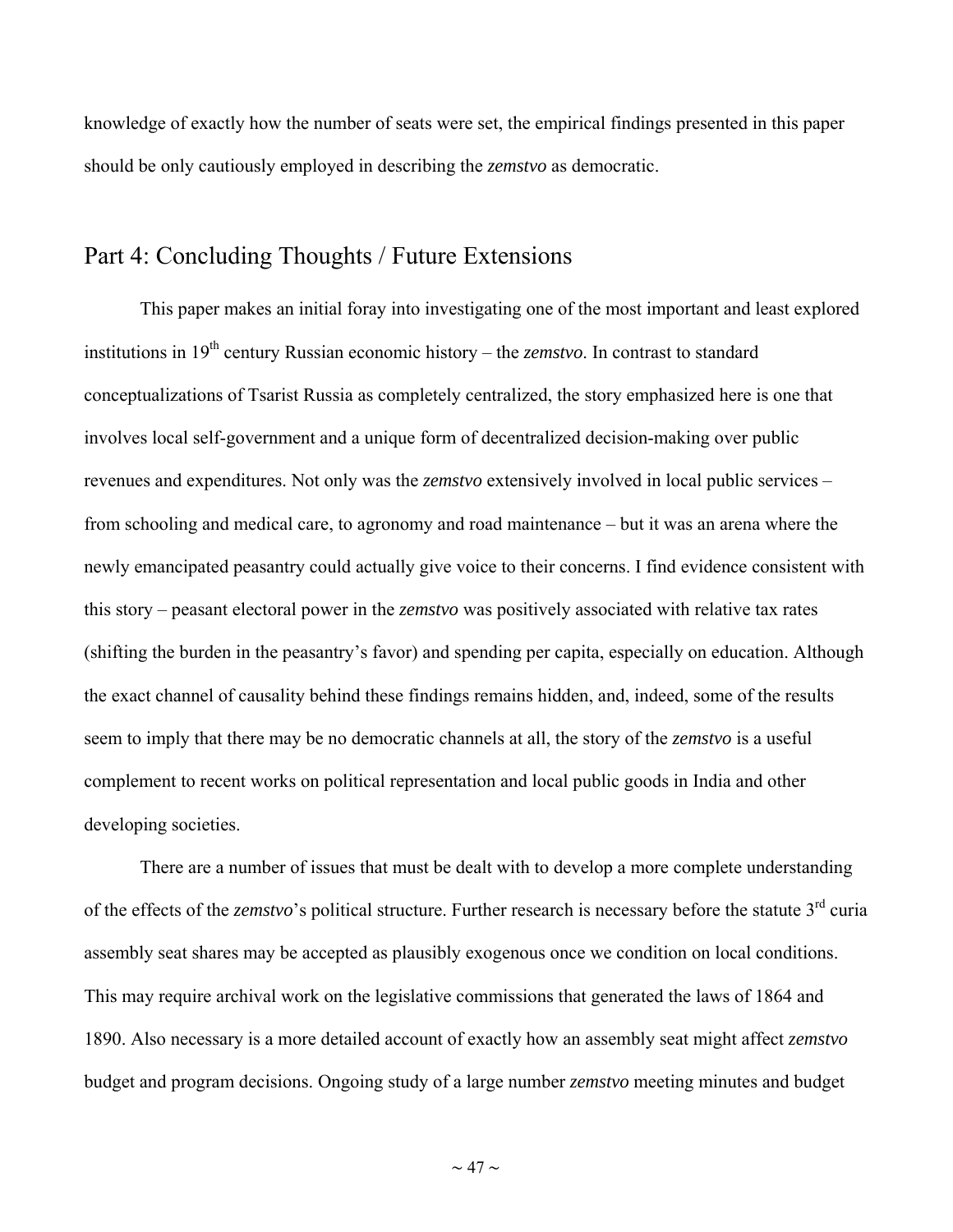<span id="page-47-0"></span>records will hopefully unveil more details about the politics of policymaking in rural Russia. A more comprehensive analysis of all the different activities of the *zemstva* is another natural step forward – minutes, executive board reports, and published sources such as the *Dokhody* volumes offer incredibly detailed accounts of where every ruble came from and where each one went. Finally, it is worth noting that the long-run objective of this research project is to look at the impact of the *zemstvo* on Russian economic development over the period. The aggregate evidence points to the important effects of this institution in terms of public goods and services, even if the underlying political structure was perhaps less than fully democratic. With the new district-level dataset, it is possible to investigate whether *zemstvo* expenditures, or even the extra bit of spending encouraged by peasant assemblymen, actually had a measureable impact on the rural population. For example, ongoing research has begun to compare educational outcomes between *zemstvo* and non-*zemstvo* districts and finds that the new institution did seem to deliver faster growth in school provision.<sup>[132](#page-47-0)</sup>

Despite remaining uncertainty in the mapping between political structure and budgetary outcomes, it is clear that the *zemstvo* was a new type of electoral institution in what was perhaps the quintessential absolutist state of the  $19<sup>th</sup>$  century. Prior to 1864, there had been a long tradition of elected self-government among peasants, urban classes, and the nobility. However, these bodies catered exclusively to their respective social estates, collected little in the way of revenues, and funneled few resources towards public goods and services. The *zemstvo* was a critical component of a revamped local public sector after the Great Reforms, and its electoral structure served as a model for the system created with the founding of Russia's first real parliament – the Duma – in 1905. Economic historians have yet to unravel the implications of these political changes for economic growth in the late-Tsarist period. Doing so would contribute to contribute to a growing literature on the political economy of development and improve our understanding of the origins of the Russian Revolution of 1917.

<sup>&</sup>lt;sup>132</sup> See Nafziger, "Financing," for additional evidence on the *zemstvo*'s role in financing education.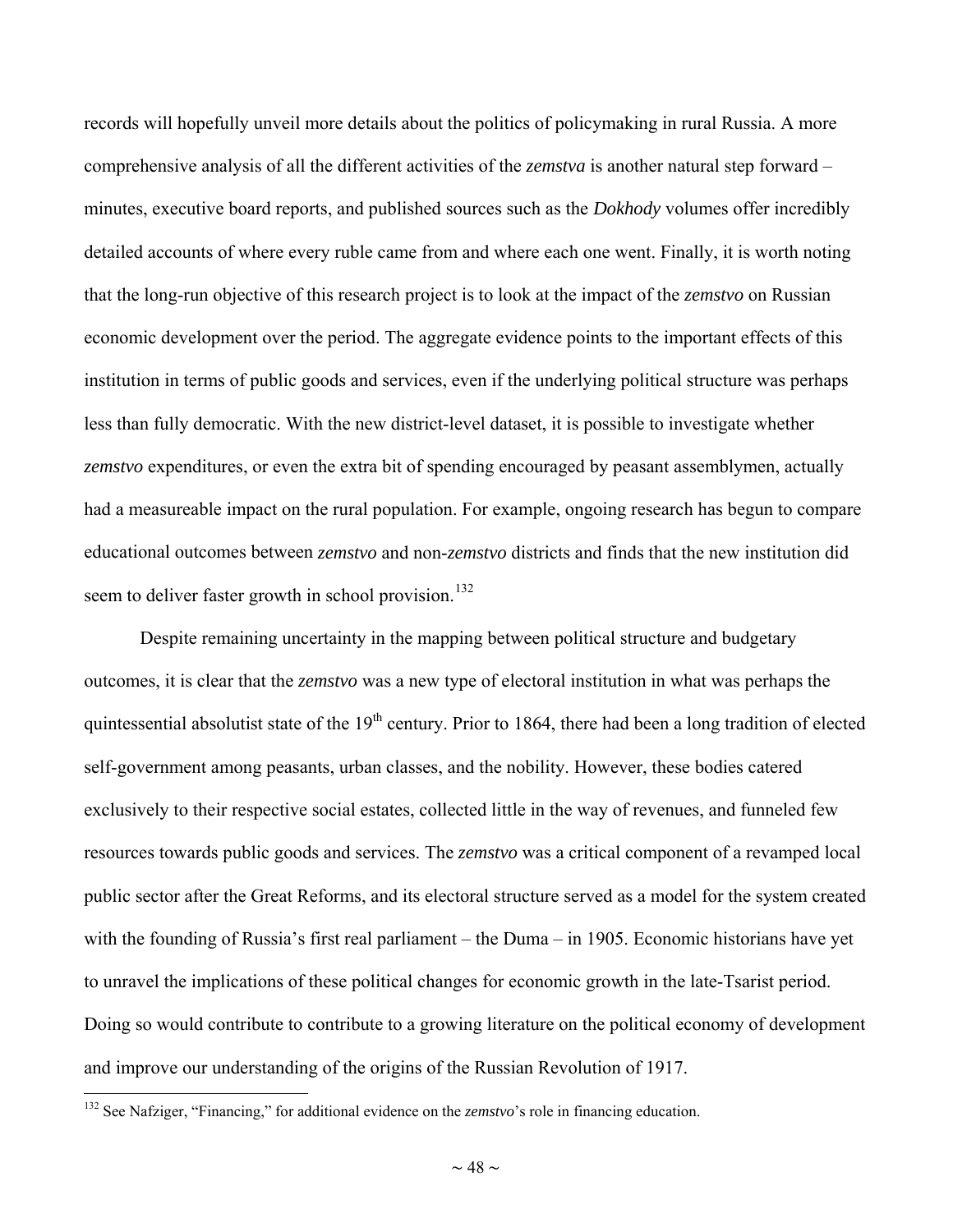#### Works Cited

- Acemoglu, Daron, and James A. Robinson. "Persistence of Power, Elites, and Institutions." *The American Economic Review* 98, no. 1 (2008): 267-293.
	- -. "Why Did the West Extend the Franchise? Democracy, Inequality, and Growth in Historical Perspective." *The Quarterly Journal of Economics* 115 (2000): 1167-1199.
- Aidt, T. S., Jayasri Dutta, and Elena Loukoianova. "Democracy Comes to Europe: Franchise Extension and Fiscal Outcomes 1830-1938." *European Economic Review* 50 (2006): 249-283.
- Alderman, Harold. "Do Local Officials Know Something We Don't? Decentralization of Targeted Transfers in Albania." *Journal of Public Economics* 82 (2002): 375-404.
- Atkinson, Dorothy. "The Zemstvo and the Peasantry." In *The Zemstvo in Russia: An Experiment in Local Self-Government*, edited by Terence Emmons and Wayne S. Vucinich. Cambridge, England: Cambridge University Press, 1982. 79-132.
- Bardhan, Pranab, and Dilip Mookherjee. "Decentralisation and Accountability in Infrastructure Delivery in Developing Countries." *The Economic Journal* 116 (2006): 101-127.
- Besley, Timothy. "The New Political Economy." *The Economic Journal* 117 (2007): F570-F587. ———, et al. "The Politics of Public Good Provision: Evidence from Indian Local Governments."
- *Journal of the European Economic Association* 2, no. 2-3 (2004): 416-426.
- Bird, Richard M., and Francois Vaillancourt, eds. *Fiscal Decentralization in Developing Countries*. Cambridge, England: Cambridge University Press, 1998.
- Borisov, E.I., ed. *Sistematicheskii svod postanovlenii Elisavetgradskago uezdnago zemskago sobraniia za 1865-1895 gody*. Elisavetgrad, Russia: Elisavetgradskoe uezdnoe zemstvo, 1895.
- Brandt, Loren, and Matthew A. Turner. "The Usefulness of Imperfect Elections: The Case of Village Elections in Rural China." *Economics & Politics* 19, no. 3 (2007): 453-480.
- Brooks, Jeffrey. "The Zemstvo and the Education of the People." In *The Zemstvo in Russia: An Experiment in Local Self-Government*, edited by Terence Emmons and Wayne S. Vucinich. Cambridge, England: Cambridge University Press, 1982. 243-278.
- Brower, Daniel R. *The Russian City between Tradition and Modernity, 1850-1900*. Berkeley, CA: University of California Press, 1990.
- Chattopadhyay, Raghabendra, and Esther Duflo. "Women as Policy Makers: Evidence from a Randomized Policy Experiment in India." *Econometrica* 72, no. 5 (2004): 1409-1443.
- Chekhov, Anton. "The Muzhiks." In *The Kiss and Other Stories*. New York: Frederick A. Stokes Company, 1915.
- Cox, Gary W. "The Organization of Democratic Legislatures." In *The Oxford Handbook of Political Economy*, edited by Barry R. Weingast and Donald A. Wittman. Oxford, England: Oxford University Press, 2006. 141-161.
- Dennison, Tracy K. "Economy and Society in Rural Russia: The Serf Estate of Voshchazhnikovo, 1750- 1860." D. Phil dissertation, Cambridge University, 2004.
- Eklof, Benjamin. *Russian Peasant Schools: Officialdom, Village Culture, and Popular Pedagogy, 1861- 1914*. Berkeley, CA: University of California Press, 1986.
- Emmons, Terence. *The Formation of Political Parties and the First National Elections in Russia*. Cambridge, MA: Harvard University Press, 1983.
	- ———. *The Russian Landed Gentry and the Peasant Emancipation of 1861*. Cambridge, England: Cambridge University Press, 1968.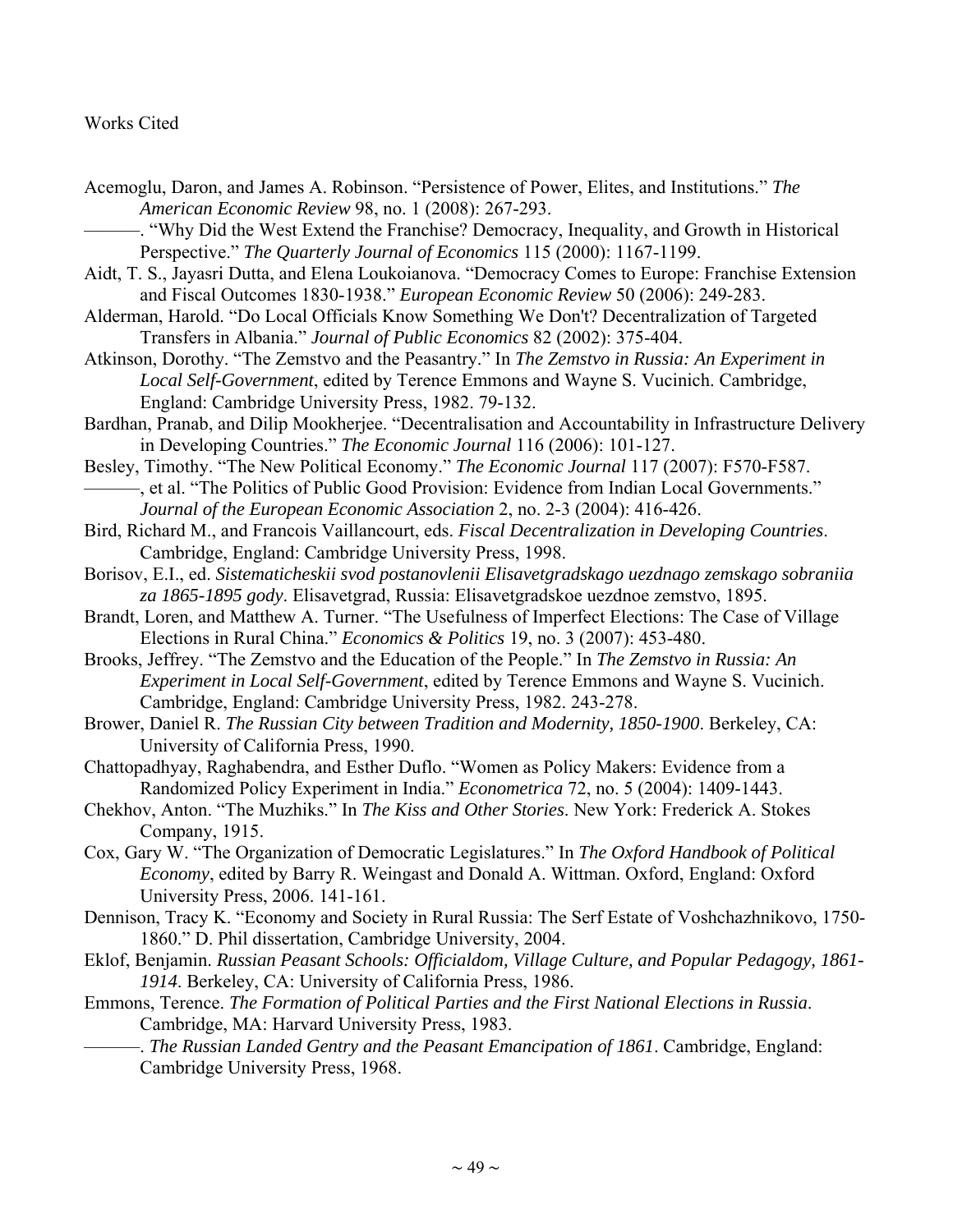- Engelgardt, Aleksandr N. *Letters from the Countryside, 1872-1887*. Translated by Cathy A. Frierson. Edited by Cathy A. Frierson. New York: Oxford University Press, 1993.
- Ershov, G., ed. *Pozemel'naia sobstvennost' Evropeiskoi Rossii 1877-1878 gg.* Vol. 10, *Statisticheskii vremennik Rossiiskoi Imperii.* Series III. St. Petersburg, Russia, 1886.
- Faguet, Jean-Paul. "Does Decentralization Increase Government Responsiveness to Local Needs? Evidence from Bolivia." *Journal of Public Economics* 88 (2004): 867-893.
- Fallows, Thomas. "The *Zemstvo* and the Bureaucracy, 1890-1914." In *The Zemstvo in Russia: An Experiment in Local Self-Government*, edited by Terence Emmons and Wayne S. Vucinich. Cambridge, England: Cambridge University Press, 1982. 177-241.
- Frieden, Nancy M. "Physicians in Pre-Revolutionary Russia: Professionals or Servants of the State?" *Bulletin of the History of Medicine* 49, no. 1 (1975): 20-29.
	- ———. "The Politics of *Zemstvo* Medicine." In *The Zemstvo in Russia: An Experiment in Self-Government*, edited by Terence Emmons and Wayne S. Vucinich. Cambridge, England: Cambridge University Press, 1982. 315-342.
- Garmiza, V. V. *Podgotovka zemskoi reformy 1864 goda*. Moscow: Moscow University, 1957.
- Gradovskii, A. D. "Krest'ianskie vybory v glasnye uezdnykh zemskikh sobranii." In *Institut vyborov v istorii Rossii*, edited by Iu. A. Vedeneev, I. V. Zaitsev and V. V. Lugovoi. Moscow: Norma, 2001 [originally 1884].
- Gregory, Paul R. *Before Command: An Economic History of Russia from Emancipation to the First Five-Year Plan*. Princeton, NJ: Princeton University Press, 1994.
- ———. *Russian National Income, 1885-1913*. Cambridge, England: Cambridge University Press, 1982. Hamburg, Gary. *Politics of the Russian Nobility, 1881-1905*. New Brunswick, NJ: Rutgers University Press, 1984.
- Hartley, Janet. "Provincial and Local Government." In *The Cambridge History of Russia, Volume 3: Imperial Russia, 1689-1917*, edited by Dominic Lieven. Cambridge, England: Cambridge University Press, 2006. 449-467.
- Hoch, Steven. *Serfdom and Social Control in Russia: Petrovskoe, a Village in Tambov*. Chicago: The University of Chicago Press, 1986.
- Ivanov, L.M. "Gosudarstvennye krest'iane Moskovskoi gub. i reforma Kiseleva." *Istoricheskie zapiski* 17 (1945): 76-129.
- Karavaev, V.F. "Zemskiia Smety I Raskladki." In *Iubileinyi zemskii sbornik, 1864-1914*, edited by Boris Veselovskii and Z. G. Frenkel'. St. Petersburg, Russia, 1914. 155-179.
- Krug, Peter F. "The Debate over the Delivery of Health Care in Rural Russia: The Moscow Zemstvo, 1864-1878." *Bulletin of the History of Medicine* 50, no. 2 (1976): 226-241.
- Leroy-Bealieu, Anatole. *The Empire of the Tsars and the Russians*. Translated by Zenade Ragozin. 3 vols. New York: G.P. Putnam, 1893-1896.
- Lilenkova, A. P., and B. I. Gudrov. "Evoliutsiia politicheskikh nastroenii Nizhegorodskogo zemstva (1890-1907 gg.)." In *Issledovaniia po istorii Rossii*. Nizhnii Novgorod, Russia, 1996. 134-143.
- Lizzeri, Alessandro, and Nicola Persico. "Why Did the Elites Extend the Suffrage? Democracy and the Schope Fo Government with an Aplication to Britain's 'Age of Reform.'" *The Quarterly Journal of Economics* 119 (2004): 707-765.
- Lokot, T. V. *Biudzhetnaia i podatnaiapPolitika Rossii*. Moscow, 1908.
- Luo, Renfu, et al. "Elections, Fiscal Reform and Public Goods Provision in Rural China." *Journal of Comparative Economics* 35 (2007): 583-611.
- Mamulova, L.G. "Sotsial'nyi sostav uezdnykh zemskikh sobranii v 1865-1886 godakh." *Vestnik Moskovskogo universiteta, Seriia 9: Istoriia*, no. 6 (1962): 32-48.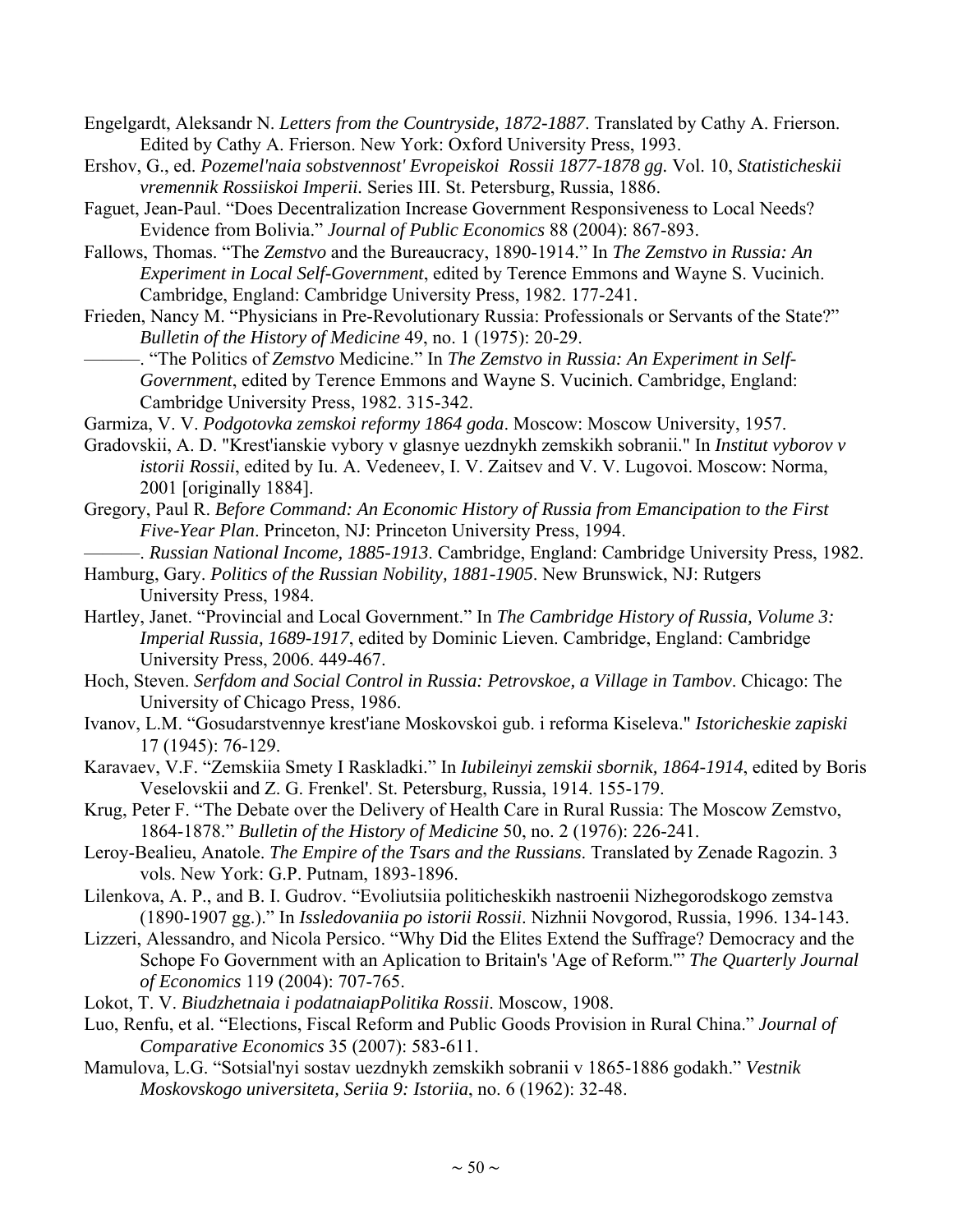Manning, Roberta T. *The Crisis of the Old Order in Russia*. Princeton, NJ: Princeton University Press, 1982.

McKenzie, Kermit E. "Zemstvo Organization and Role within the Administrative Structure." In *The Zemstvo in Russia: An Experiment in Local Self-Government*, edited by Terence Emmons and Wayne S. Vucinich. Cambridge: Cambridge University Press, 1982. 31-78.

Miller, Grant. "Women's Suffrage, Political Responsiveness, and Child Survival in American History." *The Quarterly Journal of Economics* 123, no. 3 (2008): 1287-1327.

Mironov, Boris. "Bureaucratic- or Self-Government: The Early Nineteenth Century Russian City." *Slavic Review* 52, no. 2 (1993): 233-255.

———. "Wages and Prices in Imperial Russia, 1703-1913." *The Russian Review* 69 (2010): 47-72.

- Nafziger, Steven. "Financing Primary Schools in Late-Tsarist Russia." Working paper, Williams College and Caltech, 2010.
- Oates, Wallace. "Fiscal Decentralization and Economic Development." *National Tax Journal* 46, no. 2 (1993): 237-243.
- Obchinnikov, V.M., ed. *Zakony o zemskikh vyborakh*. Viatka, Russia, 1872.
- *Otchety i Smety Vladimirskoi gubernskoi zemskoi upravy ocherednomy gubernskomu zemskomu sobraniiu, XIX-XXI Sessii*. Vladimir na Kliaz'me, Russia, 1884.
- Pande, Rohini. "Can Mandated Political Representation Increase Policy Influence for Disadvantaged Minorities? Theory and Evidence from India." *The American Economic Review* 93, no. 4 (2003): 1131-1152.
- Pape, Carsten. "The 'Peasant Zemstva': Popular Education in Vjatka Gubernija, 1867-1905." *Jahrbücher für Geschichte Osteuropas* 27 (1979): 498-519.
- Pearson, Thomas S. *Russian Officialdom in Crisis: Autocracy and Local Self-Government, 1861-1900*. Cambridge, England: Cambudge University Press, 1989.
- Persson, Torsten, and Guido Tabellini. *Political Economics: Explaining Economic Policy*. Cambridge, MA: The MIT Press, 2000.
- *Polnoe Sobranie Zakonov Rossiskoi Imperii,* Series II and III. St. Petersburg, Russia.
- Ramer, Samuel C. "The *Zemstvo* and Public Health." In *The Zemstvo in Russia: An Experiment in Self-Government*, edited by Terence Emmons and Wayne S. Vucinich, 279-314. Cambridge: Cambridge University Press, 1982.
- Robbins, Richard G. *The Tsar's Viceroys: Russian Provincial Governors in the Last Years of the Empire*. Ithaca, NY: Cornell University Press, 1987.
- Rosenzweig, Mark R., and Andrew Foster. "Democratization, Decentralization, and the Distribution of Local Public Goods in a Poor Rural Economy." BREAD Working Paper, No. 010, 2003.
- Russia. Central Archive of Nizhegorodskii Oblast' (TsANO).
- Russia. Departament okladnykh sborov, Ministerstvo finansov. *Statisticheskiia dannyia po priamym nalogam*. St. Petersburg, Russia, 1883.
	- ———. *Svod dannykh o postuplenii kazennykh okladnykh sborov po imperii za desiatiletie 1888-1897 gg*. St. Petersburg, Russia, 1902.
- Russia. Khoziaistvennyi departament, Ministerstvo vnutrennykh del. *Materialy po zemskomu obshchestvennomu ustroistvu*. 2 vols. St. Petersburg, Russia, 1885-1886.
- ———. *Sbornik pravitel'stvennykh rasporiazhnii po delam, do zemskikh uchrezhdenii otnosiashchimsia*. 2nd ed. 13 vols. St. Petersburg, Russia, 1878-1890.
- Russia. Kommissiia dliia peresmotria sistemy podatei I sborov, 1859-1882. *Priamye nalogi*. Vol. 2, part 3, *Trudy kommisii vysochaishe uchrezhdennoi dliia peresmotra sistemy podatei i sborov.* St. Petersburg, Russia, 1879.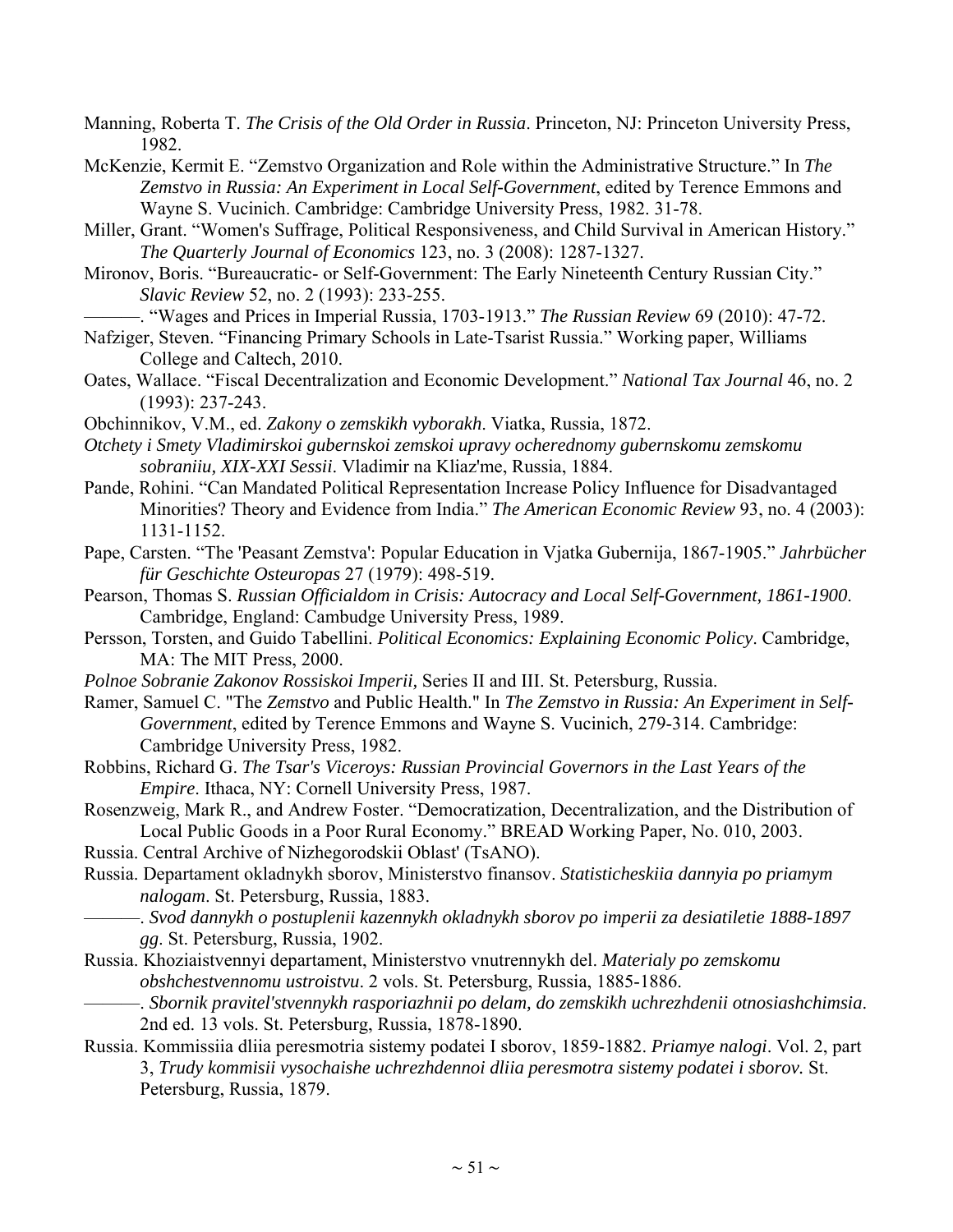- Russia. Ministerstvo zemel i gosudarstvennogo imushchestva, otdel sel'skoi ekonomii i sel'skokhoziaistvennoi statistiki *Svod statisticheskikh svedenii po sel'skomu khoziaistvu Rossii k kontsu XIX veka*. Vols. 1-2. St. Petersburg, Russia, 1902.
- Russia. Statisticheskoe otdelenie, Departament okladnykh sborov, Ministerstvo finansov. *Dokhody i raskhody zemstv 34-kh gubernii po smetam na 1903 [, 1906, and 1913]*. Multiple vols. St. Petersburg, Russia, 1908-1915.
- Russia. Tsentral'nyi statisticheskii komitet, Ministerstvo vnutrennykh del. *Dokhody i raskhody gubernskikh i uezdnykh zemstv za 1883 God*. Series III, no. 16, *Statisticheskii vremennik Rossiiskoi imperii*. St. Petersburg, Russia, 1886.
- ———. *Mirskie raskhody krest'ian za 1881 god*. Series III, no. 13. *Statisticheskii vremennik Rossiiskoi imperii*. St. Petersburg, Russia, 1886.
- ———. *Sbornik svedenii po Rossii za 1883 God*. Series III, no. 8, *Statisticheskii vremennik Rossiiskoi Imperii*. St. Petersburg, Russia, 1886.
- ———. *Statisticheskiia svedeniia i izchisleniia, posluzhivshiia osnovaniem dlia opredeleniia chisla zemskikh glasnykh.* St. Petersburg, Russia, 1889.
- ———. *Sbornik svedenii po Rossii za 1884-1885 gg.* Vol. I, *Statistika Rossiiskoi Imperii*. St. Petersburg, Russia, 1887. [also …*za 1890*. Vol. X, 1890; and …*za 1896*. Vol. XL, 1897]
- ———. *Zemskie raskhody, naznachennye po smetam i deistvitel'no proizvedennye v 1896 godu*. St. Petersburg, Russia, 1896.
- ———. [untitled] Series II, Vol. 1. *Statisticheskii vremennik Rossiiskoi imperii*. St. Petersburg, Russia, 1866.
- ———. *Statistika zemliavladeniia 1905 g.* Vols. 1-51. St. Petersburg, Russia, 1906.
- Shakibi, Zhand P. "Central Government." In *The Cambridge History of Russia, Volume 3: Imperial Russia, 1689-1917*, edited by Dominic Lieven. Cambridge, England: Cambridge University Press, 2006. 429-448.
- Skalon, V. Iu., ed. *Zemskiia dokhodnyia smety i raskladki na 1885 god*. St. Petersburg, Russia: Departament okladnykh sborov, Ministervo finansov, 1888.
- Starr, S. Frederick. *Decentralization and Self-Government in Russia, 1830-1870*. Princeton, NJ: Princeton University Press, 1972.
	- ———. "Local Initiative in Russa before the *Zemstvo*." In *The Zemstvo in Russia: An Experiment in Local Self-Government*, edited by Terence Emmons and Wayne S. Vucinich. Cambridge, England: Cambridge University Press, 1982. 5-30.
- Syrnev, A., ed. *Statistika vyborov v zemskiia uchrezhdeniia za 1883-1886 gg.* Vol. V, *Statistika Rossiiskoi Imperii*. St. Petersburg, Russia, 1888.
- Troinitskii, N.A., ed. *Pervaia vseobshchaia perepis' naseleniia Rossiiskoi Imperii, 1897 g.* Multiple vols. St. Petersburg, Russia: Central Statistical Committee, Ministry of the Interior, 1905.
	- ———. *The Serf Population in Russia According to the 10th National Census*. Translated by Elaine Herman. Newtonville, MA: Oriental Research Partners, 1982.
- Veselovskii, Boris. *Istoriia zemstva za sorok let*. 4 vols. St. Petersburg: O.H. Popova, 1909-1911.
- Wallace, Donald Mackenzie. *Russia*. 3 vols. Leipzig, Germany: Bernhard Tauchnitz, 1878.
- Weeks, Theodore W. *Nation and State in Late Imperial Russia*. DeKalb, IL: Northern Illinois University Press, 1996.
- Wooldridge, Jeffrey M. *Econometric Analysis of Cross Section and Panel Data*. Cambridge, MA: The MIT Press, 2002.
- Zakharova, Larissa. *Zemskaia kontrreforma 1890 goda*. Moscow, Russia, 1968.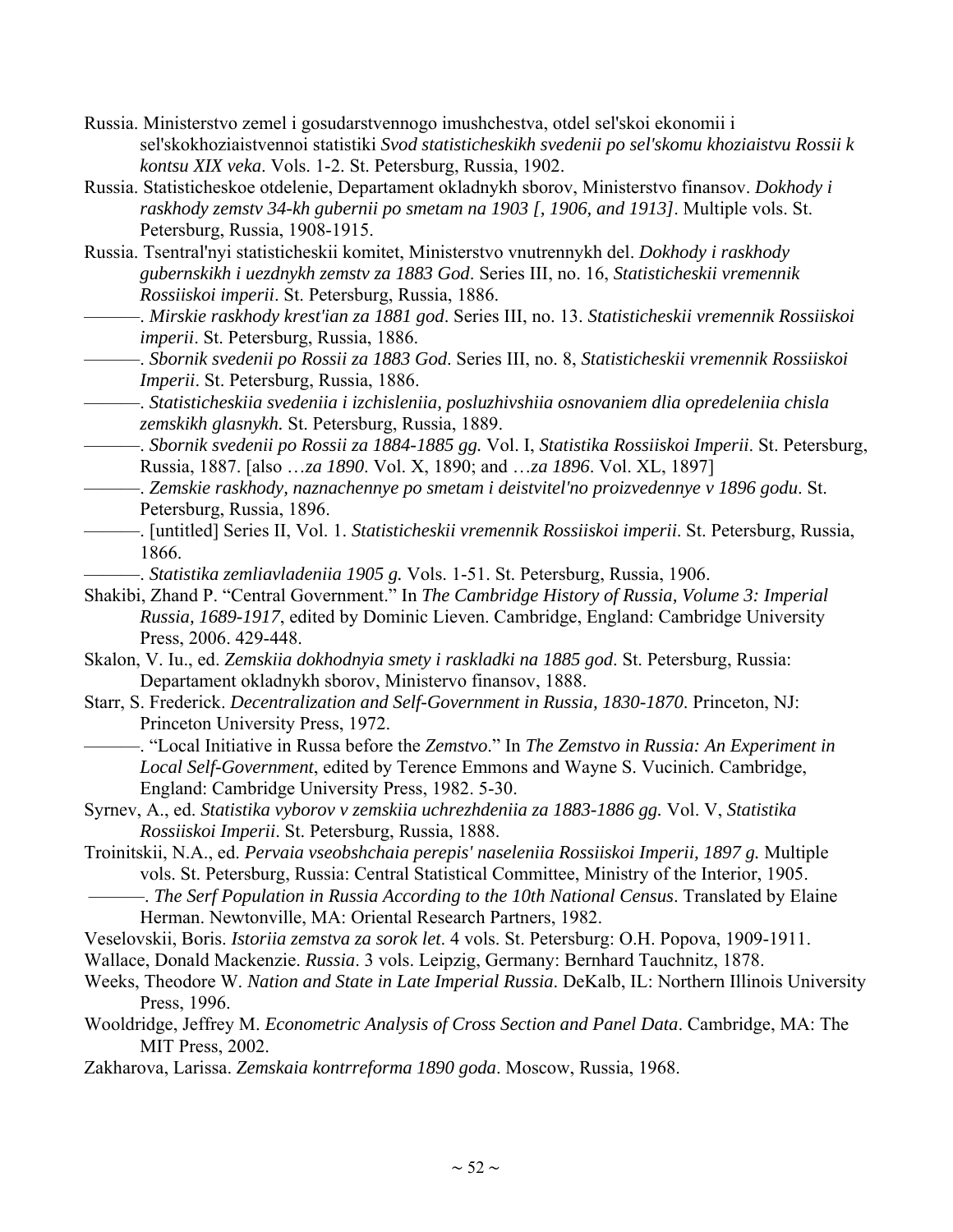- *Zemstvo i politicheskaia svoboda*. *Zhurnaly komissii-sobraniia Saratovskago gubernskago zemstva (1905 g.)*. Paris, France, 1905.
- Zhang, Xiabo, et al. "Local Governance and Public Goods Provision in Rural China." *Journal of Public Economics* 88 (2004): 2857-2871.
- *Zhurnaly Byiskago uezdnago zemskago sobraniia. ocherenaia sessiia 18-23 Marta 1874 goda*. Kostroma, Russia: Uezdnaia zemskaia uprava, 1875.
- *Zhurnaly Ardatovskago uezdnago zemskago sobraniia Simbirskoi gubernii. Ocherednoi sessii 1883 g. i ekstrennykh sozyvov na 11 Ianvaria i 12 Iunia 1883 goda*. Nizhii Novgorod, Russia: Roiskii and Dushin, 1884.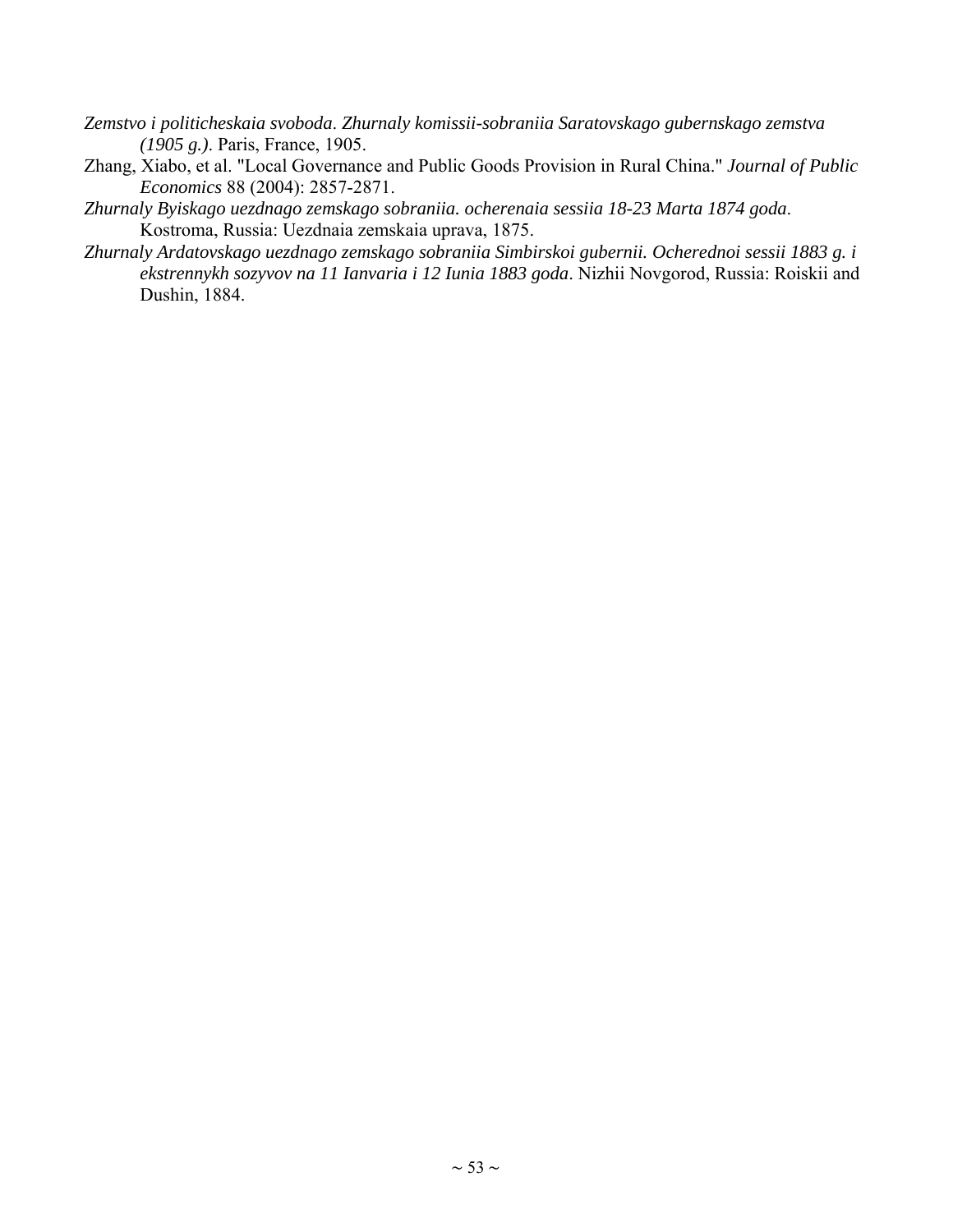|      |                       | Revenues   |       | Expenditures |            |            |       |  |
|------|-----------------------|------------|-------|--------------|------------|------------|-------|--|
|      | <b>Property Taxes</b> | % of total | Total | Education    | Healthcare | % of total | Total |  |
| 1871 | 15.6                  | 72.7       | 21.5  | 1.6          | 2.1        | 18.1       | 20.7  |  |
| 1880 | 26.8                  | 73.7       | 36.3  | 5.0          | 6.4        | 32.6       | 35.1  |  |
| 1886 | 28.1                  | 67.8       | 41.5  | 6.7          | 9.2        | 36.7       | 43.4  |  |
| 1896 | 42.3                  | 70.4       | 60.1  | 9.9          | 18.3       | 46.3       | 60.9  |  |
| 1903 | 64.6                  | 64.9       | 99.5  | 19.1         | 30.2       | 49.6       | 99.5  |  |
| 1906 | 83.4                  | 67.1       | 124.2 | 25.3         | 35.9       | 49.3       | 124.2 |  |
| 1913 | 155.4                 | 62.3       | 249.4 | 87.7         | 70.2       | 63.3       | 249.5 |  |

### Table 1: Total *Zemstvo* Revenues and Expenditures, Select Years (millions of current rubles)

Note: Numbers refer to the sum of district and provincial revenues and expenditures for just the 34 provinces with *zemstva* in 1903. The spending totals for 1871 and 1880 do not include Samara province (hence the differences between total income and expenditures). Property tax income in 1871 and 1880 is defined slightly more broadly than the years that follow (hence, the larger portion of total income). Data for 1871 and 1880 are budgeted rather than actual totals. The difference in total spending and income for 1913 reflects extra expenditures on items budgeted in 1912. Finally, the price indices of Mironov ("Wages") and Gregory (*Russian*) show growth of approximately 35% between the early 1870s and 1913. With the population of the *zemstvo* provinces increasing from roughly 50 to 88 million, real per capita *zemstvo* expenditures increased by 500% over the period. Sources: 1871 and 1880 are taken from Veselovskii, *Istoriia;* 1886 is from Russia, Tsentral'nyi, *Sbornik*, 1890, pp. 226-233; 1896 is from Russia, Tsentral'nyi, *Zemskie*; and 1903-1913 are from Russia, Statisticheskoe, *Dokhody*.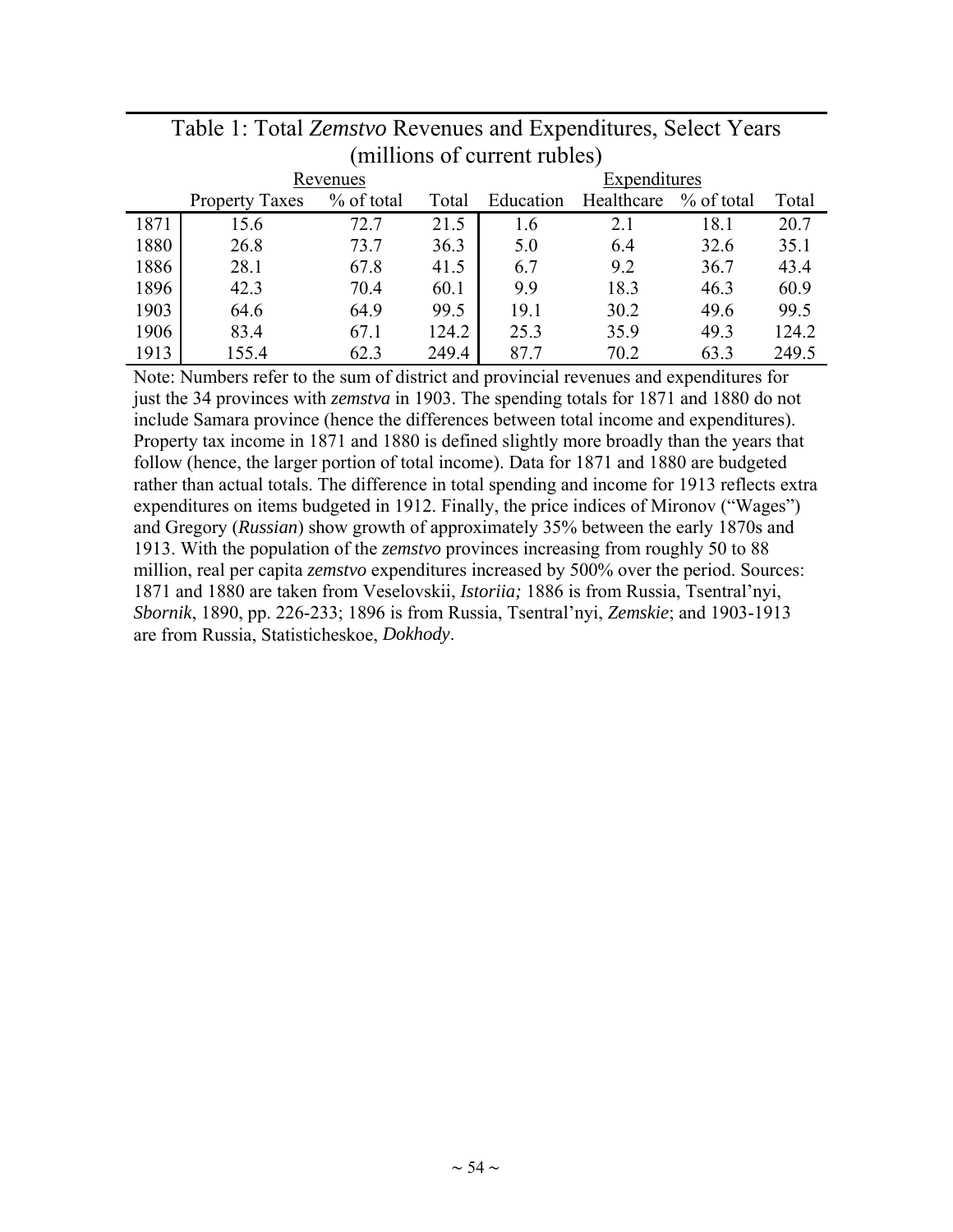| Table 2: Mean Zemstvo Land Taxes, Select Years (kopeks)                                                                   |      |           |     |
|---------------------------------------------------------------------------------------------------------------------------|------|-----------|-----|
| 1 <i>desiatina</i> = $2.7$ acres                                                                                          | Mean | <b>SD</b> | N   |
| 1877 Tax assessment per <i>desiatina</i> of<br>any land type                                                              | 13.4 | 5.8       | 359 |
| 1885 Tax assessment per desiatina of<br>peasant allotment land (sum of<br>provincial and district <i>zemstva</i> )        | 20.2 | 7.8       | 357 |
| 1885 Tax assessment per <i>desiatina</i> of<br>privately owned land (sum of<br>provincial and district <i>zemstva</i> )   | 16.9 | 8.9       | 359 |
| 1890 District tax assessment per<br>desiatina of peasant allotment land                                                   | 18.0 | 8.1       | 354 |
| 1890 District tax assessment per<br><i>desiatina</i> of non-peasant land                                                  | 13.9 | 8.2       | 354 |
| 1903 District tax assessment per<br><i>desiatina</i> of any type of land                                                  | 20.9 | 9.8       | 359 |
| 1913 Tax assessment per <i>desiatina</i> of<br>peasant allotment land (sum of<br>provincial and district <i>zemstva</i> ) | 62.7 |           |     |
| 1913 Tax assessment per <i>desiatina</i> of<br>any land type (sum of provincial and<br>district zemstva)                  | 50.8 |           |     |

Sources: N refers to the number of districts supplying data. 1877 data are from Russia, Departament, *Statisticheskiia*; 1885 from Skalon, ed., *Zemskiia*; 1890 from Veselovskii, *Istoriia*, vol. 1, Appendix VII, pp. 648-652; and 1903 and 1913 from Russia, Statisticheskoe, *Dokhody*. The 1913 data are averages of all taxes across all types of land and refer to all 40 provinces with *zemstva* at that time. There were 100 kopeks in a ruble.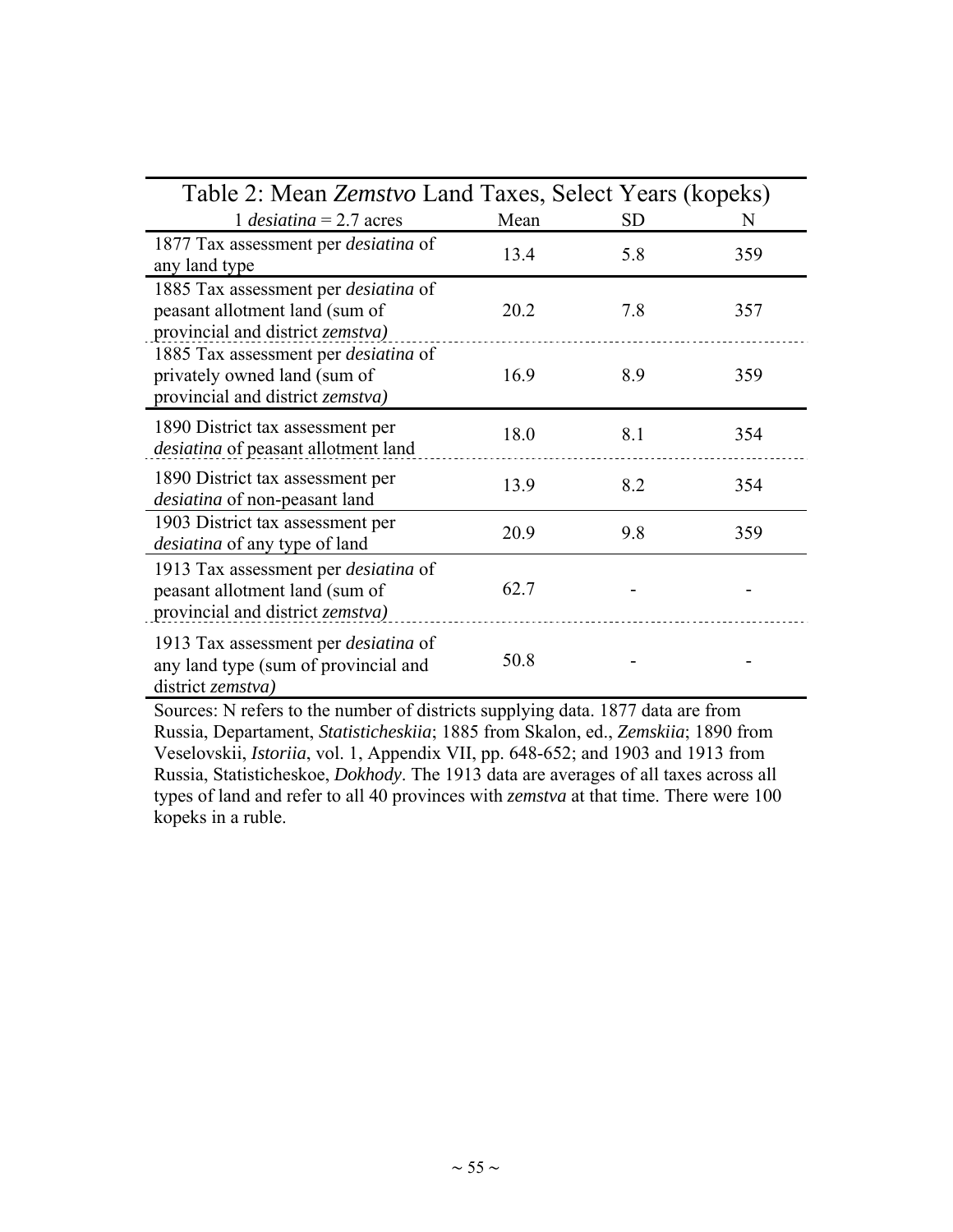| Table 3, Part A: Statute Representation in District Zemstvo               |                                      |                                        |                                      |  |  |  |
|---------------------------------------------------------------------------|--------------------------------------|----------------------------------------|--------------------------------------|--|--|--|
| Assemblies                                                                |                                      |                                        |                                      |  |  |  |
| $N = 359$                                                                 | $1st$ Curia (Private)<br>Landowners) | $2nd$ Curia (Urban<br>Property Owners) | $3rd$ Curia (Peasant<br>Communities) |  |  |  |
| 1864 Law                                                                  | 46.1                                 | 13.0                                   | 40.9                                 |  |  |  |
| 1890 Law                                                                  | 52.6                                 | 14.7                                   | 32.7                                 |  |  |  |
| Correlations                                                              |                                      |                                        |                                      |  |  |  |
| $3^{rd}$ Curia Share (1864) and Peasant Share of Population (1897) = 0.61 |                                      |                                        |                                      |  |  |  |
| $3rd$ Curia Share (1890) and Peasant Share of Population (1897) = 0.25    |                                      |                                        |                                      |  |  |  |

Note: The means from the 1864 law include a small number of adjustments of seat that allocations that occurred before 1890, including all but one of the districts of Bessarabia province, which only opened a *zemstvo* in 1870, and in Ufa province, which opened a *zemstvo* in 1875. Sources: *PSZ*, Series II, vol. 39, Issue 3 [Appendices], and Series III, vol. 10; Russia, Khoziaistvennyi, *Sbornik*; Troinistikii,

ed., *Pervaia*; and Obchinnikov, *Zakony*.

| Table 3, Part B: Actual Representation in the District |            |                      |           |            |  |  |
|--------------------------------------------------------|------------|----------------------|-----------|------------|--|--|
|                                                        |            | Zemstva              |           |            |  |  |
| Assemblies                                             |            | Merchants /          |           |            |  |  |
|                                                        | Nobility   | <b>Urban Classes</b> | Clergy    | Peasants   |  |  |
| 1865-1867                                              | 4962       | 1296                 | 774       | 4581       |  |  |
|                                                        | $(41.7\%)$ | $(10.9\%)$           | $(6.5\%)$ | $(38.4\%)$ |  |  |
| 1883-1885                                              | 5595       | 2223                 | 305       | 5073       |  |  |
|                                                        | $(42.4\%)$ | $(16.9\%)$           | $(2.2\%)$ | $(38.5\%)$ |  |  |
| 1890-1893                                              | 5697       | 1415                 | 0         | 3174       |  |  |
|                                                        | $(55.2\%)$ | $(13.8\%)$           | $(0.0\%)$ | $(31.0\%)$ |  |  |
| Executive Boards (shares)                              |            |                      |           |            |  |  |
|                                                        | Nobility   | Other<br>Peasants    |           |            |  |  |
| 1886                                                   | 55.5%      | 13.6%<br>30.9%       |           |            |  |  |
| 1903                                                   | 71.9%      | 9.8%<br>18.9%        |           |            |  |  |

Note: For the 1865-1867 period, only 29 *zemstvo* provinces conducted elections. As a result, the total number of assemblymen = 11915 (in contrast with 34 provinces and 13196 assemblymen in 1883-1885), including 302 of unknown social class. In 1883-1885, 86.4% ( $N = 4635$ ) of 3rd curia representatives were peasants. The 1890-1893 data do not include 37 districts where the 1<sup>st</sup> and 2<sup>nd</sup> curiae were unified into one. Sources: Veselovskii, *Istoriia,* vol. 3, pp. 433-434 and 674-676; Russia, Tsentral'nyi, *Sbornik*, 1890, pp. 226-233; Syrnev, ed., *Statistika*; and Zakharova, *Zemskaia*, p. 14.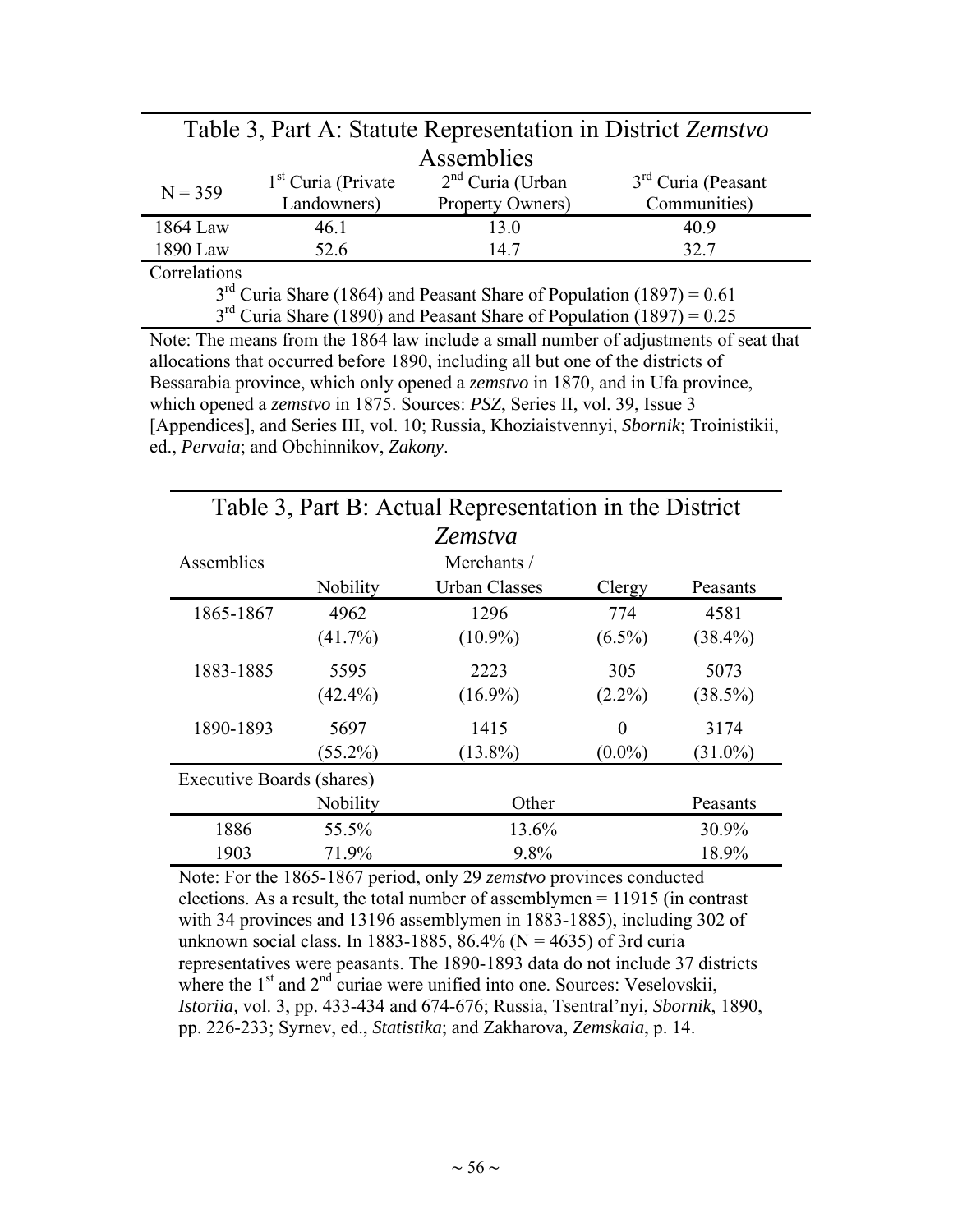|                                                             | Communal-Private Property Tax Differential in 1885 |            |                          |                                                             |           |
|-------------------------------------------------------------|----------------------------------------------------|------------|--------------------------|-------------------------------------------------------------|-----------|
| Dependent variable:                                         |                                                    |            | (% of Private Land Rate) |                                                             |           |
| Gap in oat yields (log difference)                          | 0.155                                              | 0.191      | 0.207                    | 0.154                                                       | 0.134     |
| communal vs.private land, mean of 1884-1900                 | (0.251)                                            | (0.232)    | (0.261)                  | (0.253)                                                     | (0.248)   |
| Gap in rye yields (log difference)                          | $-0.0663$                                          | $-0.0672$  | $-0.105$                 | $-0.0662$                                                   | $-0.0595$ |
| communal vs.private land, mean of 1884-1900                 | (0.248)                                            | (0.247)    | (0.252)                  | (0.248)                                                     | (0.233)   |
| Share of the population in urban areas, 1883                | $0.413**$                                          | 0.237      | 0.248                    | $0.417*$                                                    | $0.423*$  |
| Official urban communities                                  | (0.200)                                            | (0.158)    | (0.163)                  | (0.241)                                                     | (0.226)   |
| Share of land denoted as "arable" in 1881                   | $0.713***$                                         | $0.708***$ | $0.743***$               | $0.711***$                                                  | 0.960     |
| Out of all land                                             | (0.193)                                            | (0.181)    | (0.196)                  | (0.203)                                                     | (0.972)   |
| Share of land in communal property, 1877                    | $0.390**$                                          | $0.452**$  | $0.379**$                | $0.394**$                                                   | 1.819**   |
| Out of all land                                             | (0.169)                                            | (0.172)    | (0.168)                  | (0.173)                                                     | (0.856)   |
| 3rd Curia Assembly Seat Share, 1864                         | $0.914**$                                          |            |                          | $0.921**$                                                   | 1.972*    |
| Under original statutes                                     | (0.396)                                            |            |                          | (0.433)                                                     | (1.039)   |
| Peasant share of 3 <sup>rd</sup> curia assembly seats, 1883 |                                                    | $-0.144$   |                          |                                                             |           |
| Seats actually held by peasants                             |                                                    | (0.151)    |                          |                                                             |           |
| Peasant share of district executive board, 1883             |                                                    |            | 0.133                    |                                                             |           |
| Positions actually held by peasants                         |                                                    |            | (0.107)                  |                                                             |           |
| Share of the population who were serfs, c. 1860             |                                                    |            |                          | 0.00725                                                     | $-0.783$  |
| Serfs in 1857 / Total population in 1863                    |                                                    |            |                          | (0.163)                                                     | (0.743)   |
| 3 <sup>rd</sup> curia share x Serf share                    |                                                    |            |                          |                                                             | 1.913     |
|                                                             |                                                    |            |                          |                                                             | (1.587)   |
| 3 <sup>rd</sup> curia share x Share of arable land          |                                                    |            |                          |                                                             | $-3.320$  |
|                                                             |                                                    |            |                          |                                                             | (2.181)   |
| 3 <sup>rd</sup> curia share x Communal land share           |                                                    |            |                          |                                                             | $-0.626$  |
|                                                             |                                                    |            |                          |                                                             | (2.041)   |
| Constant                                                    |                                                    |            |                          | $-1.183***$ $-0.702***$ $-0.844***$ $-1.189***$ $-1.628***$ |           |
|                                                             | (0.241)                                            | (0.210)    | (0.162)                  | (0.275)                                                     | (0.499)   |
| Observations                                                | 357                                                | 357        | 357                      | 357                                                         | 357       |
| Provincial fixed effects?                                   | Yes                                                | Yes        | Yes                      | Yes                                                         | Yes       |
| R (within)                                                  | 0.145                                              | 0.130      | 0.134                    | 0.145                                                       | 0.164     |
| R (overall)                                                 | 0.350                                              | 0.341      | 0.349                    | 0.349                                                       | 0.375     |

Table 4: What Determined *Zemstvo* Land Tax Rate Differentials in 1885?

Note: \*\*\* p<0.01, \*\* p<0.05, \* p<0.1 See Tables 2 and 3, the Appendix Table, and the text for information on the variables in these specifications. The regressions are all OLS with provincial fixed effects and robust and clustered (at the provincial level) standard errors. The dependent variable is defined as the log difference of the tax rates per *desiatina* (2.7 acres) on private and communal (peasant) land. The "share" variables are redefined here to be of the form 0.XX.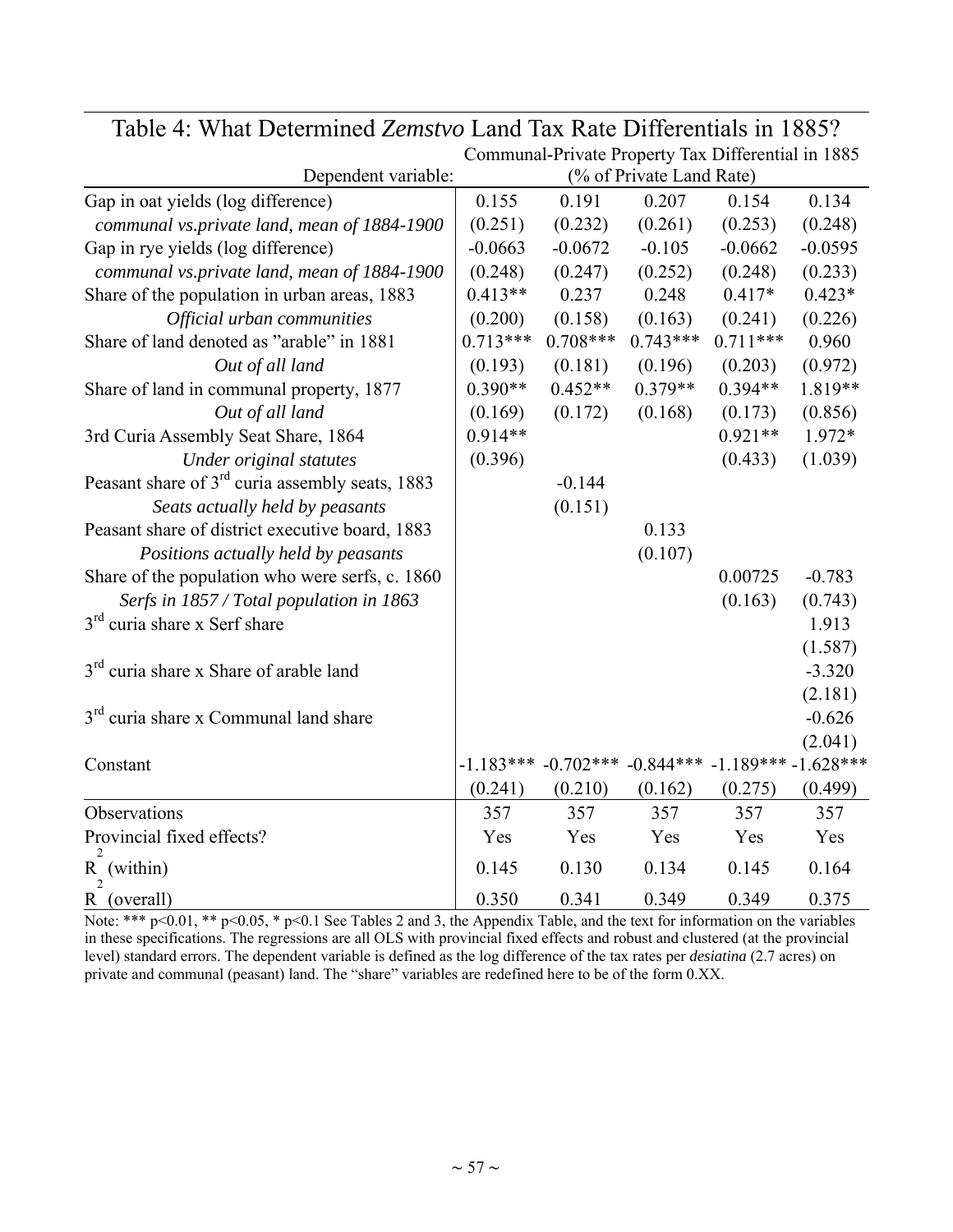| ℃                                                    | <b>Expenditures Per Capita</b> |                                  |                                  |                                   |                                    |                                |
|------------------------------------------------------|--------------------------------|----------------------------------|----------------------------------|-----------------------------------|------------------------------------|--------------------------------|
|                                                      |                                |                                  | Total                            |                                   | Medical                            | Education                      |
| $\%$ 3 <sup>rd</sup> curia assembly seat share, 1864 | $-0.0710$                      | $-0.231$                         | $-0.221$                         | $-0.277$                          | $-0.0769$                          | $-0.0669$                      |
| % Land in communal property, 1877                    | (0.190)                        | (0.281)<br>$-0.333**$<br>(0.142) | (0.271)<br>$-0.337**$<br>(0.142) | (0.273)<br>$-0.400***$<br>(0.131) | (0.114)<br>$-0.105***$<br>(0.0369) | (0.0612)<br>0.0503<br>(0.0412) |
| Contains provincial capital (equals 1 if yes)        |                                | $-4.760$<br>(4.831)              | $-4.643$<br>(4.621)              | $-4.817$<br>(5.066)               | $-4.677**$<br>(2.006)              | $-0.657$<br>(1.258)            |
| Log (Total land area), 1881                          |                                |                                  | $-0.787$<br>(3.939)              | $-1.552$<br>(3.991)               | 0.565<br>(1.123)                   | $2.532*$<br>(1.362)            |
| Rural direct tax obligations per "soul", 1877        |                                |                                  |                                  | 0.00824                           |                                    |                                |
| In kopeks                                            |                                |                                  |                                  | (0.0365)                          |                                    |                                |
| <b>Additional Controls</b>                           | N <sub>0</sub>                 | Yes                              | Yes                              | Yes                               | Yes                                | Yes                            |
| <b>Observations</b>                                  | 342                            | 342                              | 342                              | 326                               | 342                                | 342                            |
| Provincial Fixed Effects                             | 34                             | 34                               | 34                               | 33                                | 34                                 | 34                             |
| $R^2$ (within)                                       | 0.001                          | 0.119                            | 0.120                            | 0.135                             | 0.037                              | 0.036                          |
| $R^2$ (overall)                                      | 0.008                          | 0.246                            | 0.240                            | 0.239                             | 0.041                              | 0.057                          |

## Table 5: Understanding District *Zemstvo* Expenditures in 1883 – Baseline

Note: \*\*\*  $p<0.01$ , \*\*  $p<0.05$ , \*  $p<0.1$  Regressions are estimated by OLS with robust and clustered (by province) standard errors in parentheses. The explanatory variables are described in the text and summarized in Table 3 and the Appendix Table. All "%" variables are in percentage points – i.e. 80% = 80. The 1883 expenditures data are missing 17 observations distributed across 13 provinces. The "Additional Controls" include the portion of land that was arable in 1881, the portion of the population urban in 1883, and a constant term. If provincial fixed effects are not included in the model of column 1, then the coefficient estimate on the curia share variable is -0.308 (s.e.  $= 0.349$ ) with an R<sup>2</sup> of only 0.008.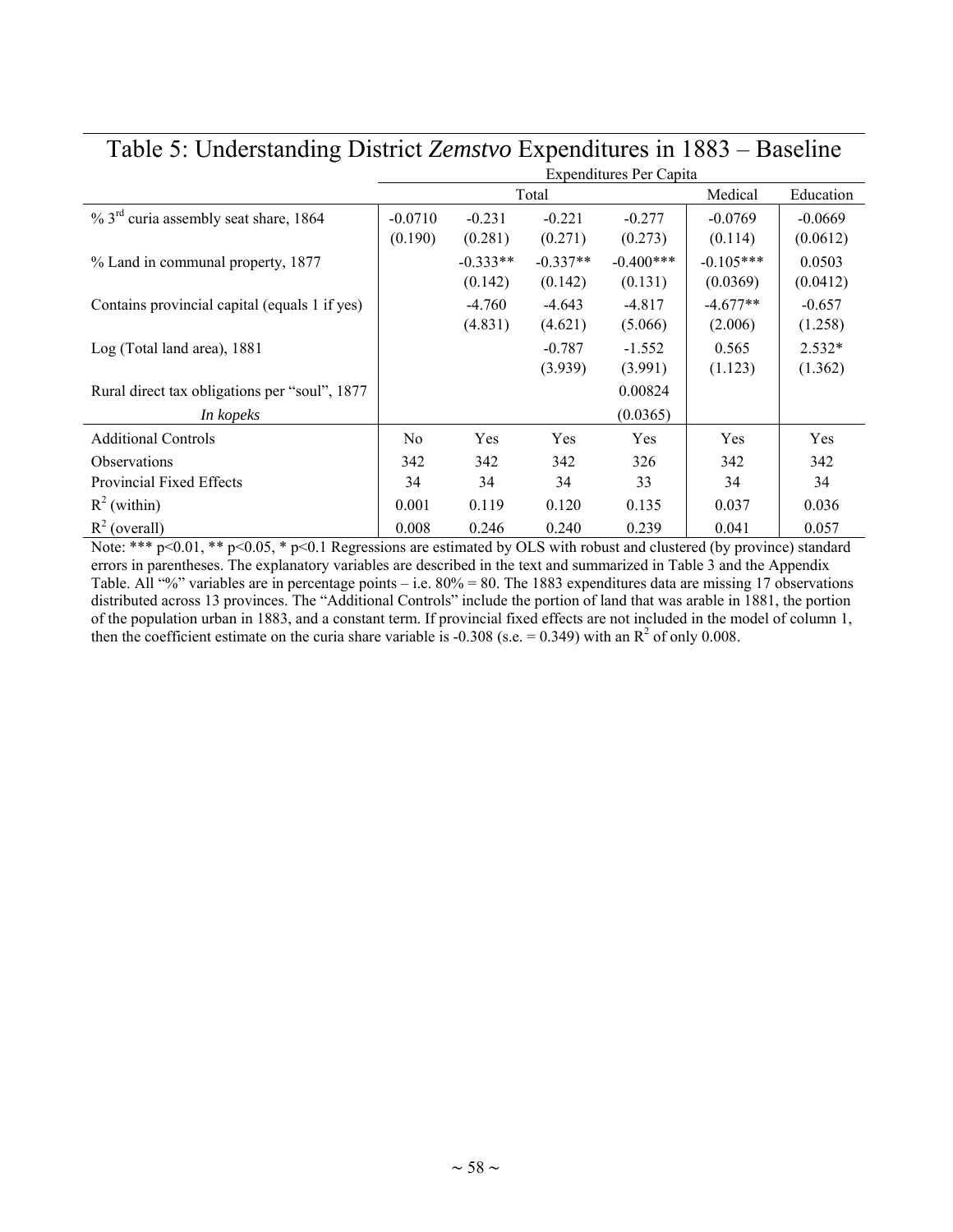| Table 6a: Understanding District Zemstvo Expenditures in 1903 – Baseline |  |                |            |                               |                |                         |
|--------------------------------------------------------------------------|--|----------------|------------|-------------------------------|----------------|-------------------------|
|                                                                          |  |                |            | Total Expenditures Per Capita |                |                         |
| $\%$ 3 <sup>rd</sup> curia assembly seat share, 1890                     |  | $1.232***$     | $1.307***$ | $1.363***$                    | $1.296***$     | 1.293***                |
|                                                                          |  | (0.379)        | (0.408)    | (0.405)                       | (0.378)        | (0.388)                 |
| % Land in communal property, 1905                                        |  |                | $-0.864**$ | $-0.821**$                    | $-0.937**$     | $-0.924**$              |
|                                                                          |  |                | (0.339)    | (0.335)                       | (0.350)        | (0.375)                 |
| Contains provincial capital (equals 1 if yes)                            |  |                | $-10.02$   | $-11.51$                      | $-1.267$       | $-1.232$                |
|                                                                          |  |                | (10.03)    | (11.25)                       | (11.19)        | (11.12)                 |
| % Adult males in agriculture, 1897                                       |  |                |            | $-0.403**$                    | $-0.298*$      | $-0.298*$               |
|                                                                          |  |                |            | (0.155)                       | (0.148)        | (0.168)                 |
| % Population born outside province, 1897                                 |  |                |            | $-0.168$                      | 0.521          | 0.540                   |
|                                                                          |  |                |            | (1.263)                       | (1.155)        | (1.163)                 |
| % Population in the nobility, 1897                                       |  |                |            |                               | $-19.58$       | $-19.63$                |
|                                                                          |  |                |            |                               | (12.64)        | (12.37)                 |
| Mean male agricultural wage, 1884-1900, kopeks                           |  |                |            |                               |                | 0.00485                 |
| Mean of daily planting and harvest wages                                 |  |                |            |                               |                | (0.353)                 |
| Tax obligations per capita. 1890s                                        |  |                |            |                               |                | $-0.0242$               |
| In kopeks                                                                |  |                |            |                               |                | (0.0881)                |
| <b>Additional Controls</b>                                               |  | N <sub>o</sub> | Yes        | Yes                           | Yes            | Yes                     |
| Observations                                                             |  | 359            | 359        | 359                           | 359            | 358                     |
| Provincial Fixed Effects?                                                |  | Yes            | Yes        | Yes                           | Yes            | Yes                     |
| $R^2$ (within)                                                           |  | 0.056          | 0.116      | 0.124                         | 0.136          | 0.137                   |
| $R^2$ (overall)                                                          |  | 0.101          | 0.225      | 0.248                         | 0.220          | 0.219                   |
| Table 6b: By Category                                                    |  |                |            |                               |                | Welfare and<br>Economic |
| $N = 358$                                                                |  | Medical        | Education  | Roadwork                      | Administration | Measures                |
| $\%$ 3 <sup>rd</sup> curia assembly seat share, 1890                     |  | $0.198***$     | $0.368***$ | 0.194                         | $0.313**$      | $0.0915***$             |
|                                                                          |  | (0.0688)       | (0.0658)   | (0.118)                       | (0.116)        | (0.0320)                |
| % Land in communal property, 1905                                        |  | $-0.258***$    | $-0.149$   | $-0.0852$                     | $-0.275***$    | $-0.0229$               |
|                                                                          |  | (0.0883)       | (0.0928)   | (0.0840)                      | (0.0946)       | (0.0330)                |
| Contains provincial capital (equals 1 if yes)                            |  | $-5.642$       | 1.637      | 2.002                         | 0.650          | 0.245                   |
|                                                                          |  | (3.579)        | (3.322)    | (1.589)                       | (1.843)        | (1.210)                 |
| % Adult males in agriculture, 1897                                       |  | $-0.0746$      | $-0.0780*$ | $-0.0940*$                    | $-0.00676$     | $-0.00282$              |
|                                                                          |  | (0.0637)       | (0.0409)   | (0.0470)                      | (0.0303)       | (0.0261)                |
| % Population in the nobility, 1897                                       |  | $-5.265*$      | $-7.066**$ | $-2.977***$                   | $-3.043**$     | $-2.393**$              |
|                                                                          |  | (2.745)        | (2.902)    | (1.024)                       | (1.410)        | (1.110)                 |
| <b>Additional Controls</b>                                               |  | Yes            | Yes        | Yes                           | Yes            | Yes                     |
| Provincial Fixed Effects?                                                |  | Yes            | Yes        | Yes                           | Yes            | Yes                     |
| $R^2$ (within)                                                           |  | 0.141          | 0.152      | 0.086                         | 0.213          | 0.028                   |
| $R^2$ (overall)                                                          |  | 0.206          | 0.267      | 0.054                         | 0.310          | 0.018                   |

Note: \*\*\*  $p$ <0.01, \*\*  $p$ <0.05, \*  $p$ <0.1. The specification is the same as in Table 7. The variables are described in the text and summarized in Table 3 and the Appendix Table. "Additional Controls" include the portion of land that was arable in 1881, the portion of the population urban in 1904, the log of the total land area, and a constant term in both panels. In Panel 8b, "Additional Controls" also includes the migrant population share and the wage and tax variables of Panel 8a. In Panel 8a, excluding fixed effects from the first model results in a coefficient of 1.547 (s.e.  $= 0.776$ ) on the 3<sup>rd</sup> curia share variable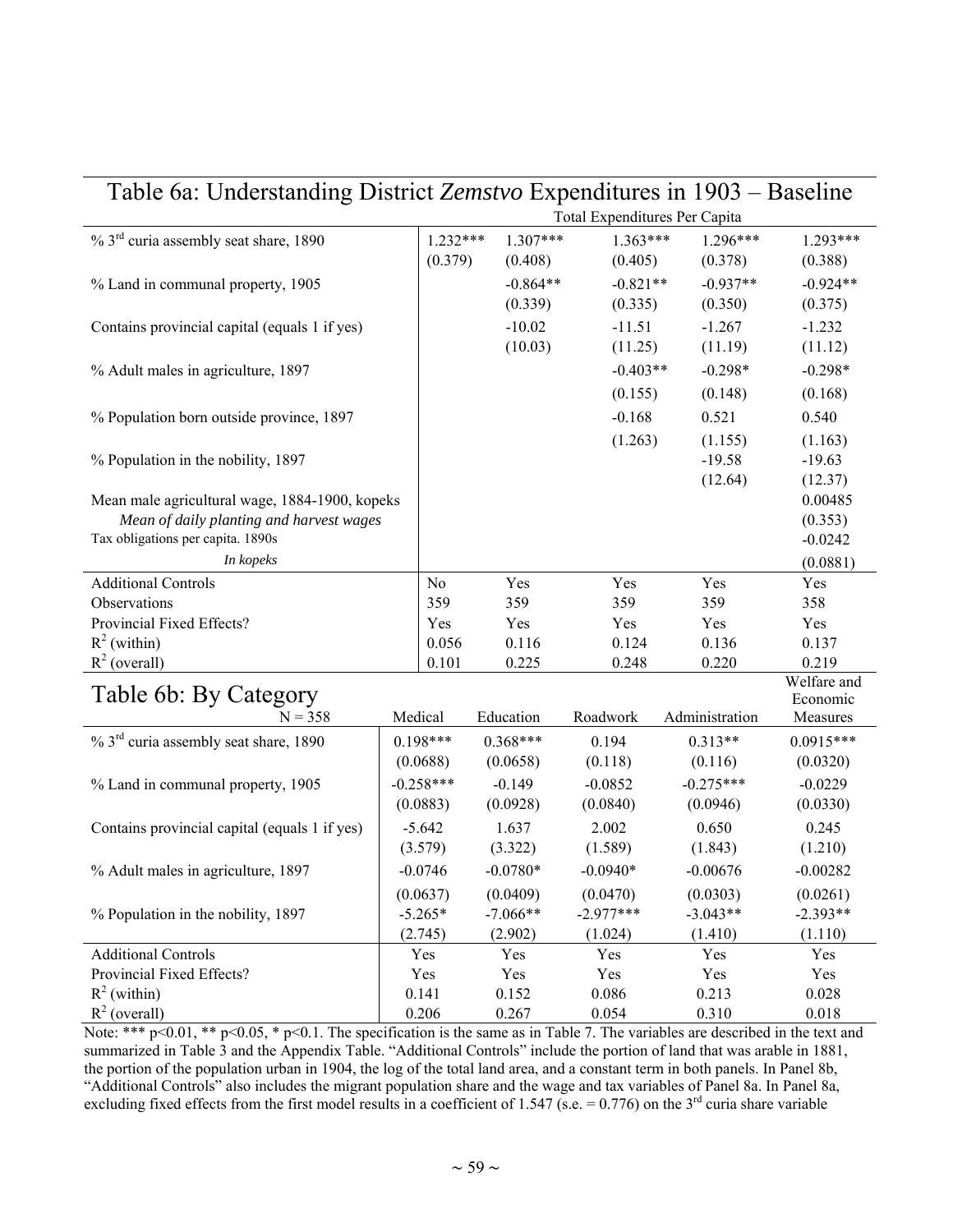| $\alpha$ compared to the contract $\alpha$ of $\alpha$ and $\alpha$ is $\alpha$ and $\alpha$ is $\alpha$ and $\alpha$ |             |             |                        |             |
|-----------------------------------------------------------------------------------------------------------------------|-------------|-------------|------------------------|-------------|
|                                                                                                                       | 3rd Curia   |             |                        |             |
| Dependent variable (%s): Shares, 1864                                                                                 |             |             | 3rd Curia Shares, 1890 |             |
| % Population in urban areas                                                                                           | $-0.141$    | $-0.0557$   | $-0.0570$              | $-0.0789*$  |
| 1863 or 1883                                                                                                          | (0.0887)    | (0.0515)    | (0.0493)               | (0.0457)    |
| Contained provincial capital                                                                                          | $-4.465***$ | $-1.014$    | $-1.037$               | $-0.557$    |
| $= 1$ if yes                                                                                                          | (1.261)     | (0.978)     | (1.025)                | (0.996)     |
| Log (# of full 3rd curia <i>tsenz</i> )                                                                               | 1.034       | 1.870       | 1.876                  | 1.480       |
| 1877 communal land / suggested norm, 1863                                                                             | (0.817)     | (1.313)     | (1.334)                | (1.120)     |
| Log (# of full 1st curia tsenz)                                                                                       | $-0.271$    | $-4.543***$ | $-4.545***$            | $-4.917***$ |
| 1877 private land / suggested norm, 1863                                                                              | (0.396)     | (1.081)     | (1.090)                | (1.338)     |
| % Population serfs,                                                                                                   | $-0.100***$ | $-0.0164$   | $-0.0172$              | $-0.0104$   |
| Number of serfs in 1857 / Population in 1863                                                                          | (0.0193)    | (0.0450)    | (0.0438)               | (0.0327)    |
| % of land that is arable, 1881                                                                                        | 0.0297      | $-0.0634$   | $-0.0632$              | $-0.0836$   |
|                                                                                                                       | (0.0222)    | (0.0696)    | (0.0693)               | (0.0798)    |
| 3 <sup>rd</sup> Curia share under the 1864 law                                                                        |             |             | $-0.00730$             |             |
|                                                                                                                       |             |             | (0.0599)               |             |
| Noble landowner ratio                                                                                                 |             |             |                        | $-0.306*$   |
| # landowners in $1877 / #$ landowners in 1889                                                                         |             |             |                        | (0.174)     |
| Constant                                                                                                              | 43.15***    | 44.01***    | 44.33***               | 47.25***    |
|                                                                                                                       | (3.212)     | (7.753)     | (8.201)                | (9.016)     |
| Observations                                                                                                          | 349         | 349         | 349                    | 339         |
| Provincial Fixed Effects?                                                                                             | Yes         | Yes         | Yes                    | Yes         |
| $R^2$ (within)                                                                                                        | 0.265       | 0.295       | 0.295                  | 0.264       |
| $R^2$ (overall)                                                                                                       | 0.343       | 0.464       | 0.464                  | 0.406       |

Table 7: Determinants of District *Zemstvo* 3rd Curia Assembly Seat Quotas

Note: \*\*\*  $p \le 0.01$ , \*\*  $p \le 0.05$ , \*  $p \le 0.1$  The regressions are OLS with provincial fixed effects and robust and clustered (by province) standard errors. The dependent variables are the share of district *zemstvo* assembly seats allocated to the 3rd curia under the two laws (defined in percentage points, as the other % variables are here). The # of curia *tsenz* refers to the sum of land owned communally or privately (in 1877, when such data are available – see the Appendix Table), divided by the amount of land corresponding to one assembly seat for that curia according to *zemstvo* reform proposal of P.A. Valuev (see Russia, Khoziaistvennyi, *Materialy*, vol. 2, pp. 67-80). Before taking the logs of these two variables, I add 0.1 to deal with the log of zero problem (affecting 3 observations – the results are unchanged). The "Nobility landowner ratio" takes the number of landowning nobility from the 1877 data and divides it by the number of landowning nobility eligible to vote in *zemstvo* primaries in 1889 (before the 1890 reform). This number is taken from Russia, Tsentral'nyi, *Statisticheskiia*. Nine districts have missing data. The other variables are summarized and sourced in the Appendix Table.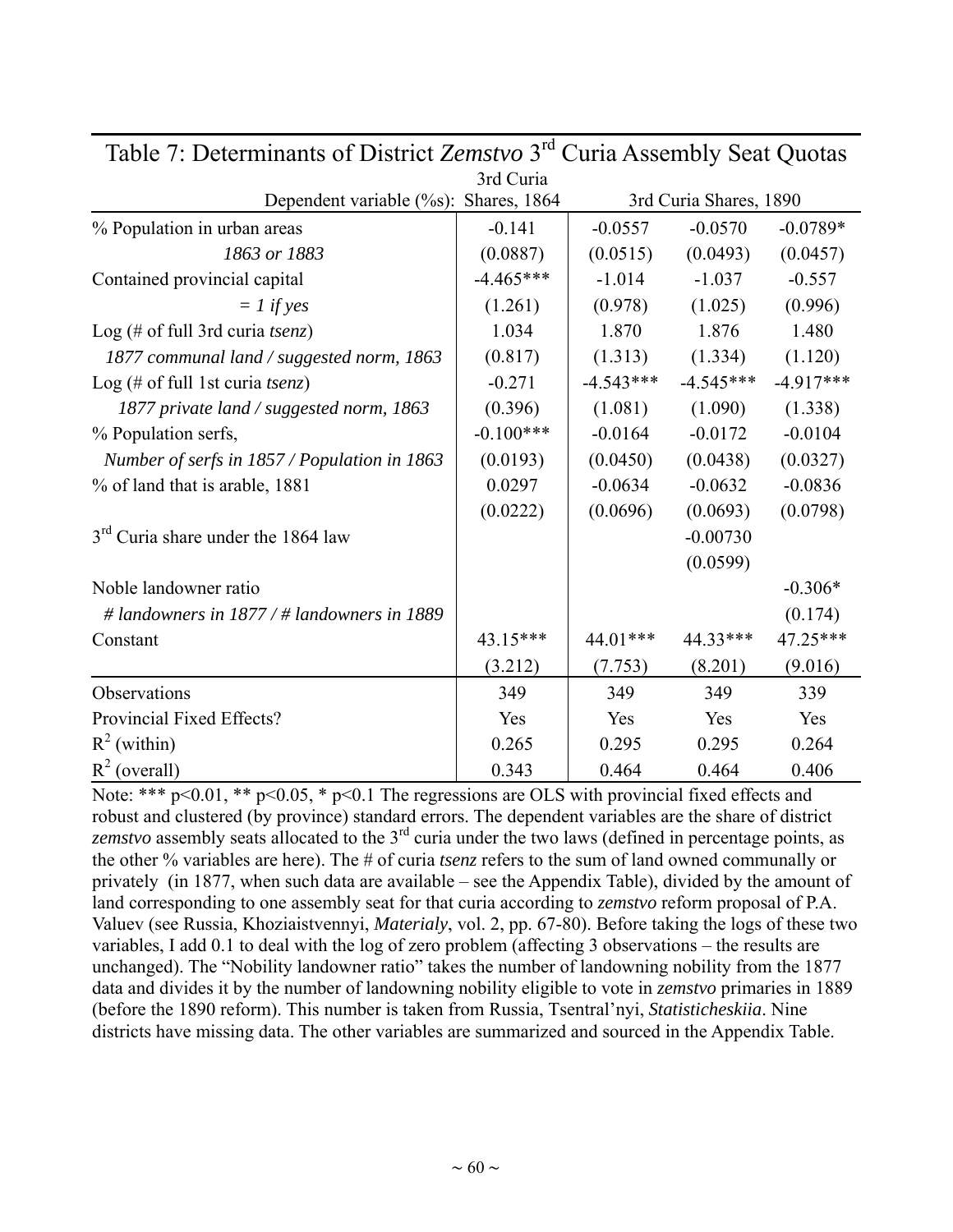| $m = 0.216$ pm $\sigma$                                      | 1885         |            | 1883                |                     | 1903          |
|--------------------------------------------------------------|--------------|------------|---------------------|---------------------|---------------|
|                                                              | Property Tax |            | Per Capita Spending | Per Capita Spending |               |
|                                                              | Differential | Total      | Education           | Total               | Education     |
| $\%$ 3 <sup>rd</sup> curia assembly seat share, 1864 or 1890 | 1.664        | $-0.136$   | 0.282               | $-0.471$            | $-0.0133$     |
|                                                              | (1.491)      | (0.636)    | (0.200)             | (1.496)             | (0.419)       |
| Interaction Terms (with $\%$ 3 <sup>rd</sup> curis)          |              |            |                     |                     |               |
| % Land in communal property, 1877 or 1905                    | $-2.271$     | $-0.00886$ | $-0.00506$          | 0.0585              | $0.0245**$    |
|                                                              | (2.136)      | (0.0149)   | (0.00465)           | (0.0436)            | (0.0109)      |
| % Land that was arable, 1881                                 | $-1.439$     | 0.00614    | $-0.00285$          | $-0.0785**$         | $-0.0307$ *** |
|                                                              | (2.290)      | (0.00940)  | (0.00318)           | (0.0370)            | (0.0103)      |
| % Population that were serfs, c. 1860                        | 2.605        |            |                     |                     |               |
|                                                              | (1.907)      |            |                     |                     |               |
| % Population in the nobility, 1897                           |              |            |                     | $3.020**$           | $0.693**$     |
|                                                              |              |            |                     | (1.262)             | (0.276)       |
| <b>Additional Controls</b>                                   | Yes          | Yes        | Yes                 | Yes                 | Yes           |
| <b>Observations</b>                                          | 317          | 305        | 305                 | 318                 | 318           |
| Provincial Fixed Effects?                                    | Yes          | Yes        | Yes                 | Yes                 | Yes           |
| $R^2$ (within)                                               | 0.214        | 0.119      | 0.063               | 0.132               | 0.092         |
| $R^2$ (overall)                                              | 0.408        | 0.134      | 0.011               | 0.173               | 0.148         |

### Table 8: Dropping the Provinces with "Peasant *Zemstva*"

Note: \*\*\* p<0.01, \*\* p<0.05, \* p<0.1. These models drop all observations from Perm, Olonets, Viatka, and Vologda provinces. Otherwise, column 1 is equivalent to column 5 in Table 4, columns 2 and 3 are equivalent to columns 3 and 6 in Table 5 (with the two interaction terms added), and columns 4 and 5 are equivalent to column 5 of Panel A and column 2 of Panel B in Table 6 (with the three interaction terms added). The dependent variable (and some of the controls) in column 1 are in logs, which changes the interpretation of the coefficients. The  $1864$   $3<sup>rd</sup>$  curia share variable is used for the first three models, and the 1890 for the last two models (similarly for the % Communal land variable – both in levels and interactions).

### Table 9: Were the Effects Different in More "Contestable" Districts?

|                                                              | 1885         | 1883      |                     | 1903                |           |
|--------------------------------------------------------------|--------------|-----------|---------------------|---------------------|-----------|
|                                                              | Property Tax |           | Per Capita Spending | Per Capita Spending |           |
|                                                              | Differential | Total     | Education           | Total               | Education |
| $\%$ 3 <sup>rd</sup> curia assembly seat share, 1864 or 1890 | 1.740        | $-0.0813$ | 0.0373              | $3125**$            | $0.742**$ |
|                                                              | (1.033)      | (0.538)   | (0.149)             | (1.412)             | (0.282)   |
| % Population in the nobility, 1897                           | $0.254**$    | 0.0464    | $0.0428**$          | $-0.247*$           | $-0.0799$ |
|                                                              | (0.119)      | (0.0600)  | (0.0172)            | (0.128)             | (0.0520)  |
| <b>Additional Controls</b>                                   | Yes          | Yes       | Yes                 | Yes                 | Yes       |
| <b>Observations</b>                                          | 357          | 342       | 342                 | 358                 | 358       |
| Provincial Fixed Effects?                                    | Yes          | Yes       | Yes                 | Yes                 | Yes       |
| $R^2$ (within)                                               | 0.172        | 0.122     | 0.053               | 0.236               | 0.206     |
| $R^2$ (overall)                                              | 0.365        | 0.231     | 0.053               | 0.230               | 0.238     |

Note: \*\*\* p<0.01, \*\* p<0.05, \* p<0.1. The models are the same as in Table 9, although the "peasant *zemstva*" observations are not dropped here. The interaction terms are retained in Table 10 (part of the "Additional controls"), although the results do not change sharply if they are excluded. However, their inclusion makes these results not directly comparable to those in Tables 5 and 6 (but see the text).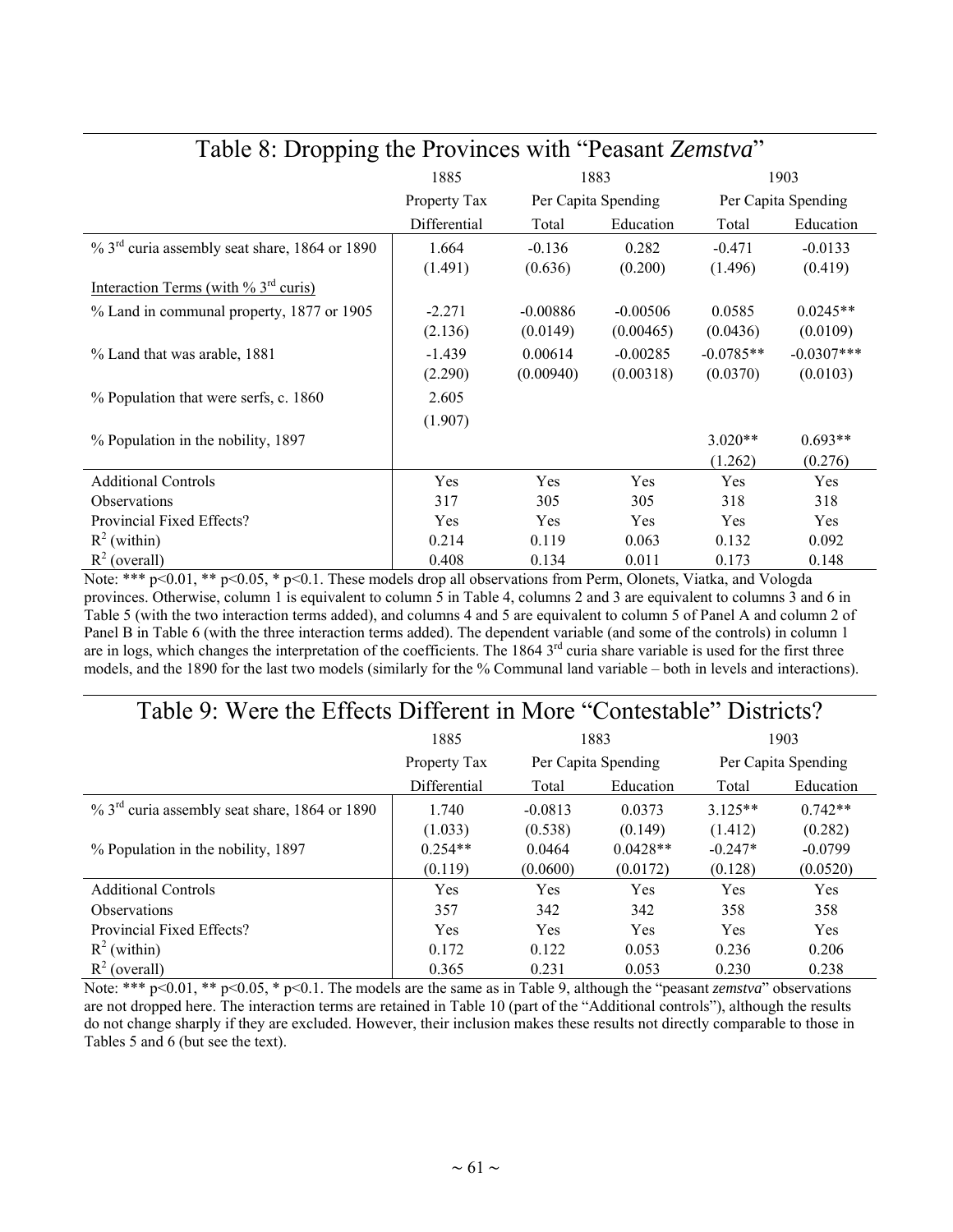| Dependent Variables<br>$(\Delta$ Expenditures per capita, kopeks): | Total<br>expenditures | Medical<br>expenditures | Education<br>expenditures | Total<br>expenditures |
|--------------------------------------------------------------------|-----------------------|-------------------------|---------------------------|-----------------------|
| $\%$ 3 <sup>rd</sup> curia assembly share ( $\Delta$ )             | $0.812**$             | $0.246***$              | $0.309***$                | $1.445**$             |
|                                                                    | (0.334)               | (0.0845)                | (0.0699)                  | (0.629)               |
| $\%$ Land owned by the nobility ( $\Delta$ )                       | $-0.392$              | $-0.0295$               | $-0.0601$                 | $-0.481$              |
|                                                                    | (0.317)               | (0.104)                 | (0.0857)                  | (0.315)               |
| % Population in urban areas $(\Delta, 1904 - 1863)$                | $0.811**$             | 0.228                   | $0.409**$                 | $0.776**$             |
|                                                                    | (0.320)               | (0.162)                 | (0.200)                   | (0.326)               |
| $\Delta$ % 3 <sup>rd</sup> curia x % Commune land, 1905            |                       |                         |                           | $-0.0968$             |
|                                                                    |                       |                         |                           | (0.177)               |
| $\Delta$ % 3 <sup>rd</sup> curia x % Noble pop., 1897              |                       |                         |                           | $-0.0122$             |
|                                                                    |                       |                         |                           | (0.00904)             |
| Constant                                                           | $60.26***$            | $21.16***$              | $17.38***$                | 58.96***              |
|                                                                    | (6.999)               | (1.919)                 | (1.692)                   | (6.181)               |
| Observations                                                       | 335                   | 335                     | 335                       | 335                   |
| $R^2$ (overall)                                                    | 0.067                 | 0.044                   | 0.114                     | 0.075                 |

### Table 10: First-Difference (Panel) Analysis of District *Zemstvo* Expenditures, 1883 and 1903

Note: \*\*\* p<0.01, \*\* p<0.05, \* p<0.1 See Tables 5-6 and the Appendix Table for information on the variables underlying these specifications (before differencing). The models are OLS regressions run on the differences in the variables between 1883 and 1903 (1903 values – 1883 values). The interaction terms are the differenced %  $3<sup>rd</sup>$  curia share variable multiplied by the noble population share and communal land share taken in 1897 and 1905, respectively. Robust and clustered (by province) standard errors are in parentheses. There are some missing observations from 1883 for education and medical spending and from 1905 for the portion of land held by the nobility. As a result, roughly 2 provinces are dropped relative to Table 6. Including tax variables or the contestability interactions from Table 8 do not change these results.

| Table 11: Full Panel Specification, 1877-1906 |                        |                             |  |  |  |  |
|-----------------------------------------------|------------------------|-----------------------------|--|--|--|--|
|                                               | Total Expenditures per | Expenditures on             |  |  |  |  |
| Dependent Variables (kopeks):                 | Capita                 | <b>Education per Capita</b> |  |  |  |  |
| $% 3rd$ curia assembly share                  | $-0.541$               | 0.0403                      |  |  |  |  |
|                                               | (0.401)                | (0.0909)                    |  |  |  |  |
| Year $(1877 = 1 \rightarrow 1906 = 5)$        | 3.348                  | $3.634***$                  |  |  |  |  |
|                                               | (4.677)                | (1.025)                     |  |  |  |  |
| $\%$ 3 <sup>rd</sup> curia x Year             | $0.326**$              | $0.0561*$                   |  |  |  |  |
|                                               | (0.135)                | (0.0292)                    |  |  |  |  |
| % Population in urban areas                   | $-0.811$               | $-0.144$                    |  |  |  |  |
|                                               | (0.500)                | (0.178)                     |  |  |  |  |
| % Land owned by the nobility                  | $-0.441$               | $-0.0480$                   |  |  |  |  |
|                                               | (0.295)                | (0.0574)                    |  |  |  |  |
| Constant                                      | $71.68***$             | 1.087                       |  |  |  |  |
|                                               | (16.62)                | (3.417)                     |  |  |  |  |
| <b>Observations</b>                           | 1725                   | 1703                        |  |  |  |  |
| District fixed effects?                       | Yes                    | Yes                         |  |  |  |  |
| $R^2$ (overall)                               | 0.247                  | 0.544                       |  |  |  |  |

Note: \*\*\* p<0.01, \*\* p<0.05, \* p<0.1. These variables are defined in earlier tables and the Appendix Table. The regression is OLS with district-level fixed effects and robust and clustered standard errors (by district).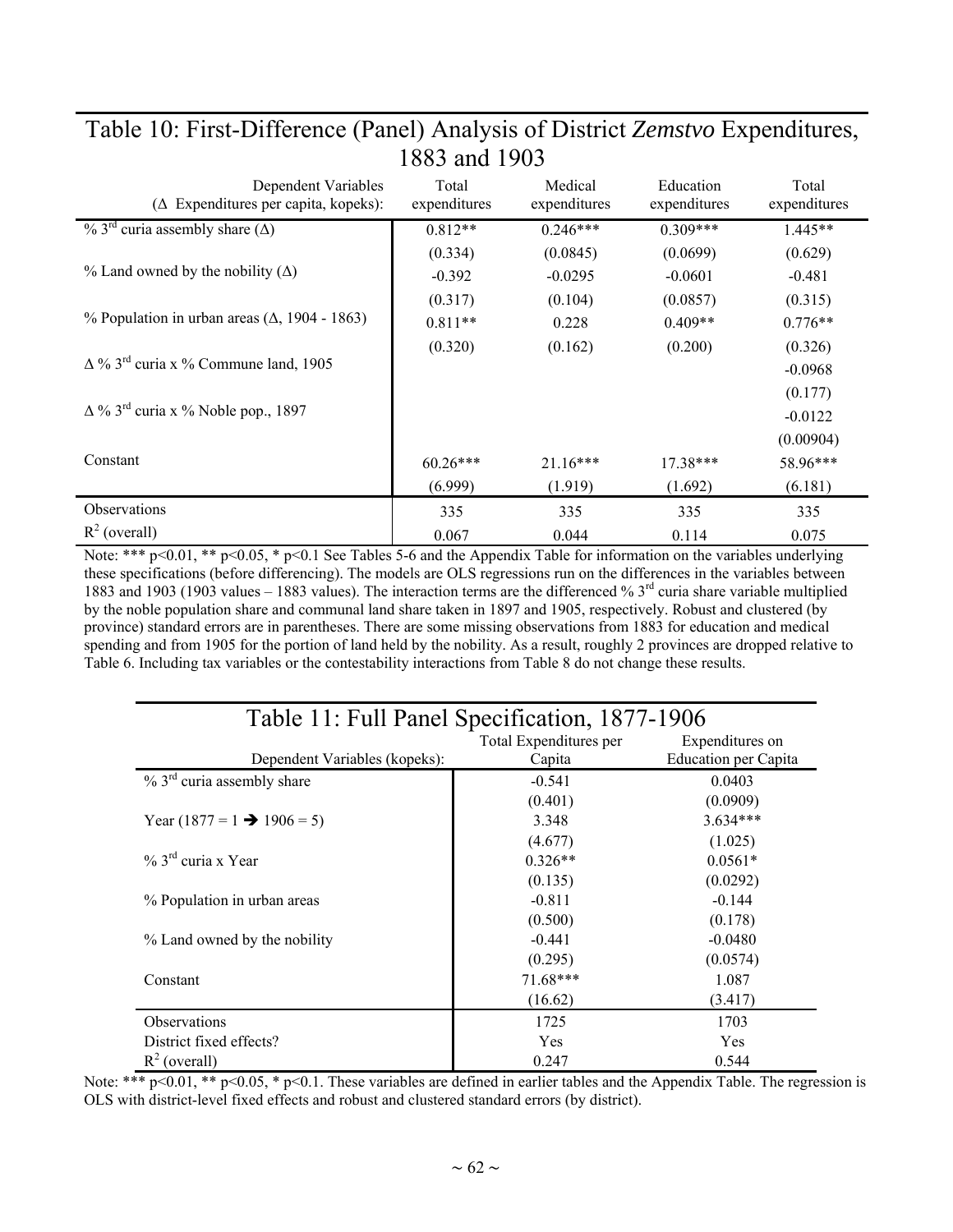

### Figure 1: Russian Provinces with *Zemstvo*, c. 1900

Source: Robbins, *Tsar's*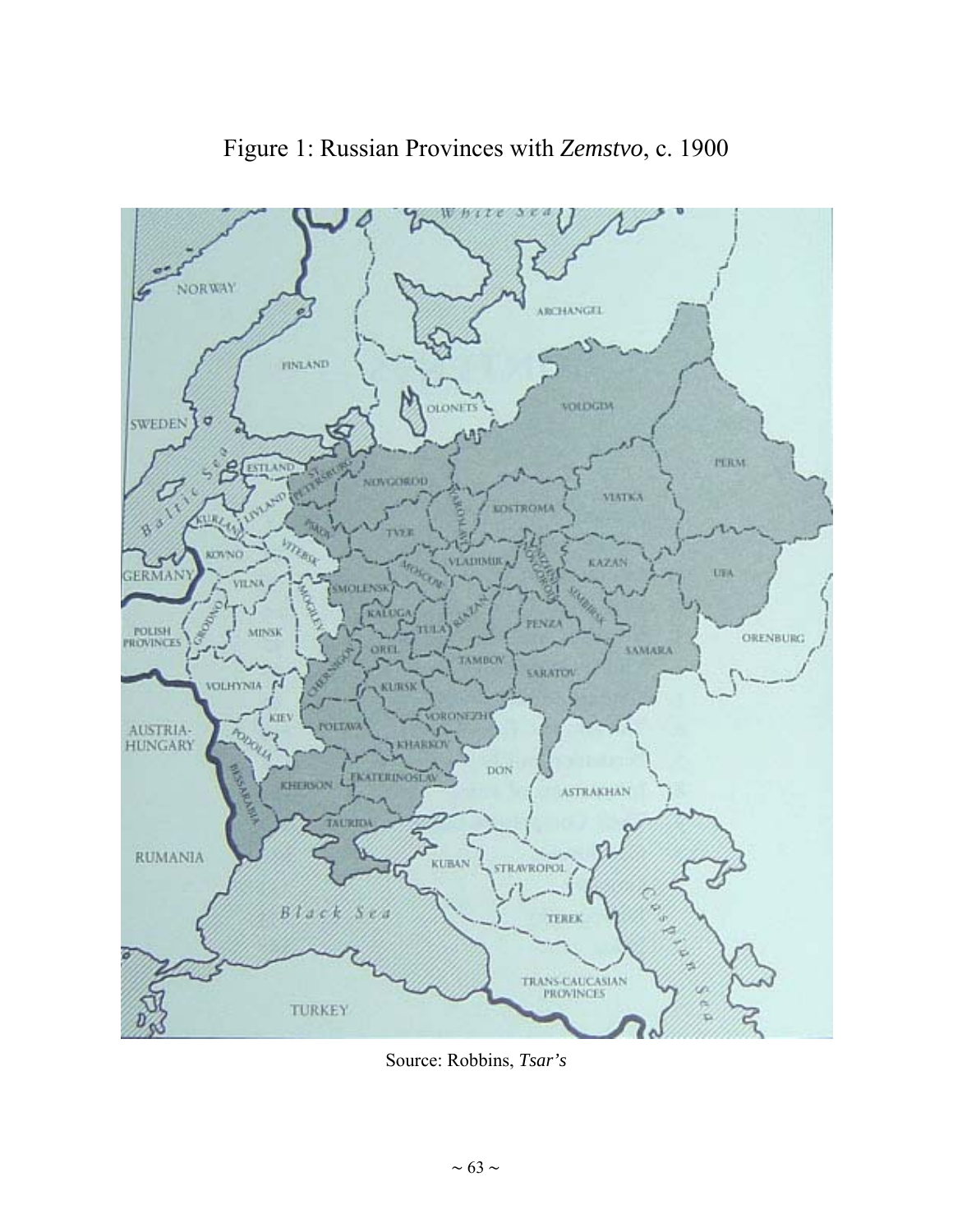

Note: Data come from Russia, Statisticheskoe, *Dokhody*. The categories match those provided in the original source with a few exceptions. "Administrative, Prisons" includes obligatory expenditures on state institutions, on *zemstvo* administration, and on prison upkeep. "Economic Initiatives" includes agronomy, spending on fairs and trade promotion, and support for local industrial production. "Other" includes debt payments and capital depreciation. State expenditures through the *zemstvo* and inter*zemstvo* transfers are not included.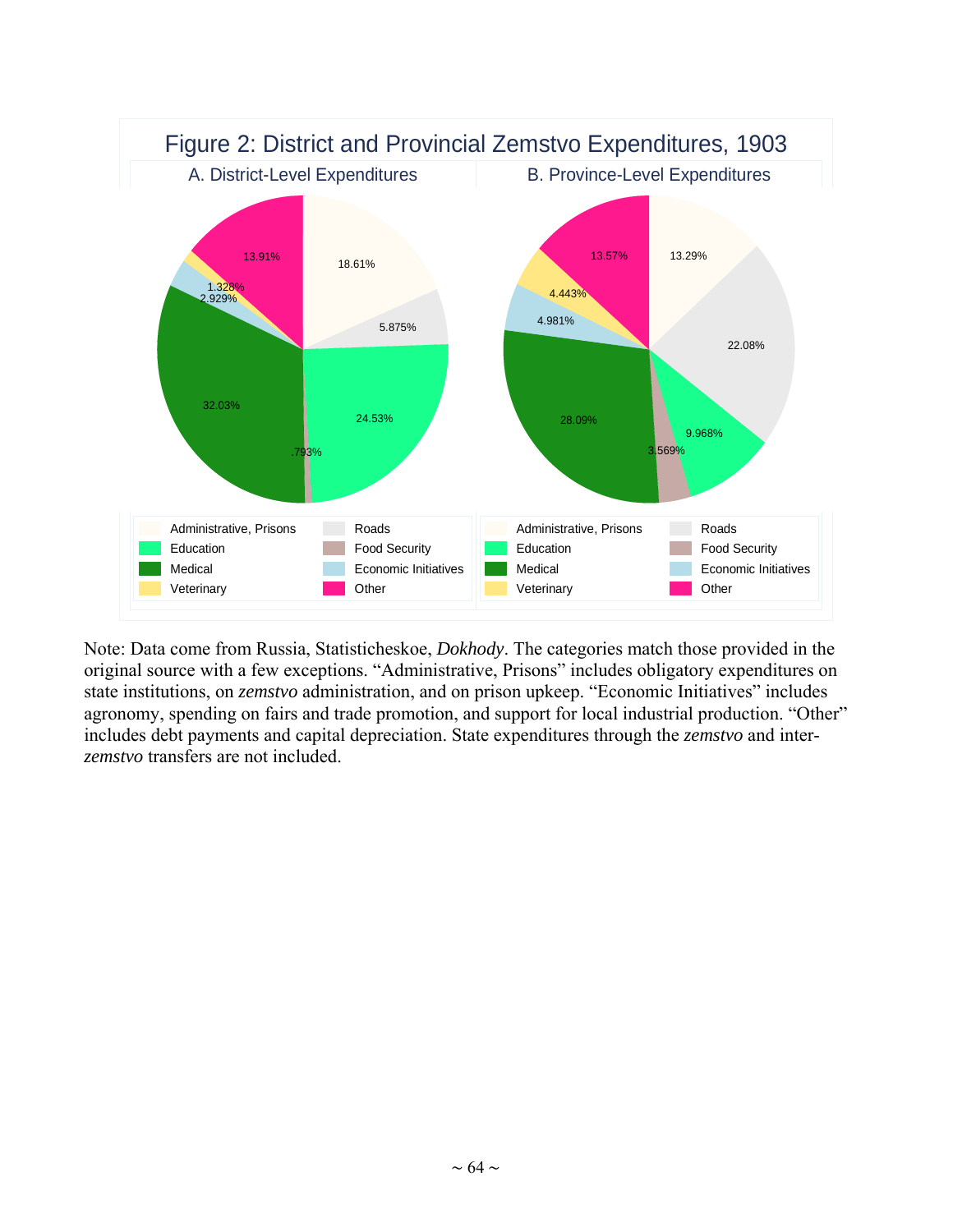

Note: The data underlying these figures comes from the appendices to the *zemstvo* laws of 1864 and 1890. See *PSZ*, Series II, vol. 39, no. 40457; and Series III, vol. 10, no. 6927.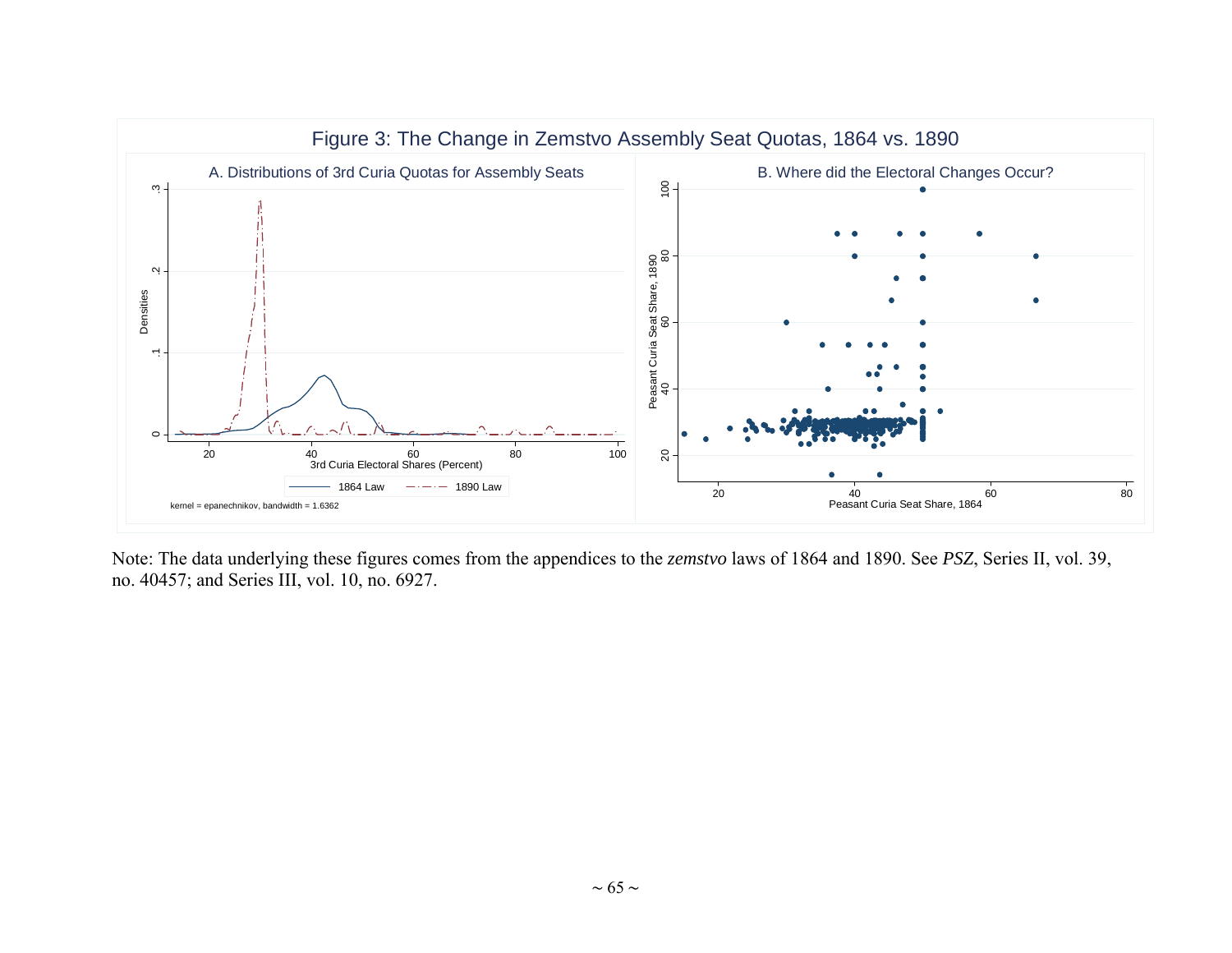#### **INCOMPLETE…**

| Appendix Table 1: Summary Statistics for District ( <i>Uezd</i> )-Level Data                  |          |           |     |
|-----------------------------------------------------------------------------------------------|----------|-----------|-----|
|                                                                                               | Mean     | <b>SD</b> | N   |
| 1. Per capita zemstvo expenditures, 1906 (all per capita variables are in kopeks)             | 106.2    | 55.1      | 359 |
| 2. Per capita zemstvo expenditures, 1903                                                      | 118.5    | 59.5      | 359 |
| 3. Per capita zemstvo expenditures, 1896                                                      | 73.3     | 74.6      | 359 |
| 4. Per capita zemstvo expenditures, 1883                                                      |          |           |     |
| 5. Per capita zemstvo expenditures, 1877                                                      |          |           |     |
| 6. Per capita education expenditures, 1906                                                    |          |           |     |
| 7. Per capita education expenditures, 1903                                                    |          |           |     |
| 8. Per capita education expenditures, 1896                                                    |          |           |     |
| 9. Per capita education expenditures, 1883                                                    |          |           |     |
| 10. Per capita education expenditures, 1877                                                   |          |           |     |
| 3. Per capita expenditures on economic measures and social welfare, , 1903                    |          |           | 359 |
| 4. Per capita zemstvo expenditures on healthcare, 1903                                        |          |           | 359 |
| 5. Per capita zemstvo expenditures on roadwork, 1903                                          |          |           | 359 |
| 6. Per capita zemstvo expenditures on administrative expenses, 1903                           |          |           | 359 |
| 7. Per capita zemstvo expenditures on healthcare, 1883                                        |          |           | 330 |
| 8.                                                                                            |          |           | 351 |
| 9. % of all land owned communally by peasantry, 1877                                          |          |           | 359 |
| 10. % of all land owned communally by peasantry, 1905                                         |          |           | 320 |
| 11. % of all land held by the nobility, 1877                                                  |          |           | 359 |
| 12. % of all land held by the nobility, 1905                                                  |          |           | 320 |
|                                                                                               |          |           | 332 |
|                                                                                               |          |           | 320 |
| 15. % gap in oat yields, communal vs. private land, 1883-1900                                 | $-14.7$  | 8.1       | 359 |
| 16. % gap in rye yields, communal vs. private land, 1883-1900                                 | $-17.0$  | 7.8       | 359 |
| 17. Mean male daily agricultural wage (planting and harvesting), 1884-1900 (kopeks)           | 53.2     | 11.1      | 358 |
| 18. Land area (in <i>desiatiny</i> )                                                          | 675841   | 1020991   | 359 |
| 19. Total population, 1881 (divide by sq. miles to arrive at population density)              | 126474.6 | 61054.4   | 359 |
| 20. Total population, 1897 (divide by sq. miles to arrive at population density)              | 182643.6 | 123556.8  | 359 |
| 21. % Population serfs, 1857                                                                  | 39.1     | 23.9      | 356 |
| 22. % of the population in urban areas, 1863                                                  | 8.4      | 10.1      | 357 |
| 23. % of the population in urban areas, 1897                                                  | 9.40     | 11.62     | 359 |
| 24. % of population born outside province, 1897                                               | 5.40     | 6.48      | 359 |
| 25. % of adult males primarily engaged in agriculture, 1897                                   | 72.69    | 15.48     | 359 |
| 26. % of population NOT nobles or townsmen (peasants), 1897                                   | 92.86    | 6.5       | 359 |
| 27. % difference in land tax rates, 100 x (communal - private)/private, 1885                  | 3.2      | 6.3       | 357 |
| 29. # of full $1st$ curia <i>tsenz</i> , proposed in 1863                                     | 24.1     | 20.7      | 359 |
| 30. # of full $3^{rd}$ curia tsenz, proposed in 1863                                          | 15.9     | 11.0      | 359 |
| 31. % actual peasant share of 3 <sup>rd</sup> curia assembly seats, 1883                      | 85.6     | 16.8      | 359 |
| 32. % actual peasant share of executive board seats, 1883                                     | 31.2     | 28.1      | 359 |
| 33. "Contestable" = 1 if $40 < \frac{9}{2}$ peasant curia votes $< 60$ , 1864                 | 0.58     | --        | 359 |
| 34. "Contestable" = 1 if $40 < \frac{9}{2}$ peasant curia votes $< 60$ , 1890                 | 0.05     | --        | 359 |
| 35. Taxes (sbory) per soul (male tax unit) in 1877, state + $zemstvo$ + peasant sbory, kopeks | 243.3    | 41.8      | 343 |
| 36. Mean total taxes (sbory) per capita (1897), 1888 – 1897, all types of taxes, kopeks       | 149.0    | 56.8      | 359 |